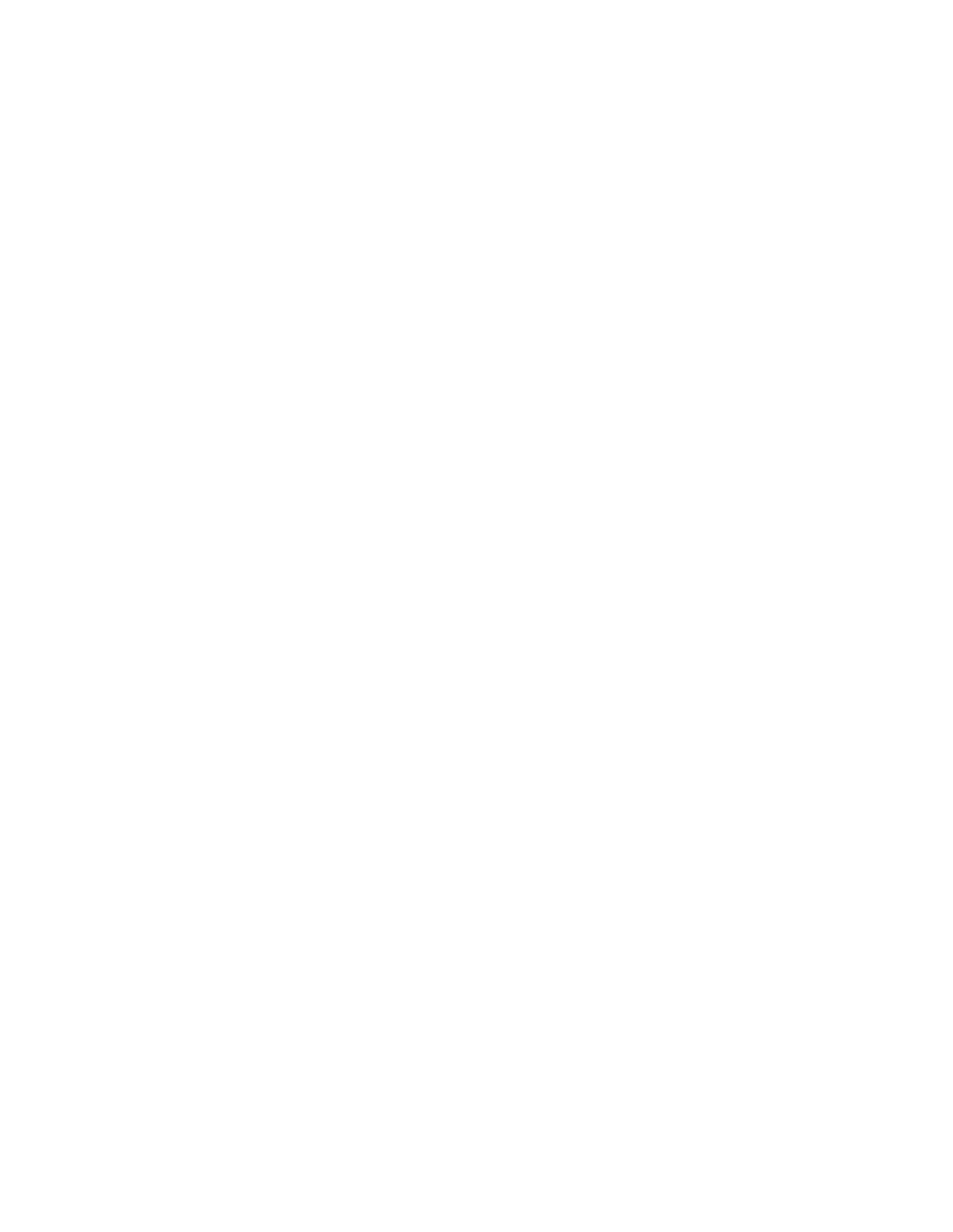## **HUNTERDON COUNTY HUMAN SERVICES DIRECTORY**

This DHS Resource Guide is a continuing work in progress. As additions and changes are made, new releases will be placed on the website. All additions and changes should be emailed to humansvc@co.hunterdon.nj.us.

## **Table of Contents**

| . 11 |
|------|
|      |
|      |
|      |
|      |
|      |
|      |
|      |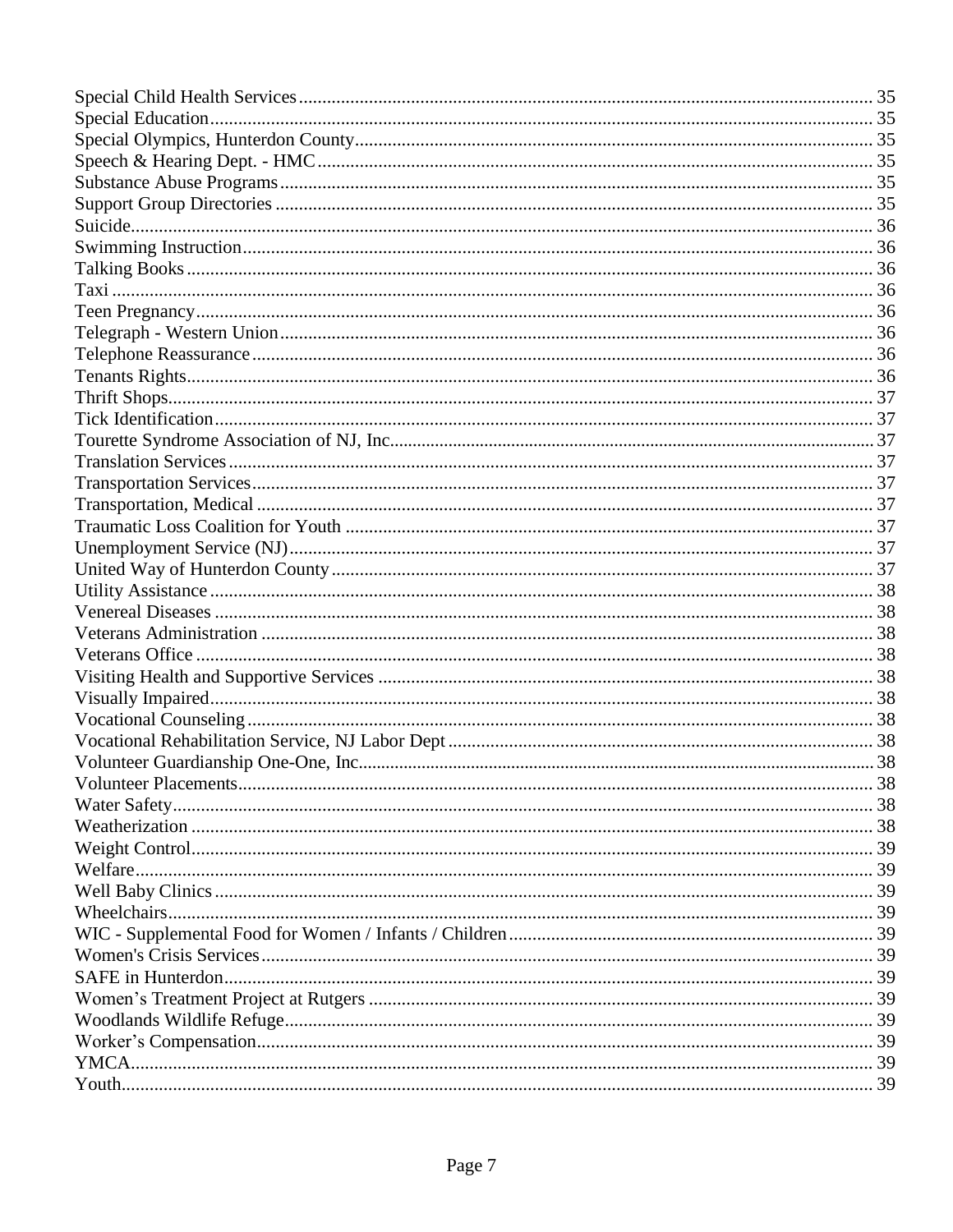<span id="page-9-9"></span><span id="page-9-8"></span><span id="page-9-7"></span><span id="page-9-6"></span><span id="page-9-5"></span><span id="page-9-4"></span><span id="page-9-3"></span><span id="page-9-2"></span><span id="page-9-1"></span><span id="page-9-0"></span>

| $\mathbf{A}$                                                                                                                       |                                                  |                                                                                                                                                           |
|------------------------------------------------------------------------------------------------------------------------------------|--------------------------------------------------|-----------------------------------------------------------------------------------------------------------------------------------------------------------|
| <b>AA Information</b><br>Prevention Resources, Inc.                                                                                | 908-782-3909<br>908-782-6025 Fax                 | 4 Walter Foran Blvd., Suite 410, Flemington, NJ 08822<br>www.njprevent.com                                                                                |
| Hunterdon Drug Awareness Program                                                                                                   | 908-788-1900<br>908-788-3836 Fax                 | 8 Main Street, Suite 7, Flemington, NJ 08822<br>www.hdap.org                                                                                              |
| <b>Abortion Care</b>                                                                                                               | 888-295-0727                                     | 516 Easton Ave., Somerset, NJ 08873                                                                                                                       |
|                                                                                                                                    | 732-246-8000                                     | www.gynchoicesofcentraljersey.com                                                                                                                         |
| <b>Abuse, Child</b><br>Division of Child Protection &<br>Permanency (DCP&P)                                                        | 908-782-8784<br>800-392-2724<br>908-782-9488 Fax | 84 Park Ave., 1st Floor, Flemington, NJ 08822<br>www.nj.gov/dcf/about/division/dcpp                                                                       |
| <b>Abuse, Domestic</b><br>National Domestic Violence Hotline                                                                       | 800-799-SAFE (7233)                              | www.ndvh.org                                                                                                                                              |
| SAFE in Hunterdon                                                                                                                  | 908-788-7666<br>888-988-4033<br>908-806-4725 Fax | www.safeinhunterdon.org                                                                                                                                   |
| <b>Abuse, Elder</b><br>Adult Protective Service (Hunterdon<br>County Division of Social Services)                                  | 908-788-1300<br>800-792-8820                     | During non-business office hours                                                                                                                          |
| <b>Adoption</b><br>Adoption Information (DHS)                                                                                      | 800-992-3678                                     | www.state.nj.us/humanservices/dfd/hotlines                                                                                                                |
| Children's Home Society                                                                                                            | 908-735-9458                                     | 21 Main St, Clinton, NJ 08809                                                                                                                             |
| Children's Home Society of NJ                                                                                                      | 609-695-6274<br>609-394-5769                     | www/childrenshomesociety.org<br>635 South Clinton Ave.<br>Trenton, NJ 08611<br>www.chsofnj.org                                                            |
| <b>Adult Davcare</b><br><b>Briteside Adult Day Services Center</b>                                                                 | 908-782-8080                                     | 16 Sand Hill Road, Flemington, NJ 08822<br>www.hunterdonhealthcare.org/service/seniors/<br>briteside-adult-day-center/                                    |
| <b>NORWESCAP</b>                                                                                                                   | 908-782-0612                                     | www.norwescap.org/                                                                                                                                        |
| Open Arms Day Club                                                                                                                 | 908-218-0078<br>908-823-0659                     | Lebanon Reformed Church, 18 Maple St., Lebanon, NJ<br>08833                                                                                               |
| <b>Adult Basic Education</b>                                                                                                       | 908-237-5000                                     | 8 Bartles Corner Road, Suite 205, Flemington, NJ 08822                                                                                                    |
| <b>Adult Education</b>                                                                                                             | 908-237-5000                                     | www.hunterdonesc.org/hcesc/Adult%20Ed                                                                                                                     |
| <b>Agricultural Agent</b><br>Rutgers Cooperative Research and<br><b>Extension of Hunterdon County</b><br>Department of Agriculture | 908-788-1338<br>609-292-3976                     | 314 Route 12 County Complex, Building 2,<br>PO Box 2900<br>Flemington, NJ 08822-2900<br>www.co.hunterdon.nj.us/rutgers.htm<br>www.state.nj.us/agriculture |
|                                                                                                                                    | 609-292-3978 Fax                                 |                                                                                                                                                           |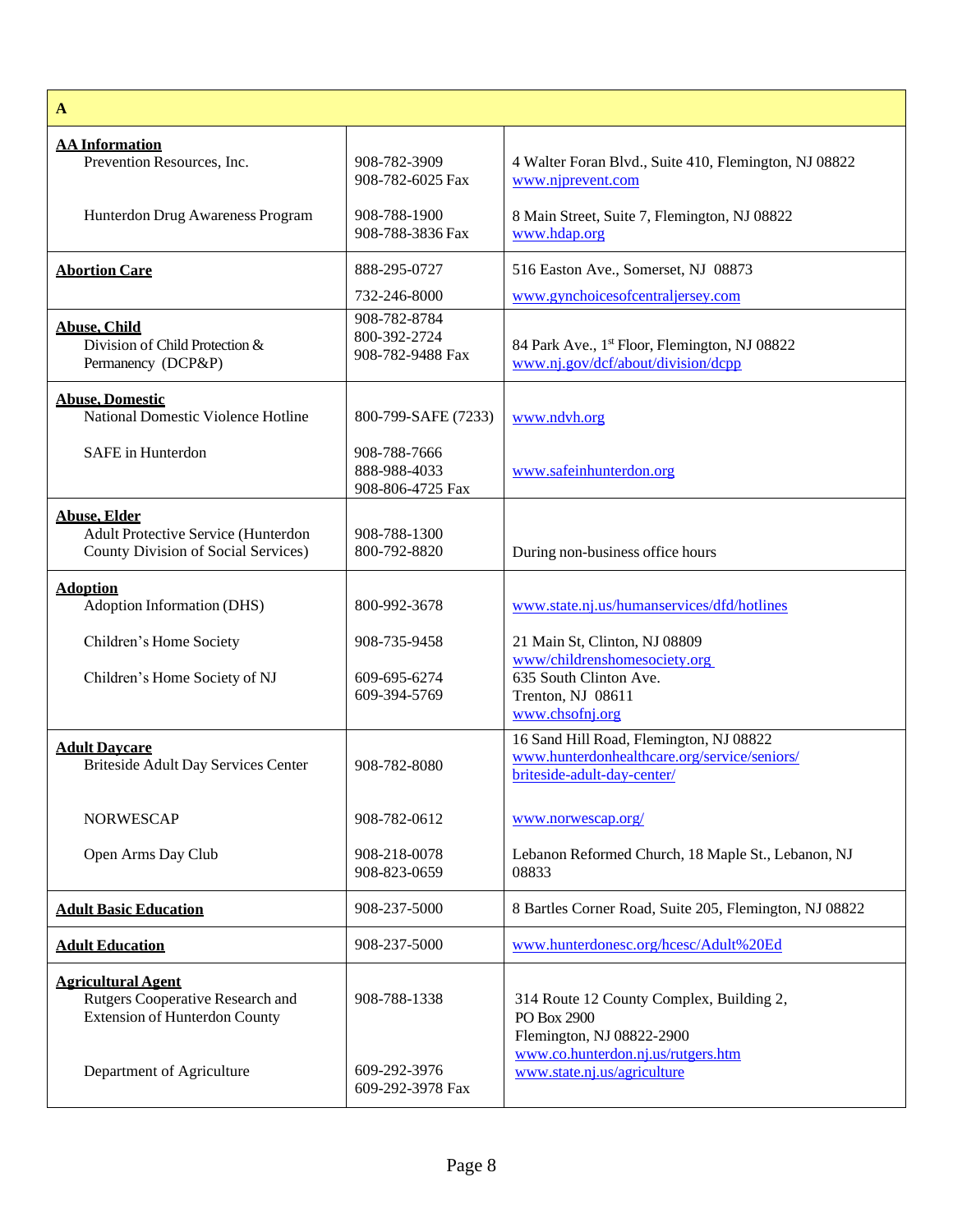<span id="page-10-3"></span><span id="page-10-2"></span><span id="page-10-1"></span><span id="page-10-0"></span>

| <b>AIDS/HIV</b>                                                               |                                                                  |                                                                                                                                                                                                      |
|-------------------------------------------------------------------------------|------------------------------------------------------------------|------------------------------------------------------------------------------------------------------------------------------------------------------------------------------------------------------|
| AIDS Hotline NJ, Testing Site and<br><b>AIDS/HIV Task Force</b>               | 973-972-9280<br>800-624-2377 Hotline                             | 140 Bergen St., Suite G 1600, Newark, NJ 07101                                                                                                                                                       |
| Hunterdon County Dept of Public Safety<br>Division of Public Health Nursing   | 908-806-4570<br>908-806-5503 Fax                                 | 6 Gauntt Place, PO Box 2900, Flemington, NJ 08822                                                                                                                                                    |
| <b>Hyacinth AIDS Foundation</b>                                               | 732-246-0204<br>(outside NJ)<br>800-433-0254<br>732-246-4137 Fax | 317 George Street, Suite 203, New Brunswick, NJ 08901                                                                                                                                                |
| <b>Al-Anon &amp; Spouses Information Center</b><br>Prevention Resources, Inc. | 908-782-3909<br>908-782-6025 Fax                                 | 4 Walter Foran Blvd., Suite 410, Flemington, NJ 08822<br>www.njprevent.com                                                                                                                           |
| Hunterdon Drug Awareness Program                                              | 908-788-1900<br>908-788-3836 Fax                                 | 8 Main Street, Suite 7, Flemington, NJ 08822<br>www.hdap.org                                                                                                                                         |
| <b>Alateen</b>                                                                |                                                                  |                                                                                                                                                                                                      |
| Prevention Resources, Inc.                                                    | 908-782-3909<br>908-782-6025 Fax                                 | 4 Walter Foran Blvd., Suite 410, Flemington, NJ 08822<br>www.njprevent.com                                                                                                                           |
| Hunterdon Drug Awareness Program                                              | 908-788-1900<br>908-788-3836 Fax                                 | 8 Main Street, Suite 7, Flemington, NJ 08822<br>www.hdap.org                                                                                                                                         |
| <b>Alcohol Abuse Programs</b>                                                 |                                                                  |                                                                                                                                                                                                      |
| Alcohol and Substance Abuse Planner,<br>Hunterdon County                      | 908-788-1253<br>908-806-4204 Fax                                 | Department of Human Services, Flemington, NJ 08822<br>www.co.hunterdon.nj.us/humanservices.htm                                                                                                       |
| Alcohol Overdose                                                              | 866-424-2060                                                     | Hunterdon Medical Center<br>www.hunterdonhealthcare.org/                                                                                                                                             |
| Daytop of Hunterdon                                                           | 908-806-5195                                                     | 6 Gauntt Place, Building 2, Flemington, NJ 08822<br>www.daytopnj.org                                                                                                                                 |
|                                                                               | 732-875-1090                                                     | pwaller@daytopnj.org                                                                                                                                                                                 |
| Hunterdon Behavioral Health<br>Crisis Hot Line                                | 908-788-6401<br>908-788-6400                                     | 2100 Wescott Drive, Flemington, NJ 08822<br>www.hunterdonhealthcare.org                                                                                                                              |
| Hunterdon County Municipal Alliance<br>Program                                | 908-788-1253<br>908-806-4204 Fax                                 | Department of Human Services, Flemington, NJ 08822<br>www.co.hunterdon.nj.us/humanservices.htm                                                                                                       |
| Hunterdon Drug Awareness Program                                              | 908-788-1900<br>908-788-3836 Fax                                 | 8 Main Street, Suite 7, Flemington, NJ 08822<br>www.hdap.org                                                                                                                                         |
| Prevention Resources, Inc.                                                    | 908-782-3909<br>908-782-6025 Fax                                 | 4 Walter Foran Blvd., Suite 410, Flemington, NJ 08822<br>www.njprevent.com                                                                                                                           |
| Women's Treatment Project at Rutgers<br>University                            | 732-445-0902                                                     | Rutgers, The State University of New Jersey<br><b>Center of Alcohol Studies</b><br>Women's Treatment Project III<br>607 Allison Road<br>Piscataway, NJ 08854-8001<br>www.womenandalcohol.rutgers.edu |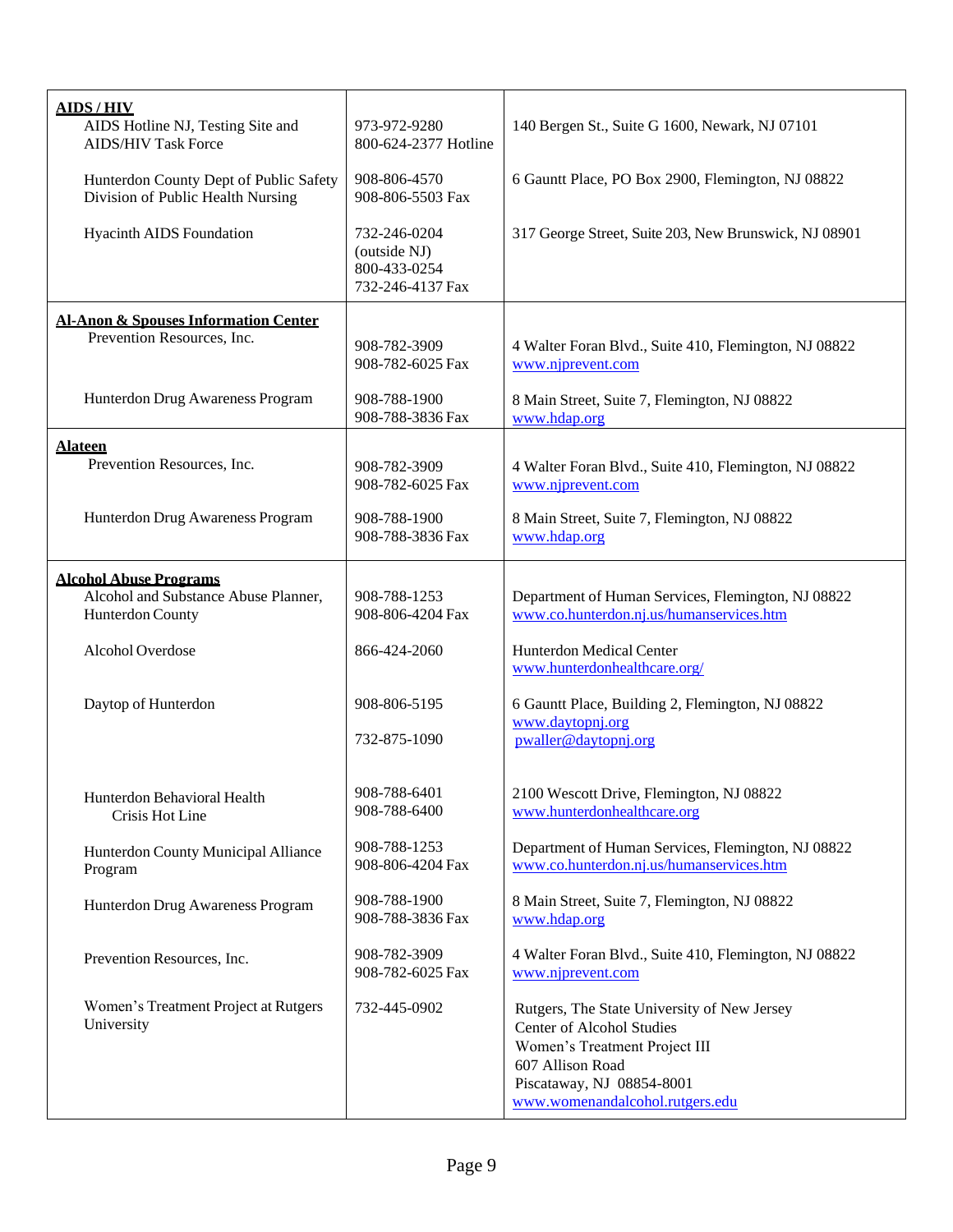<span id="page-11-10"></span><span id="page-11-9"></span><span id="page-11-8"></span><span id="page-11-7"></span><span id="page-11-6"></span><span id="page-11-5"></span><span id="page-11-4"></span><span id="page-11-3"></span><span id="page-11-2"></span><span id="page-11-1"></span><span id="page-11-0"></span>

| <b>Alternatives, Inc.</b><br>Provides comprehensive services to<br>individuals with special needs                  | 908-685-1444<br>908-685-2660 Fax | 600 First Avenue, Raritan, NJ 08869<br>www.alternativesinc.org                  |
|--------------------------------------------------------------------------------------------------------------------|----------------------------------|---------------------------------------------------------------------------------|
| <b>Alzheimer's Disease</b><br>Alzheimer's Hotline                                                                  | 800-272-3900                     | www.alz.org                                                                     |
| <b>American Cancer Society</b>                                                                                     | 800-227-2345<br>732-297-8005     | 2600 US-1<br>North Brunswick, NJ 08902                                          |
|                                                                                                                    |                                  | www.cancer.org                                                                  |
| <b>American Lung Association</b>                                                                                   | 908-685-8040                     | www.lung.org/                                                                   |
| <b>American Red Cross</b><br>Hunterdon County Chapter                                                              | 908-782-4121<br>908-782-2864 Fax | 349 State Route 31, Suite 501, Flemington, NJ 08822<br>www.redcross.org         |
| Central Jersey                                                                                                     | 609-951-8550                     | 707 Alexander Road, Suite 101, Princeton, NJ 08540                              |
| <b>Anderson House, Inc.</b><br>A treatment program for women in<br>recovery from alcoholism and drug<br>addiction. | 908-534-5818<br>908-534-8871 Fax | 532 Route 523, Whitehouse Station, NJ 08889                                     |
| <b>Animals</b><br>Animal Alliance                                                                                  | 609-818-1952                     | 1432 Route 179N, Lambertville, NJ 08530                                         |
| Tabby's Place Cat Sanctuary                                                                                        | 908-237-5300                     | 1100 US Highway 202, Ringoes, NJ 08551                                          |
| Wildlife: NJ Fish & Game (bear,<br>coyote, etc.)                                                                   | 908-735-7040<br>609-292-2965     | www.state.nj.us/dep/fgw                                                         |
| Woodlands Wildlife Refuge                                                                                          | 908-730-8300                     | 676 Route 513, Pittstown, NJ 08867<br>www.woodlandswildlife.org                 |
| <b>Arc of Hunterdon County</b>                                                                                     | 908-730-7827<br>908-730-7726 Fax | 1465 State Route 31S, Suite 23, Annandale, NJ 08801<br>www.archunterdon.org     |
| <b>Arc of Hunterdon Foundation</b>                                                                                 | 908-730-7827                     | 1465 State Route 31S, Suite 23, Annandale, NJ 08801                             |
| <b>Assault, Sexual</b><br>Hunterdon Medical Center                                                                 | 908-788-6100                     | 2100 Wescott Drive, Flemington, NJ 08822<br>www.hunterdonhealthcare.org         |
| Hunterdon County Prosecutor's Office                                                                               | 908-788-1129                     | 65 Park Ave., Flemington, NJ 08822<br>www.co.hunterdon.nj.us/prosecutor.htm     |
| B                                                                                                                  |                                  |                                                                                 |
| <b>Babysitting Courses</b>                                                                                         | 908-788-6614                     | 215 Route 31S, Flemington, NJ 08822<br>2100 Wescott Drive, Flemington, NJ 08822 |
| <b>Bereavement Support</b><br>Hunterdon Hospice                                                                    | 908-788-6600                     | 2100 Wescott Drive, Flemington, NJ 08822<br>www.hunterdonhealthcare.org         |
| <b>JANUS/GPS Bereavement Support Group</b>                                                                         | 908-218-9062                     | 1124 Route 202S, Suite A2, Raritan, NJ 08869                                    |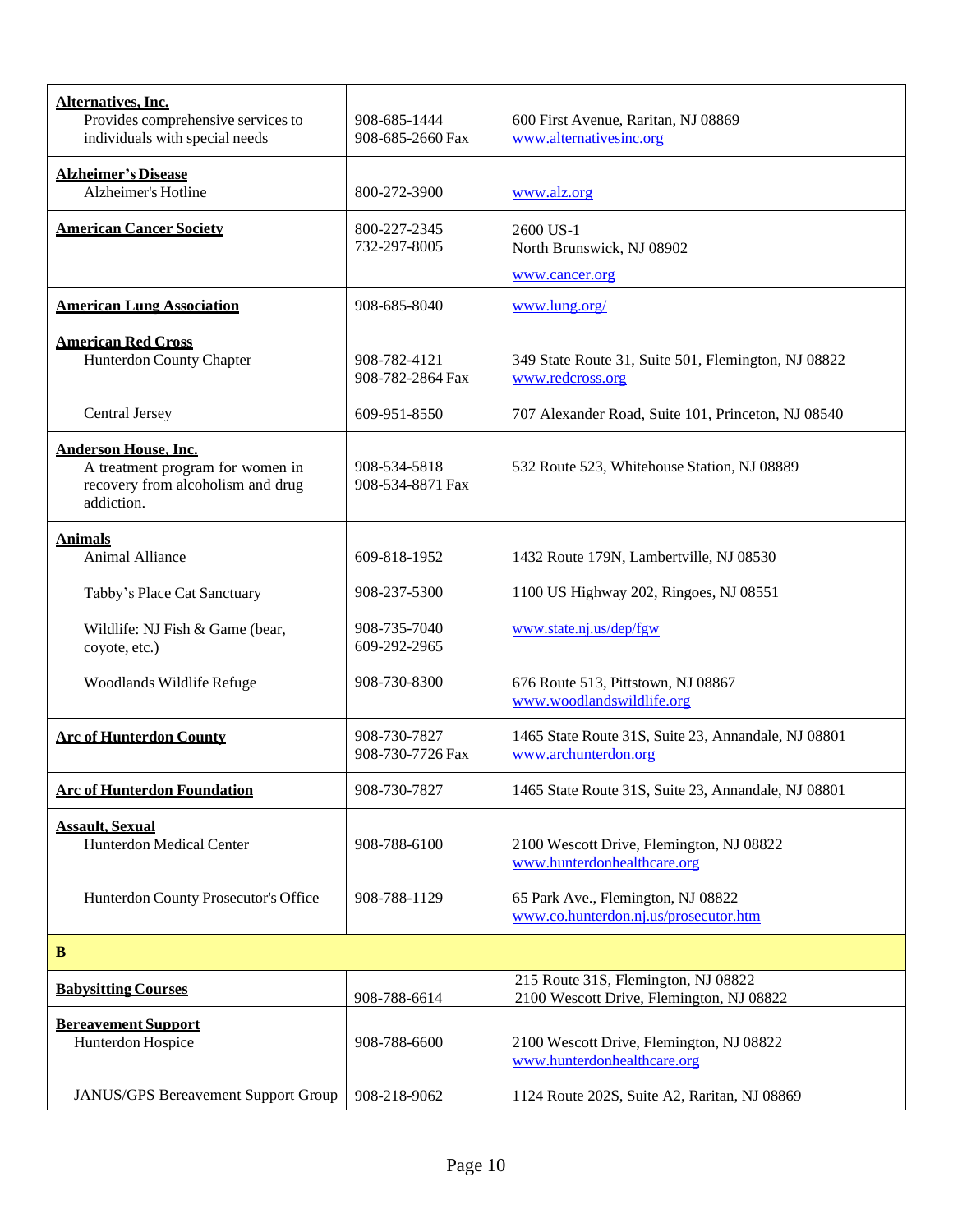<span id="page-12-10"></span><span id="page-12-9"></span><span id="page-12-8"></span><span id="page-12-7"></span><span id="page-12-6"></span><span id="page-12-5"></span><span id="page-12-4"></span><span id="page-12-3"></span><span id="page-12-2"></span><span id="page-12-1"></span><span id="page-12-0"></span>

| <b>Better Business Bureau of Central NJ</b><br>Serves Hunterdon, Mercer and Warren<br>Counties                    | 609-588-0808                     | 1262 Whitehorse Hamilton Square Road, #202, Hamilton<br>Township, NJ 08690                    |
|-------------------------------------------------------------------------------------------------------------------|----------------------------------|-----------------------------------------------------------------------------------------------|
| <b>Big Brothers Big Sisters of Hunterdon.</b><br><b>Somerset &amp; Warren</b>                                     | 908-689-0436                     | 2 West Washington Ave. 210, Washington, NJ 07882<br>www.bbbsnj.org                            |
| <b>Blind</b><br>American Foundation for the Blind<br>Commission for the Blind & Visual<br>Impaired (CBVI) Hotline | 800-232-5463<br>877-685-8878     | www.afb.org<br>153 Halsey Street, Newark, NJ 07102<br>www.state.nj.us/humanservices/cbvi/home |
| <b>Blood Donor Service</b><br>Hunterdon Medical Center (HMC)                                                      | 908-788-6405<br>908-788-6513 Fax | Hunterdon Medical Center, 3rd Floor, Flemington, NJ 08822                                     |
| <b>American Red Cross</b>                                                                                         | 800-435-7669                     | www.redcross.org/donate/donation                                                              |
| <b>Boarding Home Services (Licensed)</b><br>Frenchtown Manor<br>Residential Healthcare Facility                   | 908-996-2819<br>908-996-0788 Fax | 109 County Road 513, Frenchtown, NJ 08825                                                     |
| Homestead House                                                                                                   | 908-996-2965<br>908-996-2839 Fax | 602 Harrison Street, Frenchtown, NJ 08825                                                     |
| Little Haven                                                                                                      | 609-397-1551<br>609-397-4621 Fax | 47 Lincoln Ave., Lambertville, NJ 08530                                                       |
| Newton's Guest Home Glen Gardner                                                                                  | 908-763-0481<br>908-537-4113     | 19 Spruce Run Road, Glen Gardner, NJ 08826<br>www.newtonsguesthome.com/                       |
| <b>Boy Scouts of America</b>                                                                                      | 972-580-2489                     | www.bsa.scouting.org                                                                          |
| <b>Braille Materials</b><br>NJ Commission for the Blind and<br>Visually Impaired                                  | 877-685-8878<br>973-648-3333     | 153 Halsey Street, Newark<br>www.state.nj.us/humanservices/cbvi/home                          |
| <b>Breastfeeding</b><br>Hunterdon Medical Center                                                                  | 908-788-6100                     | www.hunterdonhealthcare.org/service/maternity/breastfeeding                                   |
| La Leche League                                                                                                   | 908-295-8923<br>908-336-1080     | www.lllhunterdon.org                                                                          |
| <b>Briteside Adult Day Care</b>                                                                                   | 908-782-8080                     | 16 Sand Hill Road, Flemington, NJ 08822                                                       |
|                                                                                                                   |                                  | http://www.hunterdonhealthcare.org/service/seniors/briteside-<br>adult-day-center/            |
| <b>Budget Counseling</b>                                                                                          |                                  |                                                                                               |
| <b>Bullving</b><br>Prevention Resources, Inc.                                                                     | 908-782-3909                     | 4 Walter E Foran Boulevard, Suite 410, Flemington, NJ 08822<br>www.njprevent.com              |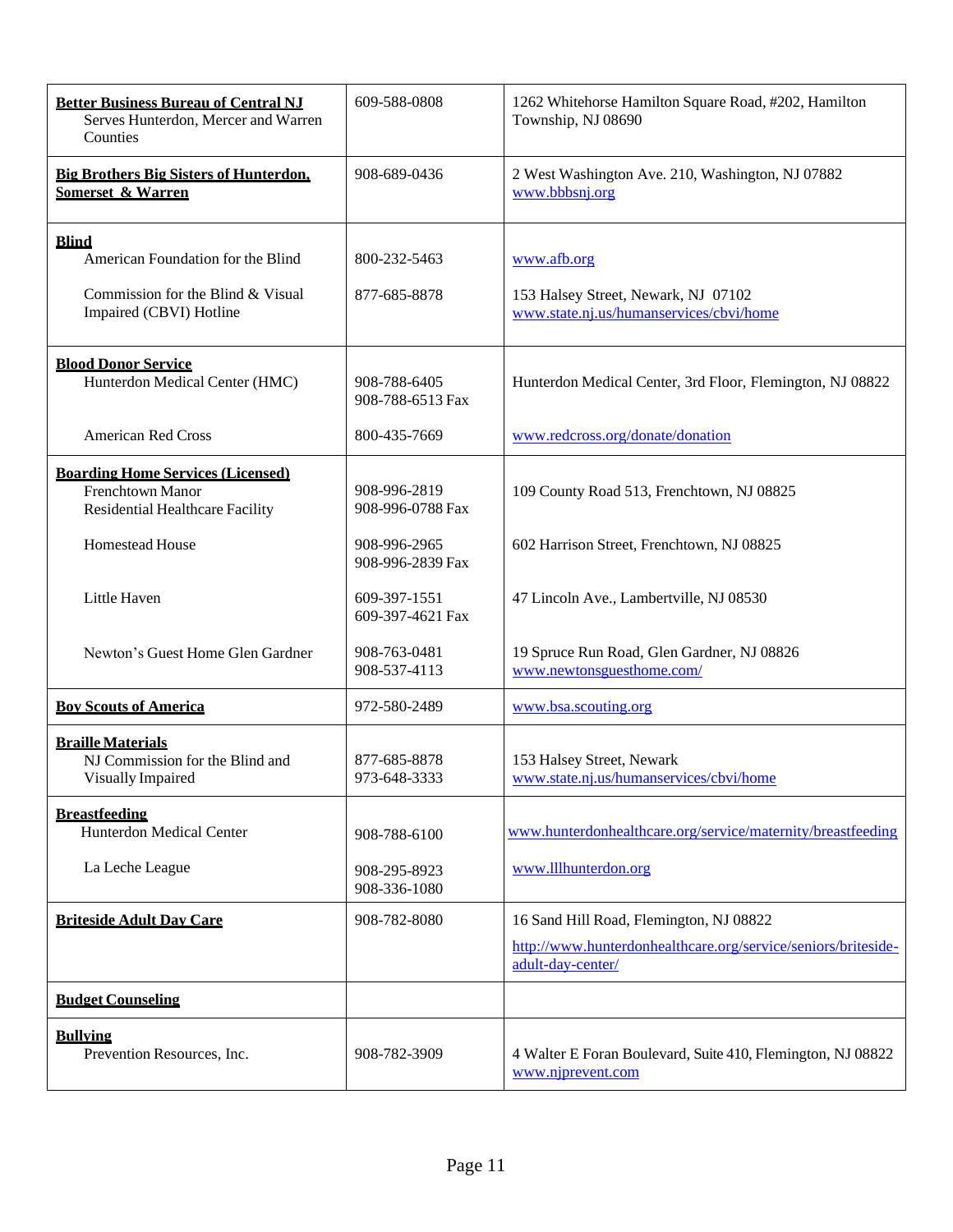<span id="page-13-7"></span><span id="page-13-6"></span><span id="page-13-5"></span><span id="page-13-4"></span><span id="page-13-3"></span><span id="page-13-2"></span><span id="page-13-1"></span><span id="page-13-0"></span>

| <b>Burial Benefits</b><br>NJ Dept. of Military and Veteran's<br><b>Affairs</b>            | 888-8NJ-VETS                                                         | www.state.nj.us/military                                                                                                                                                                     |
|-------------------------------------------------------------------------------------------|----------------------------------------------------------------------|----------------------------------------------------------------------------------------------------------------------------------------------------------------------------------------------|
| Social Security Administration                                                            | 800-772-1213                                                         | www.ssa.gov                                                                                                                                                                                  |
| <b>Bus Lines</b><br>Trans-Bridge Lines, Inc.                                              | 908-730-6552                                                         | www.transbridgebus.com                                                                                                                                                                       |
| <b>LINK</b>                                                                               | 800-842-0531                                                         | www.ridethelink.com                                                                                                                                                                          |
| Ride 31/Warren County Transportation                                                      | 908-454-4044                                                         | www.31ride.com                                                                                                                                                                               |
| <b>Business Counseling</b><br>NJ Small Business Assistance &<br><b>Information Center</b> | 800-268-2678                                                         |                                                                                                                                                                                              |
| <b>Small Business Administration</b>                                                      | 800-827-5722                                                         | www.sba.gov                                                                                                                                                                                  |
| <b>American Small Business</b><br>Development Center                                      | 973-353-1927                                                         | www.njsbdc.com                                                                                                                                                                               |
| $\mathbf C$                                                                               |                                                                      |                                                                                                                                                                                              |
| <b>Camps</b>                                                                              |                                                                      |                                                                                                                                                                                              |
| Hunterdon County YMCA                                                                     | 908-782-1030                                                         | 144 W. Woodschurch Road, Flemington, NJ 08822                                                                                                                                                |
| Winnewald Day Camp                                                                        | 908-735-8336<br>908-735-7196 Fax                                     | 21 Cratetown Road, Lebanon, NJ 08833                                                                                                                                                         |
| Rambling Pines Day Camp                                                                   | 609-466-1212                                                         | 174 Lambertville Hopewell Road, Hopewell, NJ 08525                                                                                                                                           |
| Baptist Camp & Conference Center                                                          | 908-236-2638                                                         | 79 Blossom Hill Road, Lebanon, NJ 08833                                                                                                                                                      |
| <b>Camps, Special Needs</b>                                                               |                                                                      |                                                                                                                                                                                              |
| The Arc of Hunterdon County                                                               | 908-730-7827                                                         | 1322 Route 3, Suite 5, Annandale, NJ 08801                                                                                                                                                   |
| <b>Care Management Organization</b><br>Hunterdon /Somerset /Warren Tri-<br>County CMO     | 908-526-3900<br>908-526-5278 Fax<br>908-526-3900<br>908-223-1631 Fax | 3040 Route 22 West, Suite 210, Branchburg, NJ 08876<br>315 West Washington Avenue, Washington, NJ 07782<br>www.tricountycmo.org                                                              |
| <b>Career Planning</b><br>One Stop Career Centers<br>New Jersey Employment Services       | 908-782-2371<br>908-284-2339 Fax                                     | 6 Gauntt Place, Bldg 2 (Lower Level), Flemington, NJ 08822<br>http://careerconnections.nj.gov/careerconnections/plan/<br>support/njccsites/hunterdon_oscc.shtml<br>www.state.nj.us/nj/employ |
|                                                                                           |                                                                      |                                                                                                                                                                                              |
| <b>Career &amp; Life Planning Center -</b><br><b>Displaced Homemaker Service</b>          |                                                                      |                                                                                                                                                                                              |
| Career & Life Transitions Center<br>for Women                                             | 908-788-1453<br>908-788-1485 Fax<br>908-835-2624                     | 84 Park Avenue, Unit E-103, Flemington, NJ 08822<br>16 Broad Street, Suite #7, Washington, NJ 07782<br>www.norwescap.org                                                                     |
| Displaced Homemakers Network of NJ, Inc.                                                  | 1-855-463-6323                                                       | www.dhnj.org                                                                                                                                                                                 |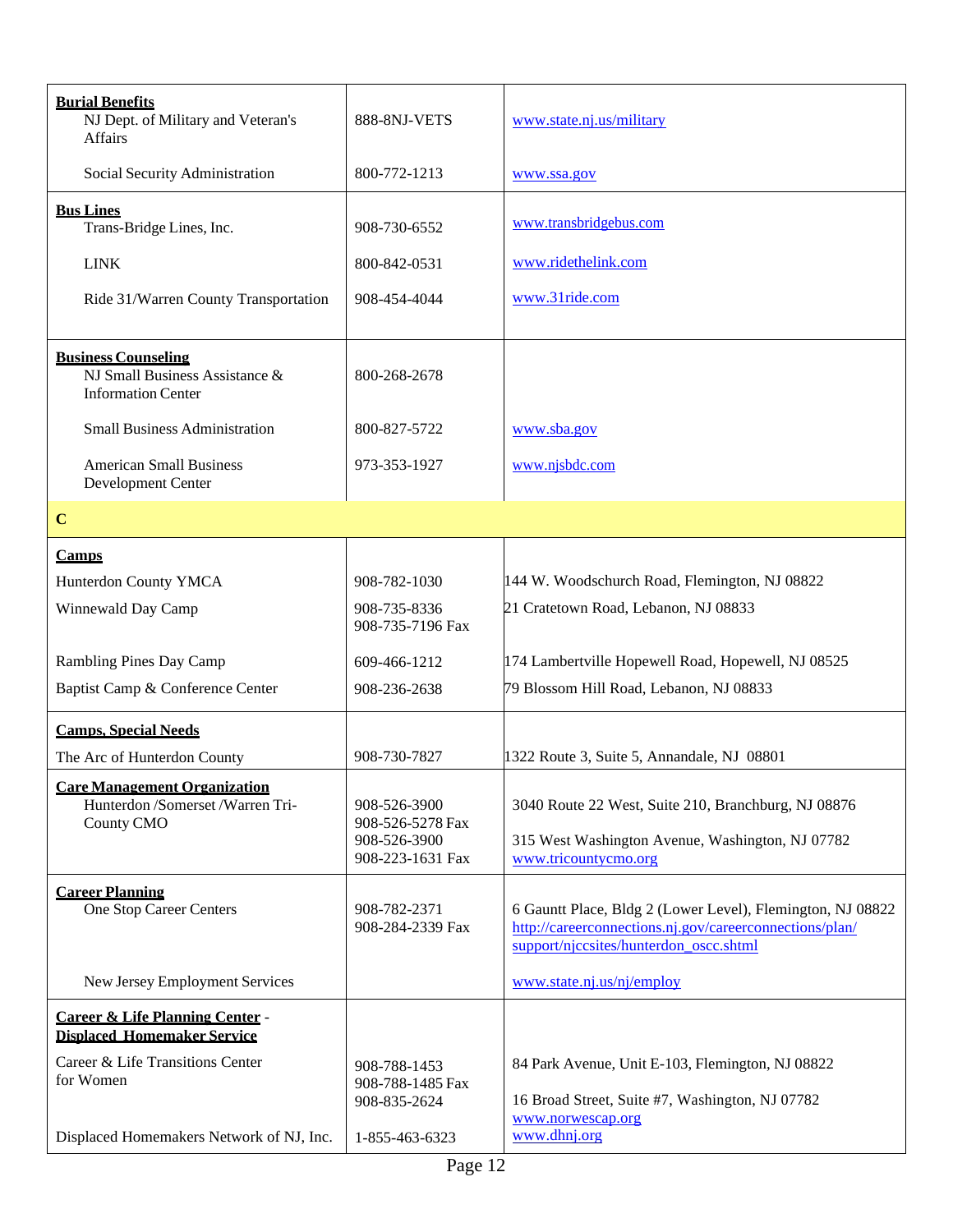<span id="page-14-9"></span><span id="page-14-8"></span><span id="page-14-7"></span><span id="page-14-6"></span><span id="page-14-5"></span><span id="page-14-4"></span><span id="page-14-3"></span><span id="page-14-2"></span><span id="page-14-1"></span><span id="page-14-0"></span>

| <b>Caregiver Support</b><br>Division of Aging - NJ Resources                          | 800-792-8820<br>877-222-3737                            | www.state.nj.us/humanservices/doas/home/                                                                           |
|---------------------------------------------------------------------------------------|---------------------------------------------------------|--------------------------------------------------------------------------------------------------------------------|
| Division of Senior & Veteran's Services                                               | 908-788-1361                                            | www.co.hunterdon.nj.us/aging/caregivers/CaregiversResources.pdf                                                    |
| NJ Self-Help Clearinghouse                                                            | 800-367-6274                                            | www.njgroups.org                                                                                                   |
| Visiting Nurses Association of America                                                | 571-527-1520<br>888-866-8773                            | www.vnaa.org                                                                                                       |
| <b>Catholic Charities</b>                                                             | 908-782-7905                                            | 6 Park Ave., Flemington, NJ 08822<br>www.ccdom.org                                                                 |
| <b>Center for Educational Advancement</b>                                             | 908-782-1480                                            | 11 Minneakoning Road, Flemington, NJ 08822<br>www.cea-nj.org                                                       |
| <b>Chamber of Commerce</b>                                                            | 908-782-7115<br>980-782-7283 Fax                        | 119 Mine Street, $2nd$ Floor, Flemington, NJ<br>08822 www.hunterdon-chamber.org                                    |
| <b>Chemical Dependency</b><br>Alcohol and Substance Abuse,<br>Hunterdon County        | 908-788-1253<br>908-806-4204 Fax                        | Department of Human Services<br>www.co.hunterdon.nj.us/humanservices.htm                                           |
| Alcohol Overdose                                                                      | 866-424-2060                                            | Hunterdon Medical Center                                                                                           |
| Daytop of Hunterdon                                                                   | 908-806-5195                                            | 6 Gauntt Place, Building 2, Flemington, NJ 08822<br>www.daytopnj.org                                               |
| Hunterdon Behavioral Health<br>Crisis Hot Line                                        | 908-788-6401<br>908-788-6400<br>800-424-2060            | 2100 Wescott Drive, Flemington, NJ<br>www.hunterdonhealthcare.org                                                  |
| Hunterdon County Municipal Alliance<br>Program                                        | 908-788-1253<br>908-806-4204 Fax                        | Department of Human Services, Flemington, NJ 08822<br>www.co.hunterdon.nj.us/humanservices.htm                     |
| Hunterdon Drug Awareness Program                                                      | 908-788-1900<br>908-788-3836 Fax                        | 8 Main Street, Suite 7, Flemington, NJ 08822<br>www.hdap.org                                                       |
| Prevention Resources, Inc.                                                            | 908-782-3909<br>908-782-6025 Fax                        | 4 Walter Foran Blvd., Suite 410, Flemington, NJ 08822<br>www.njprevent.com                                         |
| <b>Child Abuse/Neglect Hotline</b>                                                    | 877-652-2873                                            | 24 hour toll free, New Jersey<br>www.state.nj.us/dcf/families/hotlines                                             |
| <b>Child Abuse Hunterdon County</b><br>Child Abuse (Child Protection &<br>Permanency) | 908-782-8784                                            | 84 Park Ave., 1st Floor Flemington, NJ 08822<br>www.state.nj.us/dcf/about/divisions/dcpp/                          |
| <b>Child and Family Resource Services -</b><br><b>NORWESCAP</b>                       | 908-782-8183<br>866-793-3149 T Free<br>908-782-3498 Fax | 84 Park Avenue, E104, Flemington, NJ 08822<br>www.norwescap.org/                                                   |
| <b>Child Care Resources</b>                                                           |                                                         | See "Child Care Services" in the Yellow Pages                                                                      |
| <b>Child Development Program (HMC)</b>                                                | 908-788-6396                                            | 190 NJ-31 #500, Flemington, NJ 08822<br>www.hunterdonhealthcare.org/services/children/child-<br>development-center |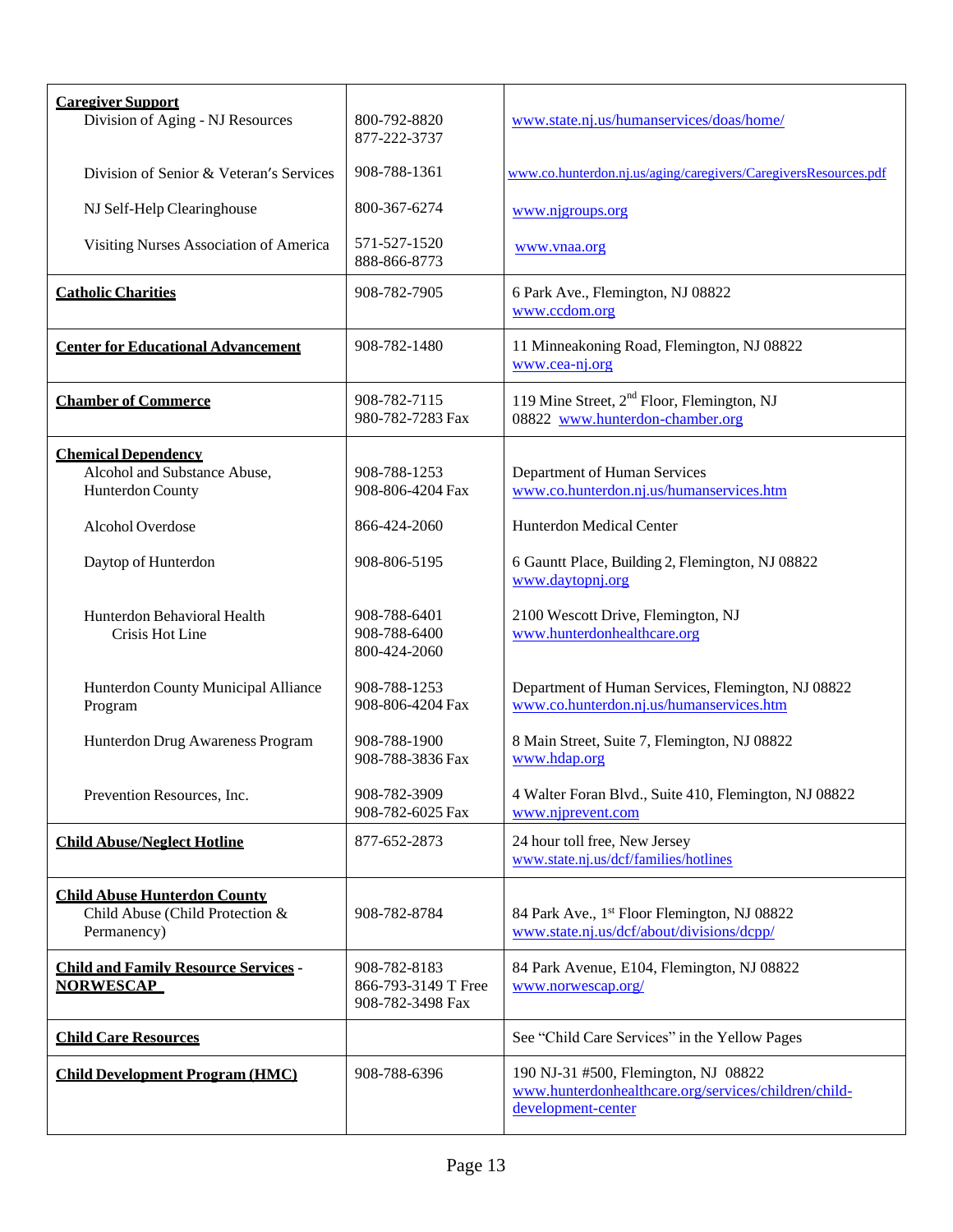<span id="page-15-11"></span><span id="page-15-10"></span><span id="page-15-9"></span><span id="page-15-8"></span><span id="page-15-7"></span><span id="page-15-6"></span><span id="page-15-5"></span><span id="page-15-4"></span><span id="page-15-3"></span><span id="page-15-2"></span><span id="page-15-1"></span><span id="page-15-0"></span>

| <b>Child Health Services</b><br>Family Care, NJ                          | 800-701-0710                     | www.njfamilycare.org                                                                   |
|--------------------------------------------------------------------------|----------------------------------|----------------------------------------------------------------------------------------|
| <b>Child Study Teams</b>                                                 | Call Local School                | NJ State Department of Education                                                       |
| <b>Child Support</b><br>Hotline                                          | 877-655-4371                     | www.judiciary.state.nj.us/probchild/index.htm                                          |
| Hunterdon County Division of Social<br>Services (intake)                 | 908-788-1300                     | 6 Gauntt Place, Flemington, NJ 0822<br>www.co.hunterdon.nj.us/depts/social/socserv.htm |
| Family Court (establishment)                                             | 908-237-5920                     | Justice Center, 65 Park Ave., Flemington, NJ 08822                                     |
| Probation (enforcement)                                                  | 908-237-5900                     | Justice Center, 65 Park Ave., Flemington, NJ 08822                                     |
| <b>Children's Services</b><br>Big Brothers Big Sisters of Northern<br>NJ | 973-335-3044                     | 333 US-46, Mountain Lakes, NJ 07046<br>www.northjerseybigs.org                         |
| <b>Court Appointed Special Advocate</b><br>(CASA SHaW)                   | 908-689-5515<br>908-689-5519 Fax | 150 Boulevard #3, Washington, NJ 07882<br>www.casashaw.org                             |
| <b>Chore Services</b>                                                    | 800-792-8820                     | www.state.nj.us/humanservices/doas/services/jacc                                       |
| <b>Civil Rights</b>                                                      |                                  |                                                                                        |
| <b>Clergy</b>                                                            |                                  | See "Clergy"                                                                           |
| <b>Clinics</b>                                                           |                                  | See "Health Services"                                                                  |
| <b>Clothing</b><br><b>Consignment Shop</b>                               | 908-788-4017                     | 160 Main Street, Flemington, NJ 08822                                                  |
| Kidzsignments                                                            | 908-237-0781                     | 76 Reaville Avenue, Flemington, NJ 08822                                               |
| Yesterday's Treasures: A Boutique<br><b>Thrift Store</b>                 | 908-237-6097                     | 215 NJ-31, Flemington, NJ 08822                                                        |
| Open Cupboard Food Pantry Thrift<br>Store                                | 908-730-7320                     | 37 Hwy 22, Clinton, NJ 08809                                                           |
| The Top O'th'Barn Thrift Shop                                            | 908-832-7018                     | 15 River Road, Califon, NJ 07830                                                       |
| Yours & Mine Consignment                                                 | 908-782-9177                     | 21 Central Avenue, Flemington, NJ 08822                                                |
| <b>Colleges</b><br><b>Raritan Valley Community College</b>               | 908-526-1200                     | www.raritanval.edu                                                                     |
| Hunterdon County Polytech                                                | 908-788-1119                     | www.state.nj.us/highereducation                                                        |
| NJ Department of Higher Education                                        | 800-792-8670                     |                                                                                        |
| <b>Comfort Keepers</b>                                                   | 908 806-2220<br>908-806-8373 Fax | 160 Main St. Flemington, NJ 08822<br>www.comfortkeepers.com                            |
| <b>Commission for the Blind</b>                                          | 973-648-3333                     | 153 Halsey Street, #6, Newark, NJ 07102                                                |
| NJ DHS Commission for the Blind                                          | 877-685-8878                     | www.state.nj.us/humanservices/cbvi/home                                                |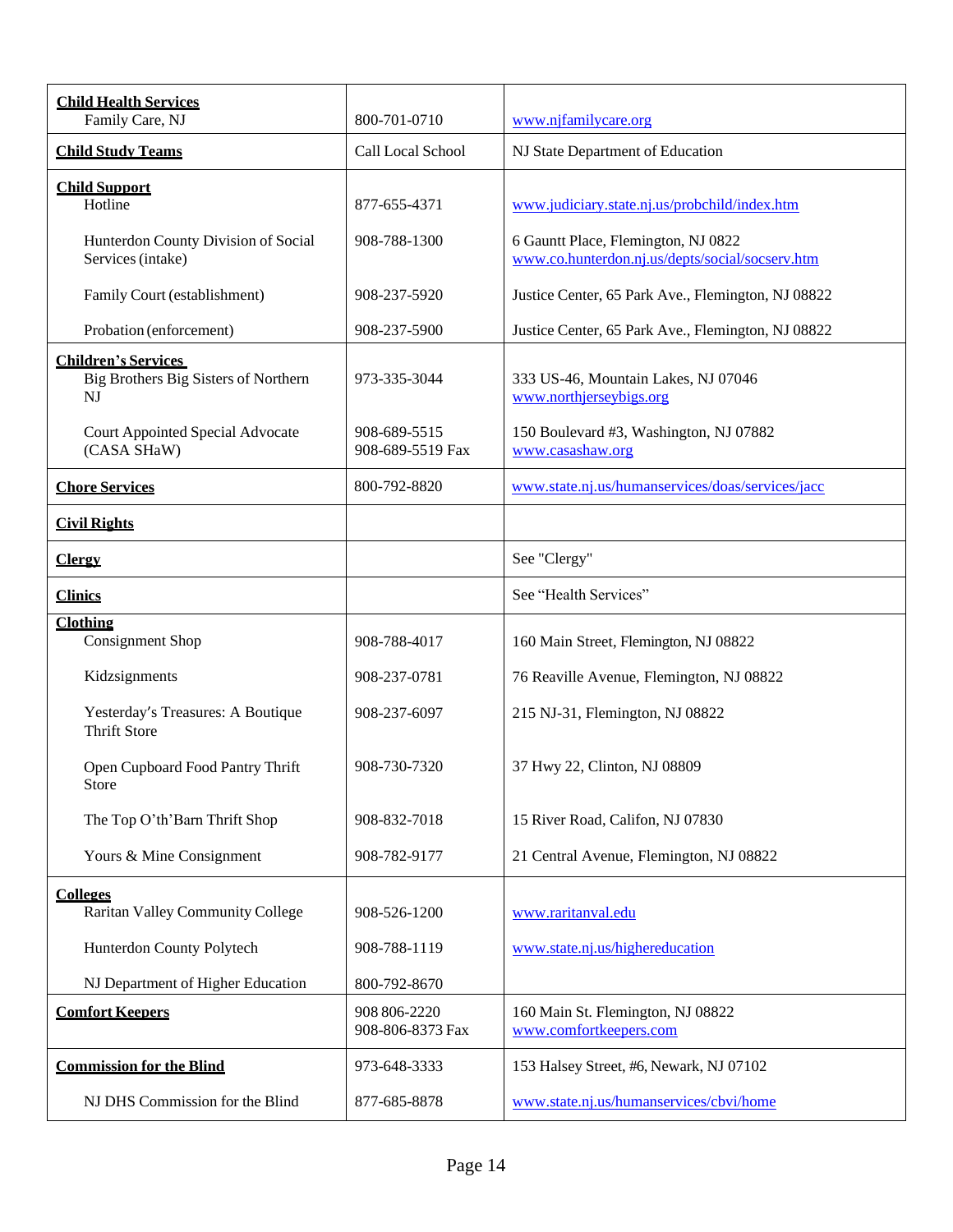<span id="page-16-12"></span><span id="page-16-11"></span><span id="page-16-10"></span><span id="page-16-9"></span><span id="page-16-8"></span><span id="page-16-7"></span><span id="page-16-6"></span><span id="page-16-5"></span><span id="page-16-4"></span><span id="page-16-3"></span><span id="page-16-2"></span><span id="page-16-1"></span><span id="page-16-0"></span>

| <b>Community System for Emergency</b><br><b>Response</b>                                                                   | 911 or<br>908-788-1196                                                       | Hunterdon Emergency Management Office<br>201 Cherryville Road, Flemington, NJ 08822                |
|----------------------------------------------------------------------------------------------------------------------------|------------------------------------------------------------------------------|----------------------------------------------------------------------------------------------------|
| <b>Community Health Services - Public</b><br><b>Health Nursing and Education</b>                                           | 908-806-4570<br>908-806-5503 Fax                                             | 6 Gauntt Place, PO Box 2900, Flemington, NJ 08833<br>Email to: phn@co.hunterdon.nj.us              |
| <b>Community Justice Center</b>                                                                                            | 609-218-5120<br>609-218-5126                                                 | 310 W. State Street, 3rd Floor, Trenton, NJ 08618<br>www.nj-communityjusticecenter.org             |
| <b>Community Center for Nutrition (HMC)</b>                                                                                | 908-237-6920                                                                 | <b>Wescott Medical Arts Building</b><br>9100 Wescott Drive, Suite 102, Flemington, NJ 08822        |
| <b>Community Services Council</b>                                                                                          | 908-782-4357                                                                 | Contact Hunterdon Helpline                                                                         |
| <b>Commuter Information Services, HART</b>                                                                                 | 908-788-5553<br>908-788-8583 Fax                                             | Raritan Town Square Center, 146 Route 31 North,<br>Suite 400, Flemington, NJ 08822 www.harttma.com |
| <b>Consignment Shops</b>                                                                                                   |                                                                              | See "Clothing"                                                                                     |
| <b>Consumer Affairs</b><br>Hotline<br>Department of Law & Public Safety                                                    | 800-242-5846<br>973-504-6200<br>973-273-8035 Fax                             | 124 Halsey Street, Newark, NJ 07102                                                                |
| <b>Consumer Complaints</b><br>Division of Consumer Affairs                                                                 | 800-242-5846                                                                 | www.njconsumeraffairs.gov                                                                          |
| Better Business Bureau of NJ, Inc                                                                                          | 609-588-0808                                                                 | www.bbb.org/new-jersey                                                                             |
| Legal Services of NJ Hotline                                                                                               | 888-576-5529                                                                 | www.lsnj.org/hotline.htm                                                                           |
| <b>Consumer Credit Counseling</b><br>Consumer Credit Counseling Service of<br>NJ Inc.                                      |                                                                              | www.nj.gov/dobi/division-consumer/finance/counselors.html                                          |
| National Foundation for Consumer<br>Credit Hotline                                                                         | 800-388-2227                                                                 | www.nfcc.org/                                                                                      |
| <b>Cooperative Extension Service</b><br>Horticulture Agriculture<br>4-H Program Club<br>Family & Community Health Sciences | 908-788-1338<br>908-788-1339<br>908-788-1341<br>908-788-1342                 | 314 Route 12 County Complex, Building 2,<br>PO Box 2900, Flemington, NJ 08822                      |
| Counseling<br><b>Catholic Charities</b>                                                                                    | 908-782-7905                                                                 | 6 Park Avenue, Flemington, NJ 08822<br>www.ccdom.org                                               |
| Hunterdon Behavioral Health (HMC)                                                                                          | 908-788-6401                                                                 | 2100 Wescott Drive, Flemington, NJ 08822                                                           |
| <b>Private Counselors</b>                                                                                                  | See Yellow Pages                                                             | "Counselors", "Mental Health Services"                                                             |
| <b>Court System</b><br>Criminal Court<br>Civil Law Division<br><b>Family Court</b><br>Jury Management<br>Probation         | 908-237-5840<br>908-237-5820<br>908-237-5920<br>908-237-5863<br>908-237-5900 | Justice Center, 65 Park Ave., Flemington, NJ 08822                                                 |
| Public Defender                                                                                                            | 908-782-1082<br>908-782-9337 Fax                                             | 84 Park Ave., Suite G-102, Flemington, NJ 08822                                                    |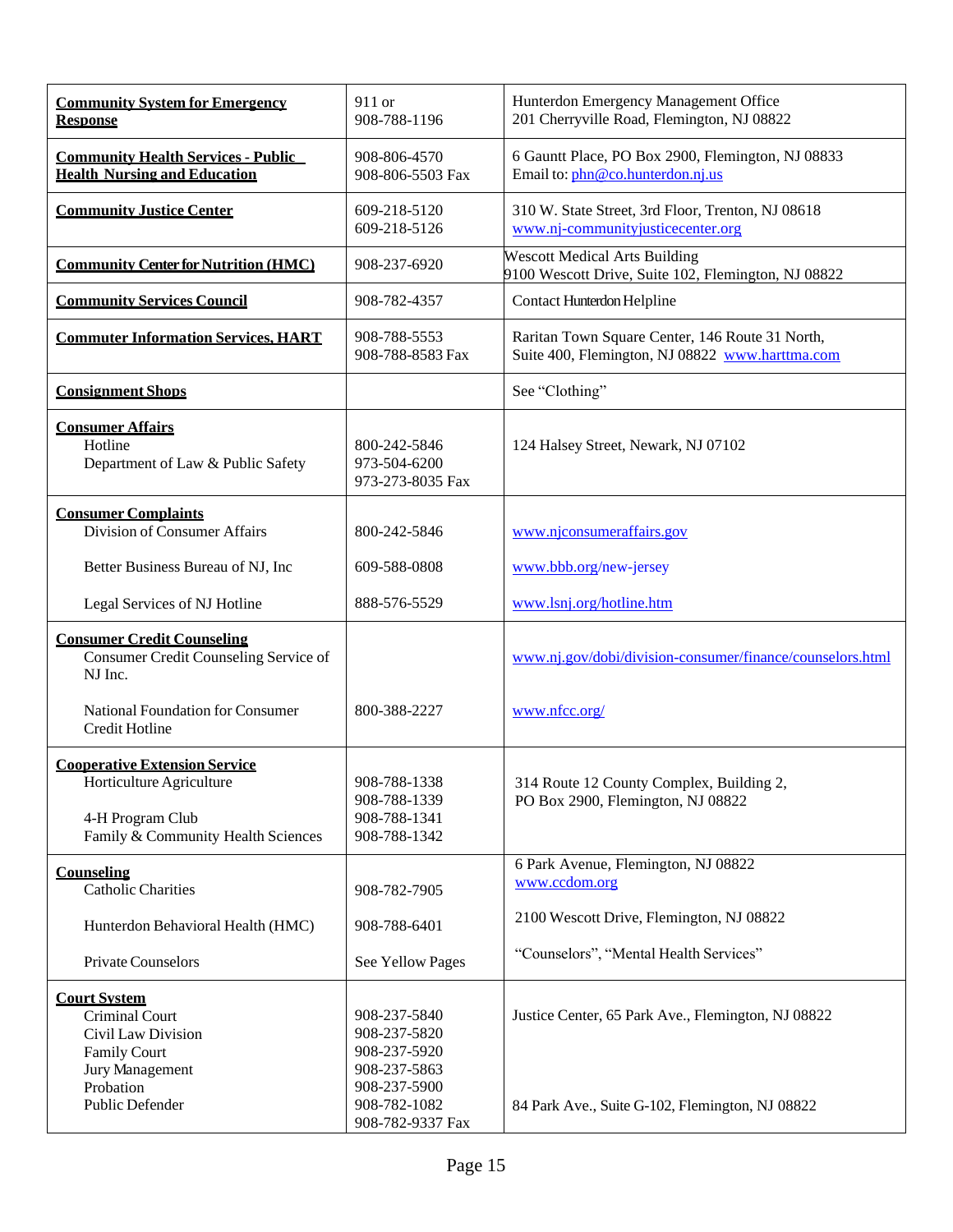<span id="page-17-8"></span><span id="page-17-7"></span><span id="page-17-6"></span><span id="page-17-5"></span><span id="page-17-4"></span><span id="page-17-3"></span><span id="page-17-2"></span><span id="page-17-1"></span><span id="page-17-0"></span>

| <b>CPR Courses</b><br><b>American Red Cross</b>                                                          | 609-951-8550<br>800-733-2767     | www.redcross.org/local/new-jersey/locations/princeton                                                            |
|----------------------------------------------------------------------------------------------------------|----------------------------------|------------------------------------------------------------------------------------------------------------------|
| <b>American Heart Association</b>                                                                        | 800-242-8721                     | www.heart.org/                                                                                                   |
| <b>Crisis Intervention</b><br>Children's Mobile Response<br><b>Stabilization Services</b>                | 877-652-7624                     | www.state.nj.us/dcf/families/csc/mobile                                                                          |
| <b>Emergency Mental Health Services</b>                                                                  | 908-788-6400                     | Hunterdon Medical Center, 2100 Wescott Drive,                                                                    |
| Family Crisis Intervention Unit                                                                          | 908-788-6401                     | Flemington, NJ 08822<br>www.hunterdonhealthcare.org/service/behavioral-<br>health/family-crisis-intervention     |
| <b>Culture &amp; Heritage Commission</b>                                                                 | 908-788-1490<br>908-788-1662 Fax | 314 Route 12 County Complex, Flemington, NJ 08822                                                                |
| D                                                                                                        |                                  |                                                                                                                  |
| Davcare, Children<br>Child Care Aware NJ (CCANJ)<br>NORWESCAP Child & Family<br><b>Resource Services</b> | 908-782-8183                     | www.ccanj.org<br>Email: info@ccanj.org<br>63 Main Street, Suite. 206, Flemington, NJ 08822<br>www.norwescap.org/ |
| <b>Davcare, Seniors</b><br><b>Briteside Adult Day Services Center</b>                                    | 908-782-8080                     | 16 Sand Hill Road, Flemington, NJ 08822<br>www.britesideadultdaycenter.org/                                      |
| <b>NORWESCAP</b>                                                                                         | 908-454-7000                     | www.norwescap.org/                                                                                               |
| Open Arms Day Club                                                                                       | 908-218-0078<br>908-823-0659     | Lebanon Reformed Church, 18 Maple St., Lebanon, NJ<br>08833                                                      |
| <b>Day Habilitation Thrive</b>                                                                           | 908-439-4280<br>x4700            | 37 Hoffmans Crossing Road<br>Califon, NJ 07830<br>www.hunterdonesc.org/hcesc/Adult%20Ed/                         |
| Deaf / Hard of Hearing<br>Division of Deaf & Hard of Hearing<br>(NJ)                                     | 609-588-2648<br>800-792-8339     |                                                                                                                  |
| <b>Debt Counseling</b>                                                                                   |                                  |                                                                                                                  |
| National Debt Relief LLC                                                                                 | 877-332-8144                     |                                                                                                                  |
| <b>Consumer Credit Counseling Services</b>                                                               | 609-586-2574                     | 1931 Nottingham Way, Hamilton, NJ 08619                                                                          |
| <b>Dental Assistance</b><br>Zufall Health Center                                                         | 908-968-4440                     | 361 Rt. 31, Building C, Suite 701<br>Flemington, New Jersey 08822                                                |
| <b>Detox Programs</b>                                                                                    |                                  |                                                                                                                  |
| Hunterdon Drug Awareness Program                                                                         | 908-788-1900                     | 8 Main Street, Suite 7, Flemington, NJ 08822                                                                     |
| Hunterdon Behavioral Health                                                                              | 908-788-6401                     | 2100 Wescott Drive, Flemington, NJ 08822                                                                         |
| Hunterdon Prevention Resources                                                                           | 908-782-3909                     | 4 Walter Foran Blvd., #410, Flemington, NJ 08822                                                                 |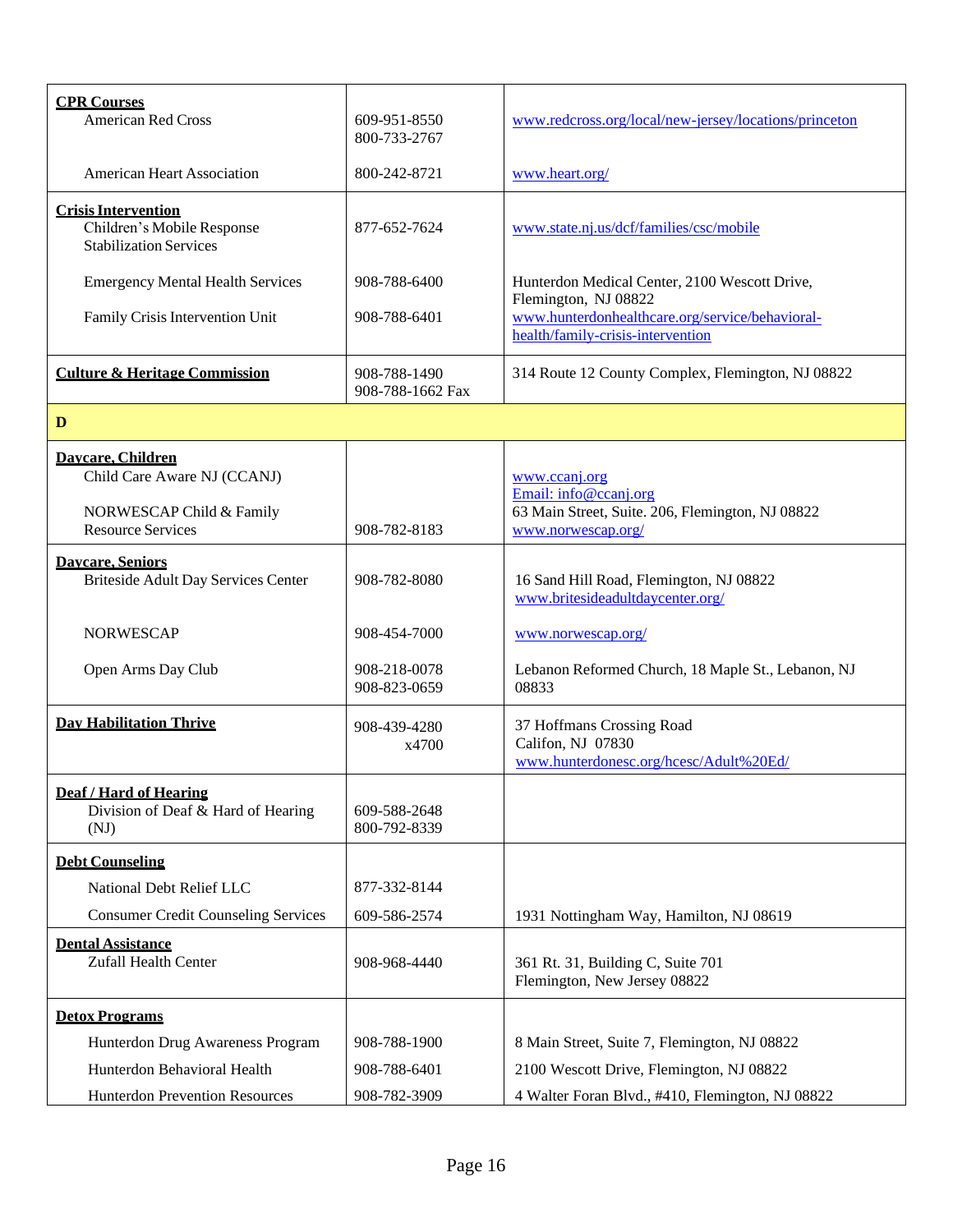<span id="page-18-12"></span><span id="page-18-11"></span><span id="page-18-10"></span><span id="page-18-9"></span><span id="page-18-8"></span><span id="page-18-7"></span><span id="page-18-6"></span><span id="page-18-5"></span><span id="page-18-4"></span><span id="page-18-3"></span><span id="page-18-2"></span><span id="page-18-1"></span><span id="page-18-0"></span>

| Developmental Disabilities, Div. of (NJ)                         | 609-292-4500                     | 222 S. Warren St., Trenton, NJ 08608<br>www.state.nj.us/humanservices/ddd/home                                     |
|------------------------------------------------------------------|----------------------------------|--------------------------------------------------------------------------------------------------------------------|
| <b>Diabetes Association (Local Chapter)</b>                      | 732-469-7979<br>888-342-2383     | 1160 Route 22, Suite 103, Bridgewater, NJ 08807                                                                    |
| Diabetes & Endocrine Associates of<br>Hunterdon                  | 908-237-6990                     | 9100 Wescott Drive, Suite 101, Flemington, NJ 08822<br>www.hunterdonhealthcare.org/services/primarycare/specialty- |
|                                                                  |                                  | care-centers/diabetes                                                                                              |
| <b>Disability Services</b><br><b>ARC</b> of Hunterdon            | 908-730-7827                     | 1322 Route 31, Suite 5, Annandale, NJ 08801                                                                        |
| Division of Senior, Disabilities and<br><b>Veterans Services</b> | 908-788-1361                     | 4 Gauntt Place, Flemington, NJ 08822<br>http://www.co.hunterdon.nj.us/aging.htm                                    |
| Progressive Center for Independent<br>Living                     | 908-782-1055                     | www.pcil.org                                                                                                       |
| Special Child Health and Early<br><b>Intervention Services</b>   | 888-653-4463                     | www.state.nj.us/health/fhs/schl                                                                                    |
| <b>Disaster Assistance</b><br><b>American Red Cross</b>          | 800-733-2767                     | www.redcross.org/                                                                                                  |
| <b>Discrimination</b>                                            |                                  |                                                                                                                    |
| <b>Displaced Homemakers / Single Parents</b>                     |                                  |                                                                                                                    |
| NORWESCAP Career and Life<br><b>Transition Center for Women</b>  | 908-788-1453                     | www.norwescap.org<br>Email: careerlife@norwescap.org                                                               |
| Division of Senior. Disability & Veterans<br><b>Services</b>     | 908-788-1361                     | 4 Gauntt Place, Flemington, NJ 08822<br>www.co.hunterdon.nj.us/aging.htm                                           |
| <b>Diversity Council</b>                                         |                                  |                                                                                                                    |
| <b>Division of Consumer Affairs (NJ)</b>                         | 973-504-6200<br>800-242-5846     | www.njconsumeraffairs.gov/                                                                                         |
| <b>Division of Developmental Disabilities -</b><br>NJ            | 609-292-4500                     | www.state.nj.us/humanservices/ddd/home/index.html                                                                  |
| <b>Division of Senior Services - Hunterdon</b><br><b>County</b>  | 908-788-1361                     | 4 Gauntt Place, Flemington, NJ 08822<br>www.co.hunterdon.nj.us/seniors.htm                                         |
| <b>Division of Social Services - Hunterdon</b><br><b>County</b>  | 908-788-1300                     | 6 Gauntt Place, Flemington, NJ 08822<br>www.co.hunterdon.nj.us/depts/social/socserv.htm                            |
| Division of Child Protection &<br><b>Permanency (DCP&amp;P)</b>  | 908-782-8784<br>908-782-9488 Fax | 84 Park Ave., 1 <sup>st</sup> Floor, Flemington, NJ 08822                                                          |
| Department of Children & Families                                | 855-463-6323                     | www.nj.gov/dcf/                                                                                                    |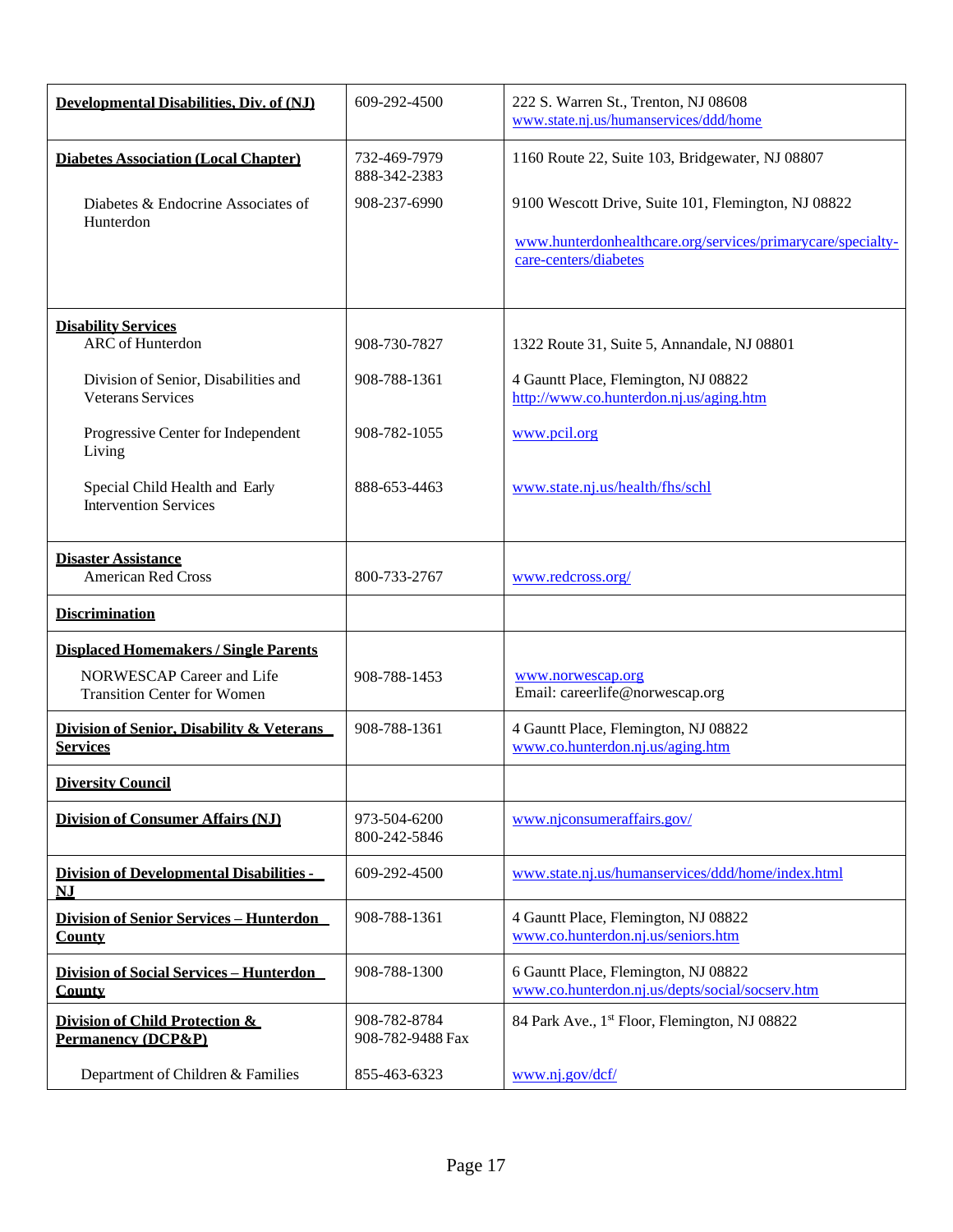<span id="page-19-2"></span><span id="page-19-1"></span><span id="page-19-0"></span>

| <b>Dogs and Cats</b>                                                  |                                              |                                                                                                |
|-----------------------------------------------------------------------|----------------------------------------------|------------------------------------------------------------------------------------------------|
| <b>Lost Paws Animal Rescue</b>                                        | 908-331-1551                                 | Pittstown, NJ                                                                                  |
| Somerset Regional Animal Shelter                                      | 908-725-0308                                 | 100 Commons Way, Bridgewater, NJ 08807                                                         |
| Tabby's Place: A Cat Sanctuary                                        | 908-237-5300                                 | 1100 US Hwy 202, Ringoes, NJ 08551                                                             |
| <b>Domestic Violence</b><br><b>SAFE</b> in Hunterdon                  | 908-788-7666<br>888-988-4033                 | www.safeinhunterdon.org/                                                                       |
| <b>Drug Abuse</b><br>Alcohol and Substance Abuse,<br>Hunterdon County | 908-788-1253<br>908-806-4204 Fax             | Department of Human Services<br>www.co.hunterdon.nj.us/humanservices.htm                       |
| Alcohol Overdose                                                      | 866-424-2060                                 | Hunterdon Medical Center                                                                       |
| Daytop of Hunterdon                                                   | 908-806-5195                                 | 6 Gauntt Place, Building 2, Flemington, NJ 08822<br>www.daytopnj.org                           |
| Hunterdon Behavioral Health<br>Crisis Hot Line                        | 908-788-6401<br>908-788-6400<br>800-424-2060 | 2100 Wescott Drive, Flemington, NJ<br>www.hunterdonhealthcare.org                              |
| Hunterdon County Municipal Alliance<br>Program                        | 908-788-1253<br>908-806-4204 Fax             | Department of Human Services, Flemington, NJ 08822<br>www.co.hunterdon.nj.us/humanservices.htm |
| Hunterdon Drug Awareness Program                                      | 908-788-1900<br>908-788-3836 Fax             | 8 Main Street, Suite 7, Flemington, NJ 08822<br>www.hdap.org                                   |
| Prevention Resources, Inc.                                            | 908-782-3909<br>908-782-6025 Fax             | 4 Walter Foran Blvd., Suite 410, Flemington, NJ 08822                                          |

**E**

<span id="page-19-10"></span><span id="page-19-9"></span><span id="page-19-8"></span><span id="page-19-7"></span><span id="page-19-6"></span><span id="page-19-5"></span><span id="page-19-4"></span><span id="page-19-3"></span>

| <b>Easterseals</b>                                                              | 908-788-7580          | 200 Route 31, Flemington, NJ 08822                                              |
|---------------------------------------------------------------------------------|-----------------------|---------------------------------------------------------------------------------|
|                                                                                 |                       | www.easterseals.com/nj/                                                         |
| <b>Eating Disorders</b><br>Center for Eating Disorder Care                      | 609-853-7575          |                                                                                 |
| <b>Education, Continuing Adult</b><br>Hunterdon County Polytech                 | 908-806-3855          | 8 Bartles Corner Road, Flemington, NJ 08822<br>www.hcpolytech.org/hcpoly/       |
| Raritan Valley Community College                                                | 908-526-1200          | 118 Lamington Road, Branchburg, NJ 08876<br>www.raritanval.edu                  |
| <b>Educational Services Commission</b>                                          | 908-439-4280          | 37 Hoffman Crossing Road, Califon, NJ 07830                                     |
| <b>Educational Services, Special Education</b><br>Department of School Services | 908-439-4280<br>x4804 | www.hunterdonesc.org/hcesc/Education/                                           |
| <b>Elder Abuse</b>                                                              |                       |                                                                                 |
| Hunterdon County Adult Protective Services                                      | 908-788-1300          | 6 Gauntt Place, PO Box 2900, Flemington, NJ 08822                               |
| <b>Elections. County Board of</b>                                               | 908-788-1190          | 314 State Route 12, Flemington, NJ 08822<br>www.co.hunterdon.nj.us/elctindx.htm |
| <b>Electric</b><br>Jersey Central Power & Light (JCP&L)                         | 800-662-3115          | www.firstenergycorp.com/JCP L                                                   |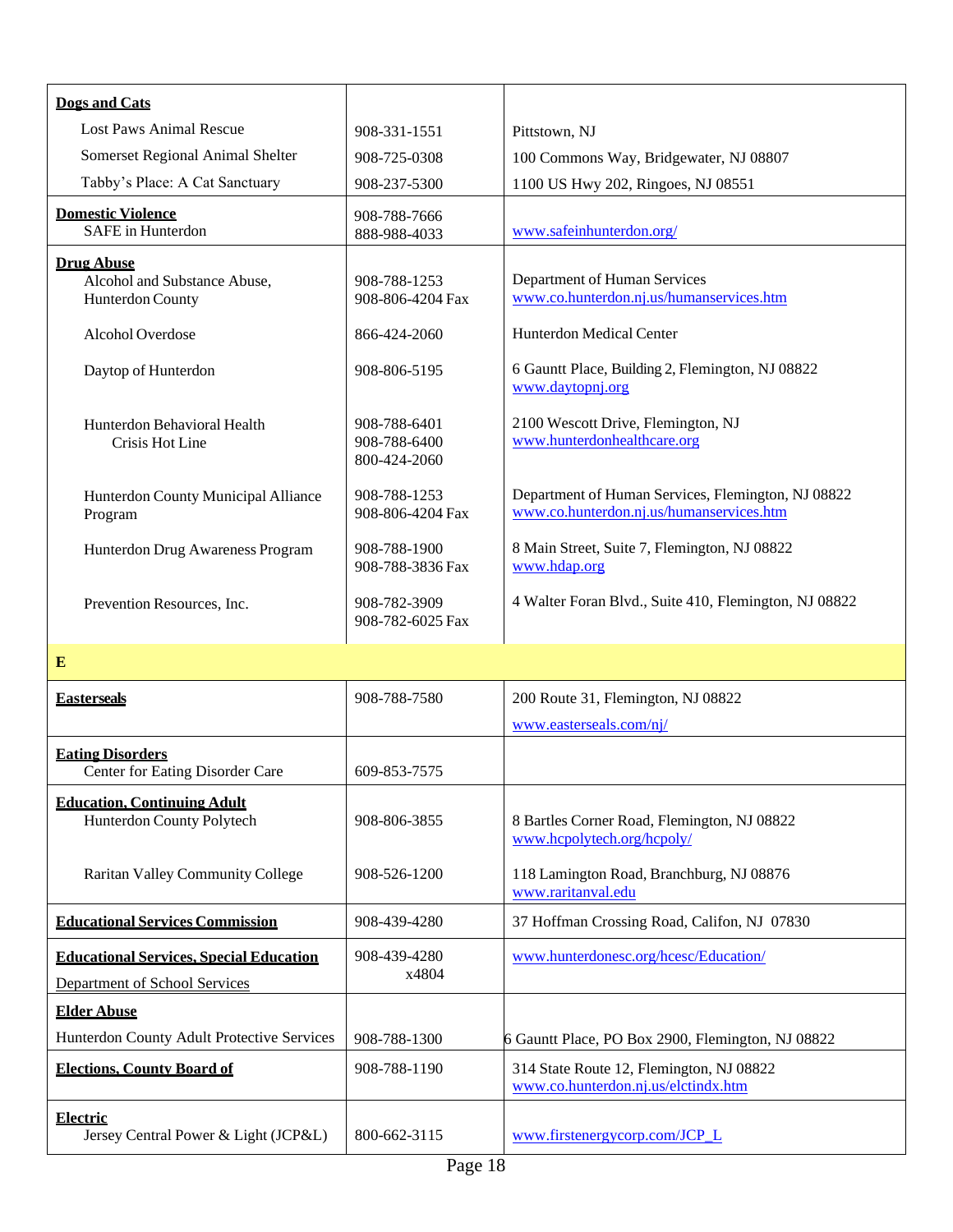<span id="page-20-6"></span><span id="page-20-5"></span><span id="page-20-4"></span><span id="page-20-3"></span><span id="page-20-2"></span><span id="page-20-1"></span><span id="page-20-0"></span>

| <b>Emergencies</b>                                                                                      |                                                              |                                                                         |
|---------------------------------------------------------------------------------------------------------|--------------------------------------------------------------|-------------------------------------------------------------------------|
| Emergency (Police/Fire)                                                                                 | 911                                                          |                                                                         |
| Hunterdon Behavioral Health<br>Crisis Hot Line                                                          | 908-788-6401<br>908-788-6400                                 | 2100 Wescott Dr., Flemington, NJ 08822<br>www.hunterdonhealthcare.org/  |
| Hunterdon Helpline                                                                                      | 908-782-4357<br>800-272-4630                                 | www.helplinehc.org                                                      |
| Hunterdon Medical Center                                                                                | 908-788-6100                                                 | www.hunterdonhealthcare.org                                             |
| Morristown Memorial Hospital                                                                            | 973-971-5000                                                 | www.atlantichealth.org/Morristown                                       |
| Office of Emergency Management                                                                          | 908-788-1196                                                 | www.co.hunterdon.nj.us/oem.htm                                          |
| Robert Wood Johnson University                                                                          | 908-685-2200                                                 | www.rwjuh.edu                                                           |
| St. Luke's Warren Campus                                                                                | 908-847-6700                                                 | www.warrenhospital.org/                                                 |
| <b>Employment Services</b><br>Unemployment Service (NJ)                                                 | 908-704-3006                                                 | 75 Veterans Memorial Drive East, Somerville, NJ 08876                   |
|                                                                                                         |                                                              | www.nj.gov/labor/                                                       |
| <b>End of Life Care</b><br>Hunterdon Hospice                                                            | 908-788-6600                                                 | 2100 Wescott Drive, Flemington, NJ 08822<br>www.hunterdonhealthcare.org |
| Hunterdon Regional Community Health                                                                     |                                                              | 215 Route 31 South<br>Flemington, NJ 08822                              |
| Home Health                                                                                             | 908-788-6138                                                 |                                                                         |
| Visiting Health & Supportive Services                                                                   | 908-788-2562                                                 |                                                                         |
| Hunterdon SafeLine                                                                                      | 908-237-5425                                                 |                                                                         |
| <b>Energy Assistance Programs</b>                                                                       |                                                              |                                                                         |
| Home Energy Assistance                                                                                  | 908-454-4778                                                 | NORWESCAP, 350 Marshall Street, Phillipsburg, NJ 08867                  |
| Universal Service Fund                                                                                  |                                                              |                                                                         |
| Weatherization                                                                                          |                                                              |                                                                         |
| <b>Environmental Education</b>                                                                          |                                                              |                                                                         |
| <b>Evaluations: Education. Medical.</b><br><b>Psychological</b>                                         |                                                              |                                                                         |
| <b>Eviction Prevention</b>                                                                              |                                                              |                                                                         |
| <b>Extension Services</b><br>Horticulture Agriculture<br>4-H Program Club<br>Family & Consumer Sciences | 908-788-1338<br>908-788-1339<br>908-788-1340<br>908-788-1341 |                                                                         |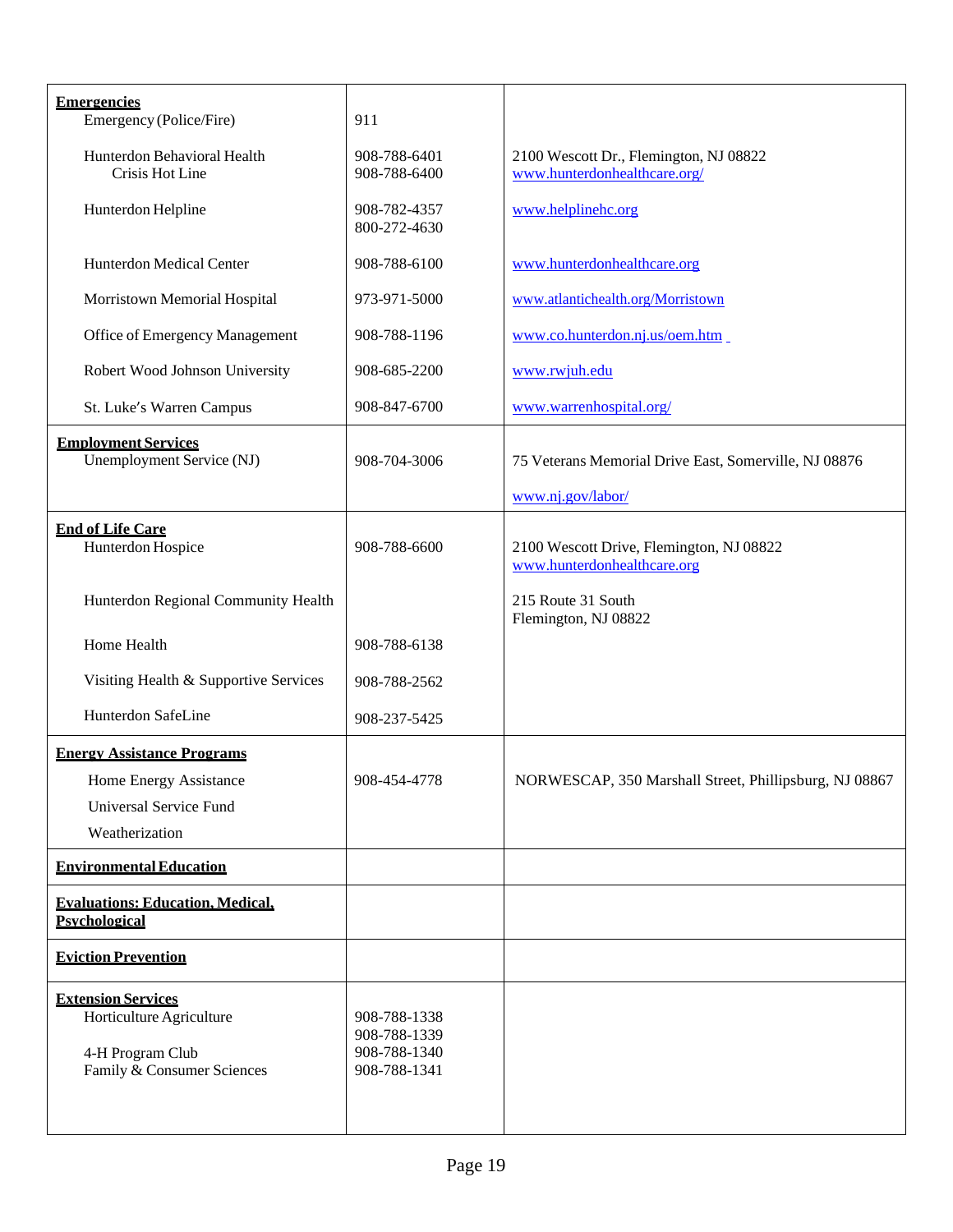<span id="page-21-11"></span><span id="page-21-10"></span><span id="page-21-9"></span><span id="page-21-8"></span><span id="page-21-7"></span><span id="page-21-6"></span><span id="page-21-5"></span><span id="page-21-4"></span><span id="page-21-3"></span><span id="page-21-2"></span><span id="page-21-1"></span><span id="page-21-0"></span>

| $\mathbf F$                                                                                                      |                                                              |                                                                                            |
|------------------------------------------------------------------------------------------------------------------|--------------------------------------------------------------|--------------------------------------------------------------------------------------------|
| <b>Family Crisis Intervention Services.</b><br><b>Hunterdon Behavioral Health</b>                                | 908-788-6401                                                 | www.hunterdonhealthcare.org                                                                |
| <b>Family Doctor</b>                                                                                             | See Yellow Pages                                             | "Physicians & Surgeons"                                                                    |
| <b>Family Health Centers (HMC Satellites)</b><br>Delaware Valley<br>Hickory Run<br>Phillips Barber<br>Riverfield | 908-995-2251<br>908-832-2125<br>609-397-3535<br>908-735-4645 | Milford<br>Califon<br>Lambertville<br>Clinton                                              |
| <b>Family Planning</b>                                                                                           |                                                              |                                                                                            |
| <b>Family Support Organization of</b><br><b>Hunterdon /Somerset/Warren</b>                                       | 908-213-9932<br>908-213-9933 Fax                             | 114 South Second Street, Phillipsburg, NJ 08865                                            |
| <b>Financial Assistance</b>                                                                                      | 908-782-0032                                                 | Financial Assist, Inc.                                                                     |
| <b>Financial Planning</b>                                                                                        | See Yellow Pages                                             | "Financial Planning Consultants" or "Financial Services"                                   |
| <b>First Aid Programs</b><br>American Red Cross of Central NJ<br>NJ State First Aid Council                      | 609-951-8550                                                 | www.njredcross.org/courses/courseDescriptions.asp<br>www.njsfac.org/index.shtml            |
| <b>First Pioneer Farm Credit</b>                                                                                 | 908-782-5215<br>800-562-2235<br>908-782-5229 Fax             | www.firstpioneer.com                                                                       |
| <b>Fisherman's Mark</b>                                                                                          | 609-397-0194                                                 | 37 South Main Street, Hibernia Firehouse,<br>Lambertville, NJ 08350 www.fishermansmark.org |
| <b>Fix-It-Programs</b>                                                                                           | 908-788-1361                                                 | 4 Gauntt Place, Flemington, NJ 08822<br>www.co.hunterdon.nj.us/aging/mrfixit.htm           |
| <b>Flu Shots</b>                                                                                                 | 908-788-1351<br>908-782-7510 Fax                             | 312 Route 12 County Complex, Building #1<br>www.co.hunterdon.nj.us/health.htm              |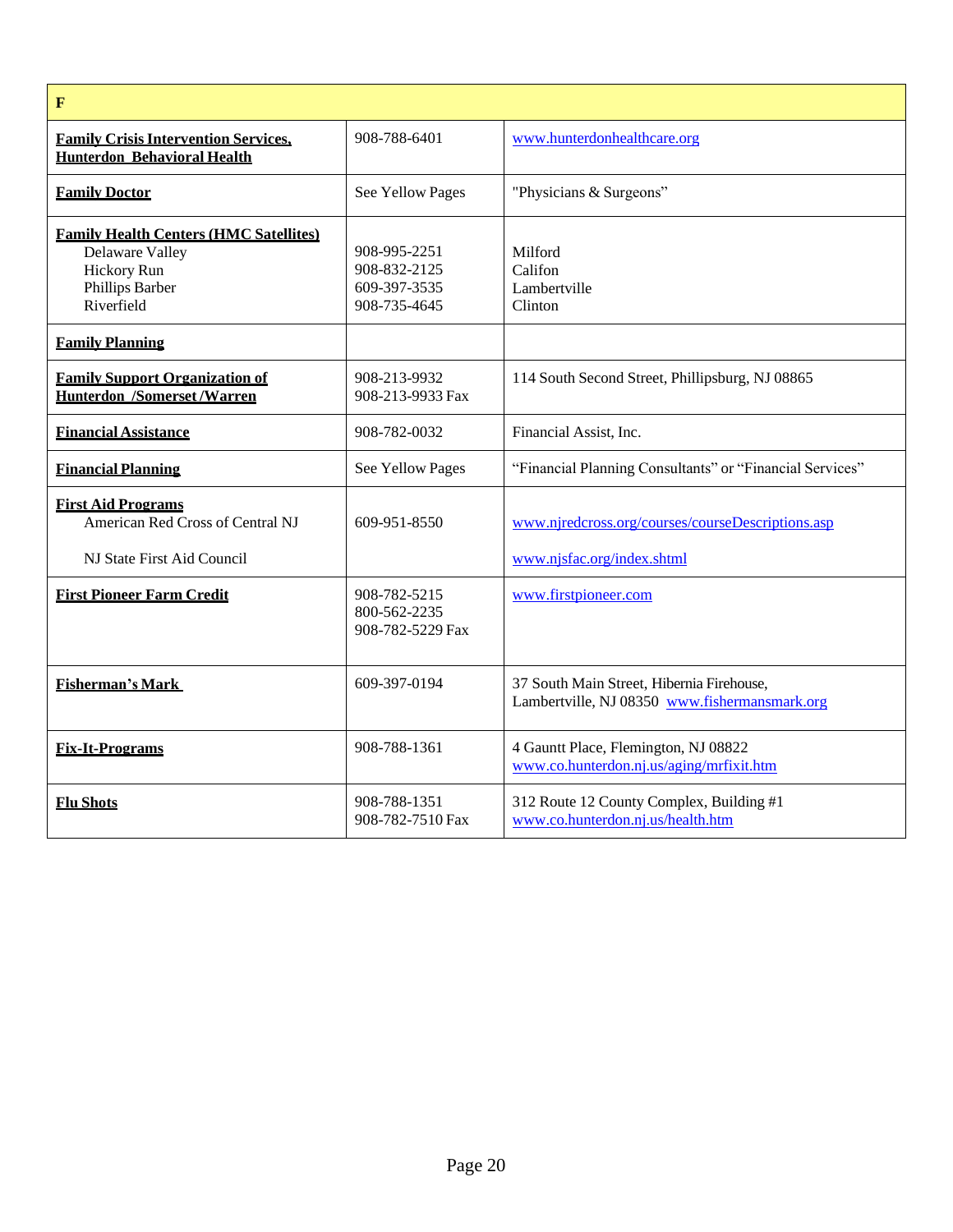<span id="page-22-4"></span><span id="page-22-3"></span><span id="page-22-2"></span><span id="page-22-1"></span><span id="page-22-0"></span>

| <b>Food Pantries</b>                                             |                                  |                                                                                                                                                 |
|------------------------------------------------------------------|----------------------------------|-------------------------------------------------------------------------------------------------------------------------------------------------|
| Flemington Area Food Pantry                                      | 908-788-5568                     | 154 Route 31N., PO Box 783, Flemington, NJ 08822                                                                                                |
|                                                                  |                                  | www.co.hunterdon.nj.us/aging/areyoueligible.htm                                                                                                 |
|                                                                  |                                  | www.flemingtonfoodpantry.org                                                                                                                    |
| Open Cupboard Food Pantry                                        | 908-730-7320                     | 37 Old Highway 22, Clinton, NJ 08809                                                                                                            |
| North Hunterdon Community<br>Food Pantry                         | 908-638-6661                     | Rescue Squad Bldg., Hill Road, Glen Gardner, NJ 08826                                                                                           |
| Frenchtown Food Pantry                                           | 908-996-2227                     | Presbyterian Church, 4th Street, Frenchtown, NJ 08825<br>www.frenchtownpres.org                                                                 |
| Fisherman's Mark Food Pantry                                     | 609-397-0194                     | 37 South Main Street, Hibernia Firehouse,<br>Lambertville, NJ 08530<br>www.fishermansmark.org                                                   |
| Lambertville Food Pantry                                         | 609-397-3350                     | St. John the Evangelist Catholic Church<br>44 Bridge Street<br>Lambertville, NJ 08530                                                           |
| <b>YMCA Produce Distribution</b>                                 | 908-892-7369                     | <b>Flemington Baptist Church</b><br>170 Main Street<br>Flemington, NJ 08822<br>www.hcymca.com                                                   |
| <b>YMCA</b> Produce Distribution                                 | 908-892-7369                     | <b>Evangel Chapel</b><br>55 Leigh Street<br>Clinton, NJ 08809<br>www.hcymca.com                                                                 |
| Hampton Food Pantry                                              | 908-537-2221                     | St. Ann's Roman Catholic Church<br>6 Church Street, PO Box 405<br>Hampton, NJ 08827                                                             |
| <b>Readington Starfish Food Pantry</b>                           | 908-534-0974                     | Our Lady of Lourdes Catholic Church<br>390 Main Street, Route 523<br>Whitehouse Station, NJ 08889<br>www.township.readington.nj.us/main2-8.html |
| Round Valley United Methodist Church                             | 908-447-7476                     | 30 Main Street<br>Lebanon, NJ 08833                                                                                                             |
| St. Edward the Confessor RC Church                               | 908-995-4723                     | 57 Water Street<br>Milford, NJ 08848                                                                                                            |
| <b>Food - Seniors</b><br>Meals on Wheels in Hunterdon, Inc.      | 908-284-0735<br>908-284-0708 Fax | 5 Walter Foran Blvd., Suite 2006, Flemington, NJ 08822                                                                                          |
| <b>Food Stamps. (SNAP)</b><br><b>Division of Social Services</b> | 908-788-1300<br>908-806-4588 Fax | 6 Gauntt Place, Flemington, NJ 08822                                                                                                            |
|                                                                  |                                  |                                                                                                                                                 |
| <b>Foreclosures</b>                                              |                                  |                                                                                                                                                 |
| <b>Foster Grandparent Program</b>                                | 908-735-4031                     | Hunterdon Developmental Center                                                                                                                  |
|                                                                  | ext. 1143                        | 40 Pittstown Road, Clinton, NJ 08809                                                                                                            |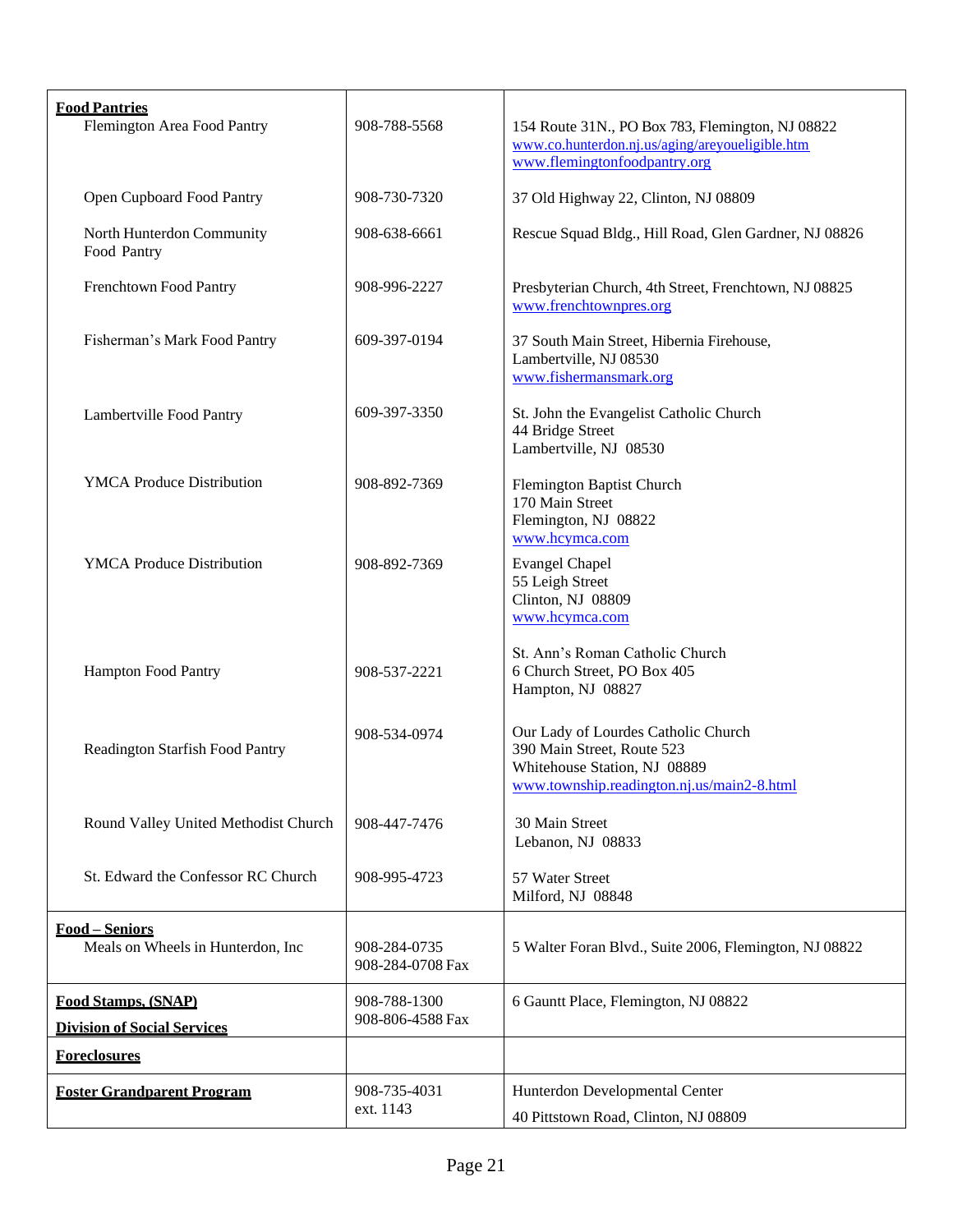<span id="page-23-16"></span><span id="page-23-15"></span><span id="page-23-14"></span><span id="page-23-13"></span><span id="page-23-12"></span><span id="page-23-11"></span><span id="page-23-10"></span><span id="page-23-9"></span><span id="page-23-8"></span><span id="page-23-7"></span><span id="page-23-6"></span><span id="page-23-5"></span><span id="page-23-4"></span><span id="page-23-3"></span><span id="page-23-2"></span><span id="page-23-1"></span><span id="page-23-0"></span>

| <b>Foster Parents (DYFS)</b>                                                                         | 908-782-8784                                     | 84 Park Ave., Suite E111, Flemington, NJ 08822                                         |
|------------------------------------------------------------------------------------------------------|--------------------------------------------------|----------------------------------------------------------------------------------------|
| <b>4-H Programs</b>                                                                                  |                                                  | See Cooperative Extension Services                                                     |
| <b>Freedom House Inc.</b>                                                                            | 908 537-6043<br>908-537-4190 Fax                 | 2004 Route 31 North, Suite 9, Clinton, NJ 08809<br>www.freedomhousenj.org              |
| <b>Fresh Air Fund</b>                                                                                | 908-537-7162<br>908-537-2919 Fax                 | 430 Charlestown Road, Hampton, NJ 08827                                                |
| <b>Friendship Center for New Beginnings</b><br>An outreach to those facing an<br>unplanned pregnancy | 908-806-4444<br>877-844-6667<br>908-806-4277 Fax | 162 Main St., Flemington, NJ 08822<br>www.friendship-center.org                        |
| <b>Furnace: Repair / Replace</b>                                                                     |                                                  |                                                                                        |
| G                                                                                                    |                                                  |                                                                                        |
| <b>Gambling, Compulsive</b>                                                                          | 800-GAMBLER<br>800-426-2537                      | www.800gambler.org/                                                                    |
| Gas<br>Elizabeth Town Gas Company                                                                    | 800-242-5830                                     | www.elizabethtowngas.com                                                               |
| Public Service Electric & Gas (PSE&G)                                                                | 800-436-7734                                     | www.pseg.com                                                                           |
| <b>Gav and Lesbian Services</b><br>Gay, Lesbian, Bisexual & Transgender                              | 888-843-4564                                     | www.glnh.org                                                                           |
| Pride Center of NJ                                                                                   | 732-846-2232                                     | 85 Raritan Ave., Highland Park, NJ<br>www.pridecenter.org                              |
| <b>GED-Hunterdon Educational Services</b><br><b>Commission</b>                                       | 908-237-5000                                     | www.hunterdonesc.org/hcesc/Adult%20Ed/                                                 |
| (High School Equivalency)                                                                            |                                                  |                                                                                        |
| <b>Girl Scouts Heart of NJ Council</b>                                                               | 908-725-1226<br>908-725-4933 Fax                 | 1171 Route 28, North Branch, NJ 08876<br>www.gshnj.org                                 |
| <b>Glasses</b>                                                                                       | See Yellow Pages                                 | "Contact Lenses"; "Optical Goods - Retail"; "Opticians"                                |
| <b>Glen Gardner Youth Center</b>                                                                     | 908-537-4594<br>908-537-6549 Fax                 | 16 Hampton Road, Glen Gardner, NJ 08826                                                |
| <b>Good News Home for Women</b>                                                                      | 908-806-4220                                     | 33 Bartles Corner Road, Flemington, NJ 08822<br>https://www.goodnewshome.org/          |
| <b>Government Services</b>                                                                           | Helpline<br>800-272-4630                         | Call Township, Borough, County or State Office<br>See Blue "Government Offices" Pages. |
| <b>Green Thumb</b>                                                                                   | 609-689-0136<br>ext. 142                         | http://njaes.rutgers.edu/mastergardeners/                                              |
| Guardianship<br>Volunteer Guardianship One-One, Inc.                                                 | 908-284-9100<br>908-782-4203 Fax                 | 117 Main Street, Flemington, NJ 08822<br>www.volunteerguardianship.org                 |
| <b>Guidance Departments</b>                                                                          | Helpline<br>908-782-4357                         | See Blue "Government Offices" Pages for "Schools"                                      |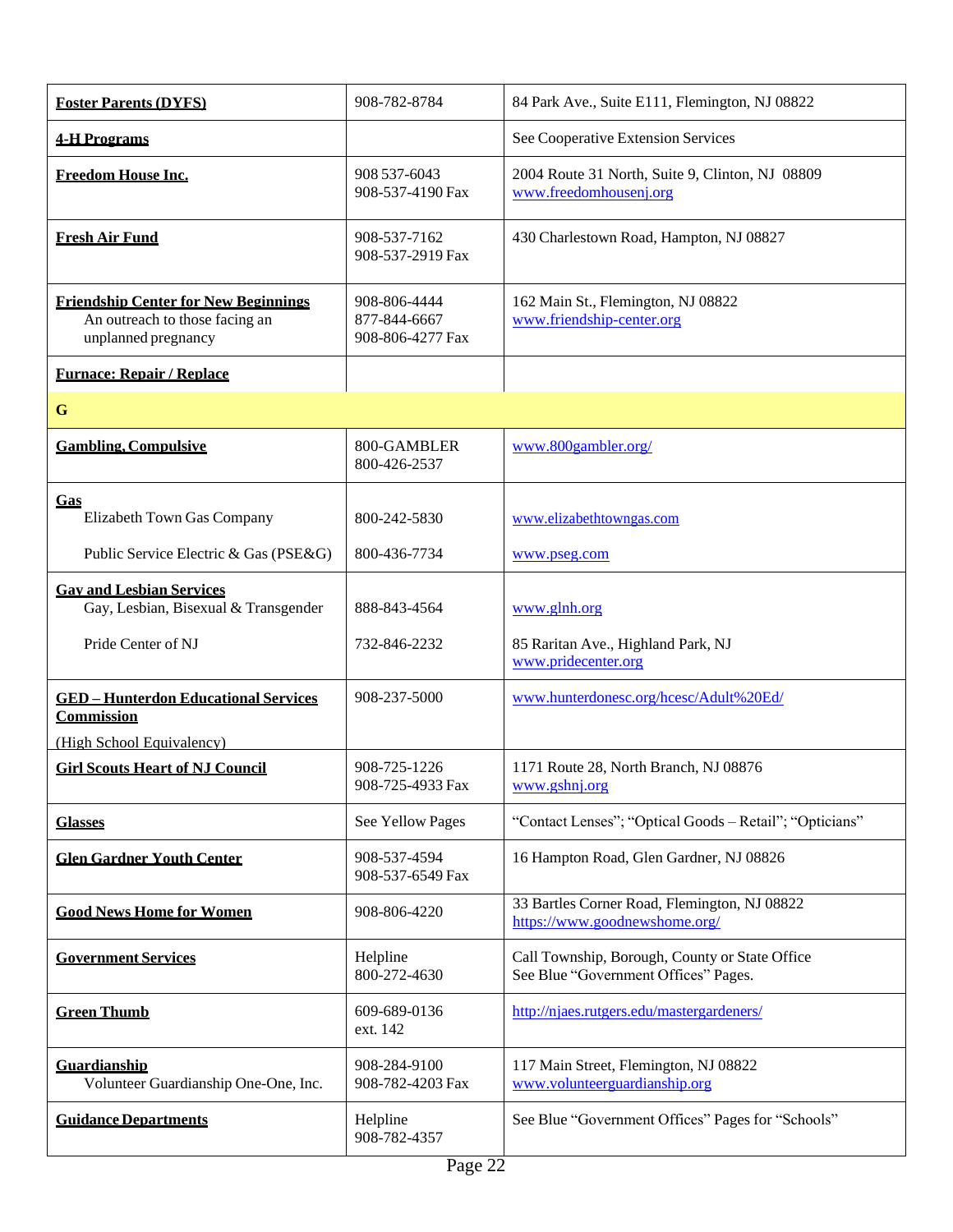<span id="page-24-12"></span><span id="page-24-11"></span><span id="page-24-10"></span><span id="page-24-9"></span><span id="page-24-8"></span><span id="page-24-7"></span><span id="page-24-6"></span><span id="page-24-5"></span><span id="page-24-4"></span><span id="page-24-3"></span><span id="page-24-2"></span><span id="page-24-1"></span><span id="page-24-0"></span>

| H                                                                                  |                                                         |                                                                                       |
|------------------------------------------------------------------------------------|---------------------------------------------------------|---------------------------------------------------------------------------------------|
| <b>HART Commuter Information Services</b>                                          | 908-788-5553<br>908-788-8583 Fax                        | 146 Route 31 North, Suite 400, Flemington, NJ 08822<br>www.harttma.com                |
| <b>Headstart - NORWESCAP</b>                                                       | 908-689-9570<br>908-454-7000                            | www.norwescap.org/index.asp                                                           |
| <b>Health Fairs</b>                                                                |                                                         |                                                                                       |
| <b>Health Insurance</b>                                                            |                                                         |                                                                                       |
| <b>Heart Association, American</b>                                                 | 732-821-2610<br>732-821-2736 Fax                        | 2550 US Highway One, North Brunswick, NJ 08902                                        |
| <b>Health Services</b><br>Hunterdon County Department of Health                    | 908-788-1351                                            | 314 NJ Route 12, Flemington, NJ 08822                                                 |
| <b>Hearing Assistance</b><br>Hunterdon Audiology Associates, LLC                   | 908-806-7676                                            | 18 Commerce Street, Flemington, NJ 08822                                              |
| <b>Heating System Improvements</b>                                                 |                                                         |                                                                                       |
| <b>Helplines</b><br>Hunterdon Helpline                                             | 908-782-4357<br>800-272-4630<br>908-237-0296 Fax<br>211 | 14 Mine Street, Flemington, NJ 08822<br>www.helplinehc.org<br>www.uwhunterdon.org/211 |
| 211                                                                                | 877-652-1148                                            | www.nj211.org                                                                         |
| <b>High School Equivalency Preparation</b>                                         |                                                         |                                                                                       |
| <b>Educational Services Commission</b>                                             | 908-237-5000                                            | www.hcesc.com                                                                         |
| <b>Highlands Health Van of Zufall Health</b><br><b>Center</b>                      | 908-968-0898<br>908-788-5501 Fax                        | 5 Walter Foran Blvd., Flemington, NJ 08822<br>www.zufallhealth.org/index.html         |
| <b>HIV/AIDS</b><br>AIDS Hotline NJ, Testing Site and<br><b>AIDS/HIV Task Force</b> | 866-448-2432<br>800-624-2377                            | 140 Bergen St., G level, Suite 1600, Newark, NJ                                       |
| Hyacinth AIDS Foundation                                                           | 732-246-0204<br>800-433-0254<br>732-246-4137 Fax        | 317 George Street, New Brunswick, NJ 08901                                            |
| <b>Home Economics</b>                                                              |                                                         | See Cooperative Extension Services                                                    |
| <b>Home Energy Assistance (HEA)</b><br><b>NORWESCAP</b>                            | 908-454-4778<br>908-782-0612                            | 350 Marshall Street, Phillipsburg, NJ 08867                                           |

 $\mathbf{r}$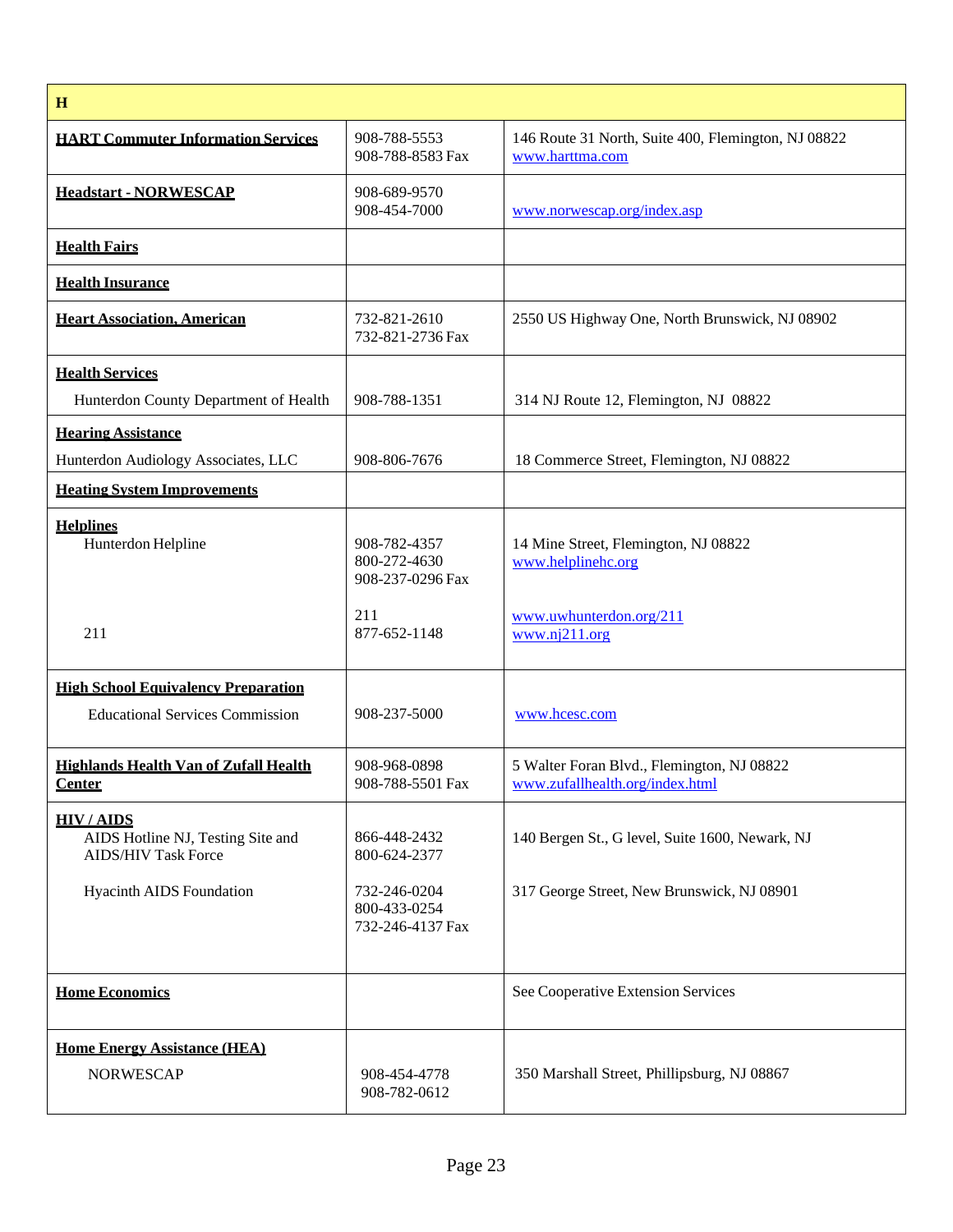<span id="page-25-11"></span><span id="page-25-10"></span><span id="page-25-9"></span><span id="page-25-8"></span><span id="page-25-7"></span><span id="page-25-6"></span><span id="page-25-5"></span><span id="page-25-4"></span><span id="page-25-3"></span><span id="page-25-2"></span><span id="page-25-1"></span><span id="page-25-0"></span>

| <b>Home Health Services</b><br>Visiting Health and Supportive Services<br>Respite Care - Home Health Aides<br>Home Health Services (HMC) | 908-788-2562<br>908-788-2568<br>908-788-2562<br>908-788-6138 | 215 Route 31<br>Flemington, NJ 08822                                                                                       |
|------------------------------------------------------------------------------------------------------------------------------------------|--------------------------------------------------------------|----------------------------------------------------------------------------------------------------------------------------|
| <b>Home Instead Senior Care</b>                                                                                                          | 908-835-1400<br>908-835-8535 Fax                             | 84 Park Ave., Suite E106, Flemington, NJ 08822<br>www.homeinstead.com                                                      |
| <b>Home Repair</b><br>Mr. Fix-It – Division of Senior and Disability                                                                     | 908-788-1361                                                 |                                                                                                                            |
| Services<br><b>Home Sharing</b>                                                                                                          | 908-237-0650                                                 |                                                                                                                            |
| <b>Homelessness Prevention Program</b><br>Family Promise of Hunterdon County, Inc.                                                       | 908-782-2490<br>908-782-4685 Fax                             | 10 East Main Street, Flemington, NJ<br>www.familypromisehc.org                                                             |
| <b>Hospice</b><br>Hunterdon Hospice                                                                                                      | 908-788-6600                                                 | 2100 Wescott Drive, Flemington, NJ 08822<br>www.hunterdonhealthcare.org                                                    |
| <b>Hospitals</b><br>Hunterdon Medical Center                                                                                             | 908-788-6100                                                 | www.hunterdonhealthcare.org<br>2100 Wescott Drive, Flemington, NJ 08822                                                    |
| Morristown Medical Center                                                                                                                | 973-971-5000                                                 | 100 Madison Avenue, Morristown, NJ 07962<br>www.atlantichealth.org/locations/hospitals/                                    |
| Robert Wood Johnson University<br><b>Hospital Somerset</b>                                                                               | 908-685-2200                                                 | morristown-medical-center.html<br>www.rwjbh.org/rwj-university-hospital-somerset/<br>110 Rehill Ave., Somerville, NJ 08876 |
| St. Luke's Warren Campus                                                                                                                 | 908-859-6700                                                 | www.warrenhospital.org<br>185 Roseberry Street, Phillipsburg, NJ 08865                                                     |
| <b>Housing Agency</b><br>Hunterdon County Division of Housing                                                                            | 908-788-1336                                                 | 8 Gauntt Place, Flemington, NJ 08822<br>www.co.hunterdon.nj.us/housing.htm                                                 |
| <b>Human Resources Department</b><br>Hunterdon County - Personnel                                                                        | 908-788-1114<br>908-806-4236 Fax                             | www.co.hunterdon.nj.us/personnel.htm                                                                                       |
| <b>Hunterdon Behavioral Health Services</b>                                                                                              | 908-788-6401                                                 | 2100 Wescott Drive, Flemington, NJ 08822                                                                                   |
| <b>Hunterdon County Board of Health</b>                                                                                                  | 908-788-1351<br>908-782-7510 Fax                             | 314 Route 12 West, Flemington, NJ 08822<br>www.co.hunterdon.nj.us/health.htm                                               |
| <b>Hunterdon County Culture &amp; Heritage</b><br><b>Commission</b>                                                                      | 908-237-2010                                                 | 3 Chorister Place, Flemington NJ 08822                                                                                     |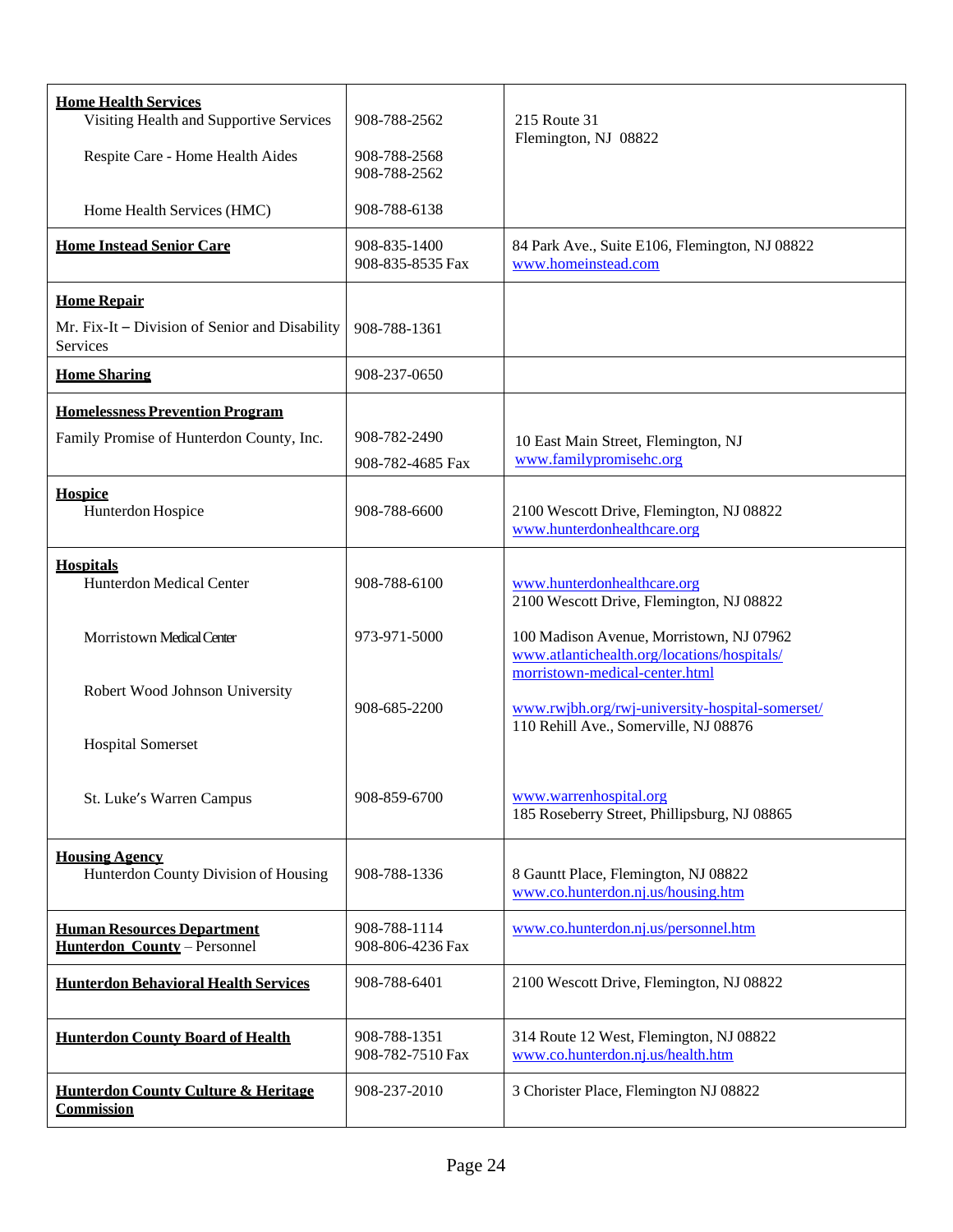<span id="page-26-15"></span><span id="page-26-14"></span><span id="page-26-13"></span><span id="page-26-12"></span><span id="page-26-11"></span><span id="page-26-10"></span><span id="page-26-9"></span><span id="page-26-8"></span><span id="page-26-7"></span><span id="page-26-6"></span><span id="page-26-5"></span><span id="page-26-4"></span><span id="page-26-3"></span><span id="page-26-2"></span><span id="page-26-1"></span><span id="page-26-0"></span>

| <b>Hunterdon County Democrat</b>                                                                                                                               | 908-782-4747                                                     | 8 Minneakoning Road, Flemington, NJ 08822<br>www.nj.com/hunterdon-county-democrat                                            |
|----------------------------------------------------------------------------------------------------------------------------------------------------------------|------------------------------------------------------------------|------------------------------------------------------------------------------------------------------------------------------|
| <b>Hunterdon County Department of</b><br><b>Human Services</b>                                                                                                 | 908-788-1253<br>908-806-4204 Fax                                 | 8 Gauntt Place, Flemington, NJ 08822<br>www.co.hunterdon.nj.us/humanservices.htm                                             |
| <b>Hunterdon County Division of Housing</b>                                                                                                                    | 908-788-1336<br>908-806-4896 Fax                                 | 8 Gauntt Place, Flemington, NJ 08822<br>www.co.hunterdon.nj.us/housing.htm                                                   |
| <b>Hunterdon County Division of Senior,</b><br><b>Disabilities &amp; Veterans Services</b>                                                                     | 908-788-1361<br>908-806-4537 Fax                                 | 4 Gauntt Place, Flemington, NJ 08822<br>www.co.hunterdon.nj.us/aging.htm                                                     |
| <b>Hunterdon Drug Awareness Program</b>                                                                                                                        | 908 788-1900<br>908 788-3836 Fax                                 | 8 Main Street, Suite 7, Flemington, NJ 08822<br>www.hdap.org                                                                 |
| <b>Hunterdon County Educational Services</b><br>Commission                                                                                                     | 908-439-4280<br>908-975-3753 Fax                                 | 37 Hoffmans Crossing Road, Califon, NJ 07839                                                                                 |
| <b>Hunterdon County Commissioners</b><br>Susan J. Soloway, Director<br>John Lanza, Deputy Director<br>Shaun C. Van Doren<br>J. Matthew Holt<br>Zachary T. Rich | 908-788-1102<br>908-806-4286                                     | 71 Main Street, Building 1, 3rd Floor, P.O. Box 2900,<br>Flemington, NJ 08822<br>www.co.hunterdon.nj.us/frholder/frindex.htm |
| <b>Hunterdon County Mental Health Board</b>                                                                                                                    | 908-788-1372<br>908-806-4204 Fax                                 | 8 Gauntt Place, Flemington, NJ 08822<br>www.co.hunterdon.nj.us/humanservices.htm                                             |
| <b>Hunterdon County Municipal Alliance</b><br><u>Program</u>                                                                                                   | 908-788-1253<br>908-806-4204 Fax                                 | 8 Gauntt Place, Flemington, NJ 08822<br>www.co.hunterdon.nj.us/humanservices/Muni-<br>Alliance/index.html                    |
| <b>Hunterdon County Prosecutors Office</b>                                                                                                                     | 908-788-1129<br>908-806-4618 Fax                                 | 65 Park Avenue, Flemington, NJ 08822<br>www.co.hunterdon.nj.us/prosecutor/                                                   |
| <b>Hunterdon Drug Awareness</b>                                                                                                                                | 908 788-1900<br>908-788-3836 Fax                                 | 8 Main Street, Suite 7, Flemington, NJ 08822<br><u>www.hdap.org</u>                                                          |
| <b>Hunterdon Helpline</b>                                                                                                                                      | 800-272-4630<br>908-782-4357<br>908-735-4357<br>908-237-0296 Fax | P.O. Box 246, Flemington, NJ 08822<br>www.helplinehc.org/                                                                    |
| <b>Hunterdon Historical Red Mill Museum</b><br><b>Village</b>                                                                                                  | 908-735-4101                                                     | 56 Main Street, Clinton, NJ 08809<br>www.theredmill.org/                                                                     |
| <b>Hunterdon Hospice</b>                                                                                                                                       | 908-788-6600                                                     | 215 NJ-31, Flemington, NJ 08822<br>www.hunterdonhealthcare.org/service/home-health-<br>hospice/hospice/                      |
| <b>Hunterdon Medical Center - HMC</b>                                                                                                                          | 908-788-6100                                                     | 2100 Wescott Drive, Flemington, NJ 08822<br>www.hunterdonhealthcare.org                                                      |
| <b>Hunterdon Prevention Resources</b>                                                                                                                          | 908 782-3909<br>908-782-6025 Fax                                 | 4 Walter Foran Blvd., Suite 410, 2nd floor,<br>Flemington, NJ 08822<br>www.njprevent.com                                     |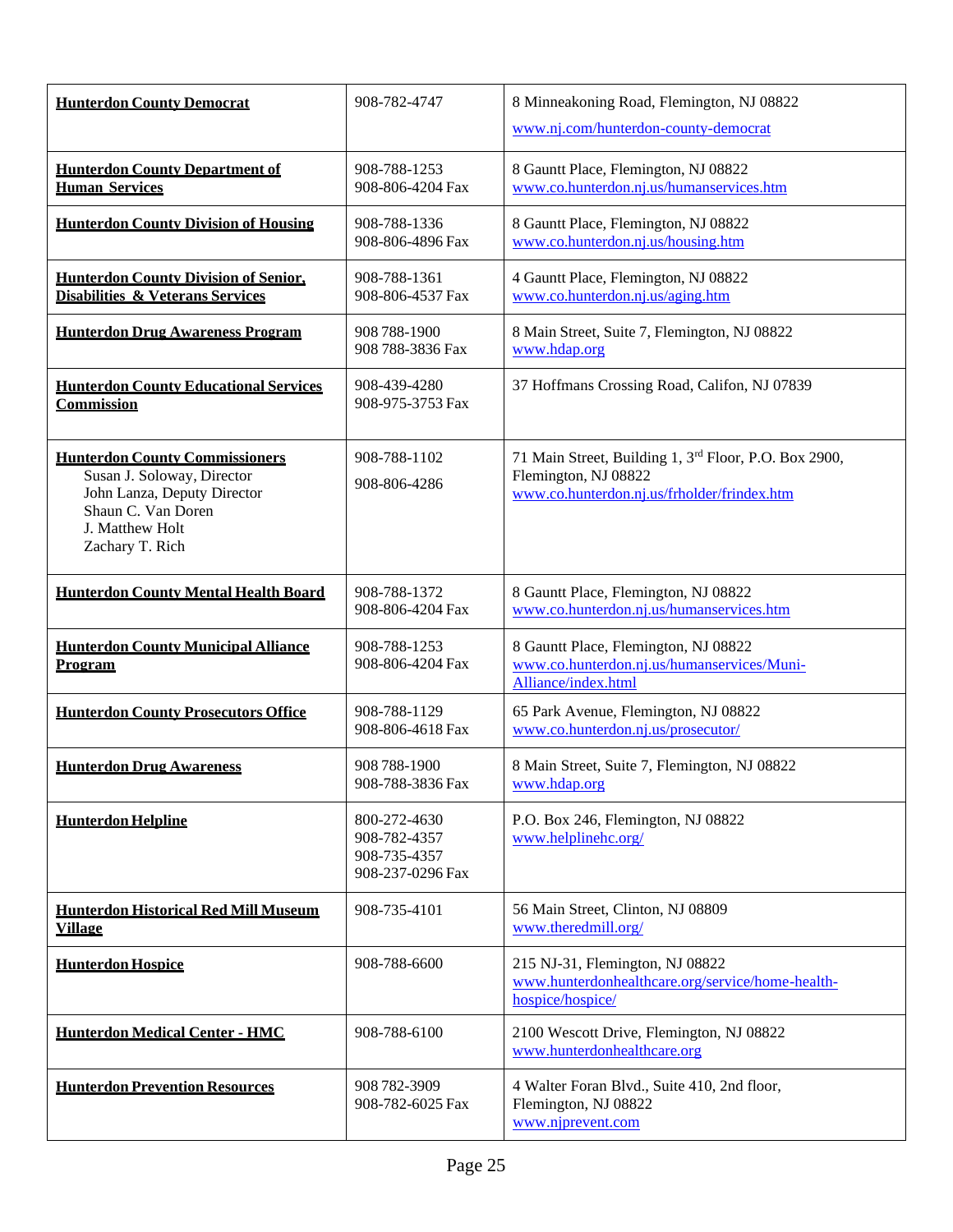<span id="page-27-10"></span><span id="page-27-9"></span><span id="page-27-8"></span><span id="page-27-7"></span><span id="page-27-6"></span><span id="page-27-5"></span><span id="page-27-4"></span><span id="page-27-3"></span><span id="page-27-2"></span><span id="page-27-1"></span><span id="page-27-0"></span>

| I                                                                                |                                         |                                                                                                                   |
|----------------------------------------------------------------------------------|-----------------------------------------|-------------------------------------------------------------------------------------------------------------------|
| <b>Identification - ID's</b>                                                     | 908-788-1214                            | County Clerk, 71 Main Street, Flemington, NJ 08822<br>www.co.hunterdon.nj.us/countyclerk.htm                      |
| <b>Immigration Services</b><br>US Citizenship & Immigration Services             | 800-375-5283                            | www.uscis.gov/                                                                                                    |
| <b>Immunization Clinics</b>                                                      |                                         |                                                                                                                   |
| <b>Income Tax Assistance</b><br>United Way                                       | 908-237-1689                            | www.unitedway.org/                                                                                                |
| <b>Inpatient Services, Mental Health</b><br>Hunterdon Behavioral Health Services | 908-788-6401                            | 2100 Wescott Drive, Flemington, NJ 08822<br>www.hunterdonhealthcare.org/service/behavioral-health/                |
| <b>Interfaith Hospitality Network</b>                                            | 908-782-2490<br>908-782-4685 Fax        | Flemington Presbyterian Church, 10 E. Main St.,<br>Flemington, NJ 08822<br>www.ihnsc.org/                         |
| <b>Intervention Strategies</b>                                                   |                                         |                                                                                                                   |
| $\bf J$                                                                          |                                         |                                                                                                                   |
| <b>Jail. County</b><br>(Warren County Correction Center)                         | 908-475-7900                            | 175 County Route 519 South<br>Belvidere, New Jersey 07823-1950<br>www.co.hunterdon.nj.us/sheriff/corrections.html |
| <b>Job Services</b><br>Greater Raritan Workforce Investment<br>Board             | 908-541-5790<br>grwib@co.somerset.nj.us | 27 Warren Street, 2 <sup>nd</sup> Floor, Somerville, NJ 08876<br>www.grwib.com/                                   |
| $\mathbf K$                                                                      |                                         |                                                                                                                   |
|                                                                                  |                                         |                                                                                                                   |
| $\mathbf{L}$                                                                     |                                         |                                                                                                                   |
| <b>Lawyer Referral Service</b><br>Hunterdon County Bar Association               | 908-200-7822<br>908-200-7159            | 10 Lower W. Street, Annandale, NJ 08801<br>www.huntcolaw.org/                                                     |
| <b>Legal Assistance</b><br>Legal Services of Northwest Jersey                    | 908-782-7979<br>908-782-9761 Fax        | 82 Park Ave., Flemington, NJ 08822<br>www.lsnj.org/lsnwj/                                                         |
| <b>League of Women Voters</b>                                                    | 202-429-1965                            | 1730 M Street NW, Suite 1000, Washington, DC 20036<br>www.lwv.org                                                 |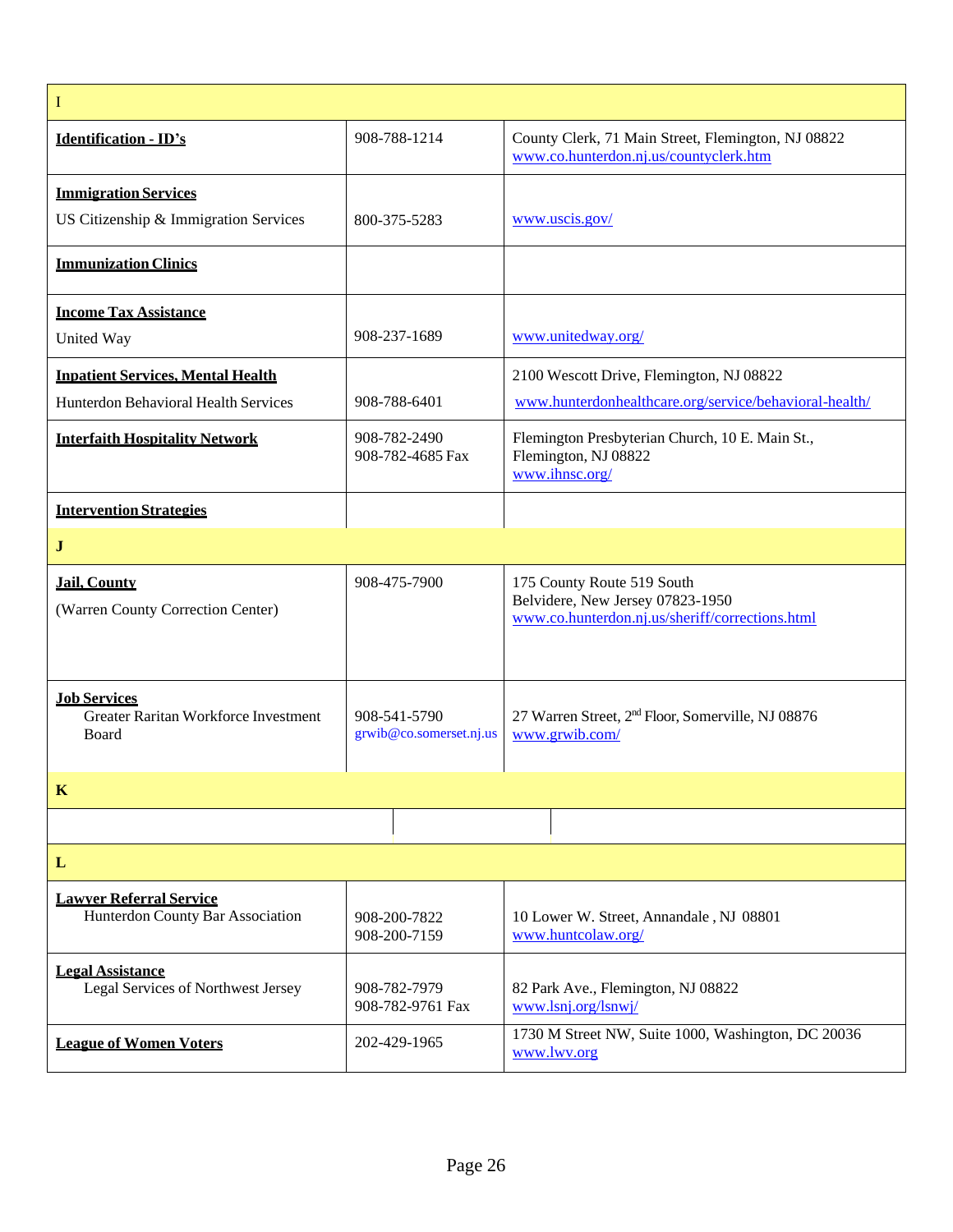<span id="page-28-7"></span><span id="page-28-6"></span><span id="page-28-5"></span><span id="page-28-4"></span><span id="page-28-3"></span><span id="page-28-2"></span><span id="page-28-1"></span><span id="page-28-0"></span>

| <b>Libraries</b><br>Hunterdon County Main Library                                    | 908-788-1444                     | www.hclibrary.us/branches/allbranches.htm<br>314 State Route 12, Bldg. #3, Flemington, NJ 08822 |
|--------------------------------------------------------------------------------------|----------------------------------|-------------------------------------------------------------------------------------------------|
| Bunnvale                                                                             | 908-638-8884                     | 7 Bunnvale Road, Califon, NJ 07830                                                              |
| Clinton                                                                              | 908-730-6262                     | 65 Halstead Street, Clinton, NJ 08809                                                           |
| Flemington                                                                           | 908-782-5733                     | 118 Main Street, Flemington, NJ 08822                                                           |
| Frenchtown                                                                           | 908-996-4788                     | 29 Second Street, Frenchtown, NJ 08825                                                          |
| High Bridge                                                                          | 908-638-8231                     | 71 Main Street, High Bridge, NJ 08829                                                           |
| Holland / Alexandria                                                                 | 908-995-4767                     | 129 Spring Mills Road, Milford, NJ 08848                                                        |
| Lambertville                                                                         | 609-397-0275                     | 6 Lilly Street, Lambertville, NJ 08530                                                          |
| Milford                                                                              | 908-995-4072                     | 40 Frenchtown Road, Milford, NJ 08848                                                           |
| Readington Township                                                                  | 908-534-4421                     | 50 High Street, Whitehouse Station, NJ 08889                                                    |
| South County Library                                                                 | 609-773-0032                     | 1432 NJ-179, Lambertville, NJ 08551                                                             |
| Tewksbury Township                                                                   | 908-439-3761                     | 31 Old Turnpike Road, Oldwick, NJ 08858                                                         |
| Three Bridges                                                                        | 908-782-2908                     | 449 Main Street, Three Bridges, NJ 08887                                                        |
| <b>Lifeguard Training</b>                                                            | 973-445-1000                     | www.njlifeguard.com/                                                                            |
| <b>LINK (Hunterdon County</b><br><b>Transportation System)</b>                       | 800-842-0531                     | www.ridethelink.com/                                                                            |
| <b>Literacy Volunteers of Hunterdon County</b><br>Administered by Hunterdon Helpline | 800-272-4630                     | www.helplinehc.org/literacy-services/                                                           |
| <b>Lyme Disease</b>                                                                  | 800-232-4636                     | www.cdc.gov/lyme/index.html                                                                     |
| Hunterdon County Health Department                                                   | 908-788-1351                     | www.co.hunterdon.nj.us/health.htm                                                               |
| M                                                                                    |                                  |                                                                                                 |
| <b>Meals on Wheels in Hunterdon. Inc.</b>                                            | 908-284-0735<br>908-284-0708 Fax | 5 Walter Foran Blvd., Suite 2006, Flemington, NJ 08822                                          |
| <b>Medical Assistance Programs</b><br>Hunterdon Medical Center                       | 908-788-6100                     | 2100 Wescott Drive, Flemington, NJ 08822<br>www.hunterdonhealthcare.org/                        |
| <b>Medicaid - Hunterdon County</b>                                                   | 908-788-1300                     | Division of Social Services, 6 Gauntt Place,<br>Flemington, NJ 08822                            |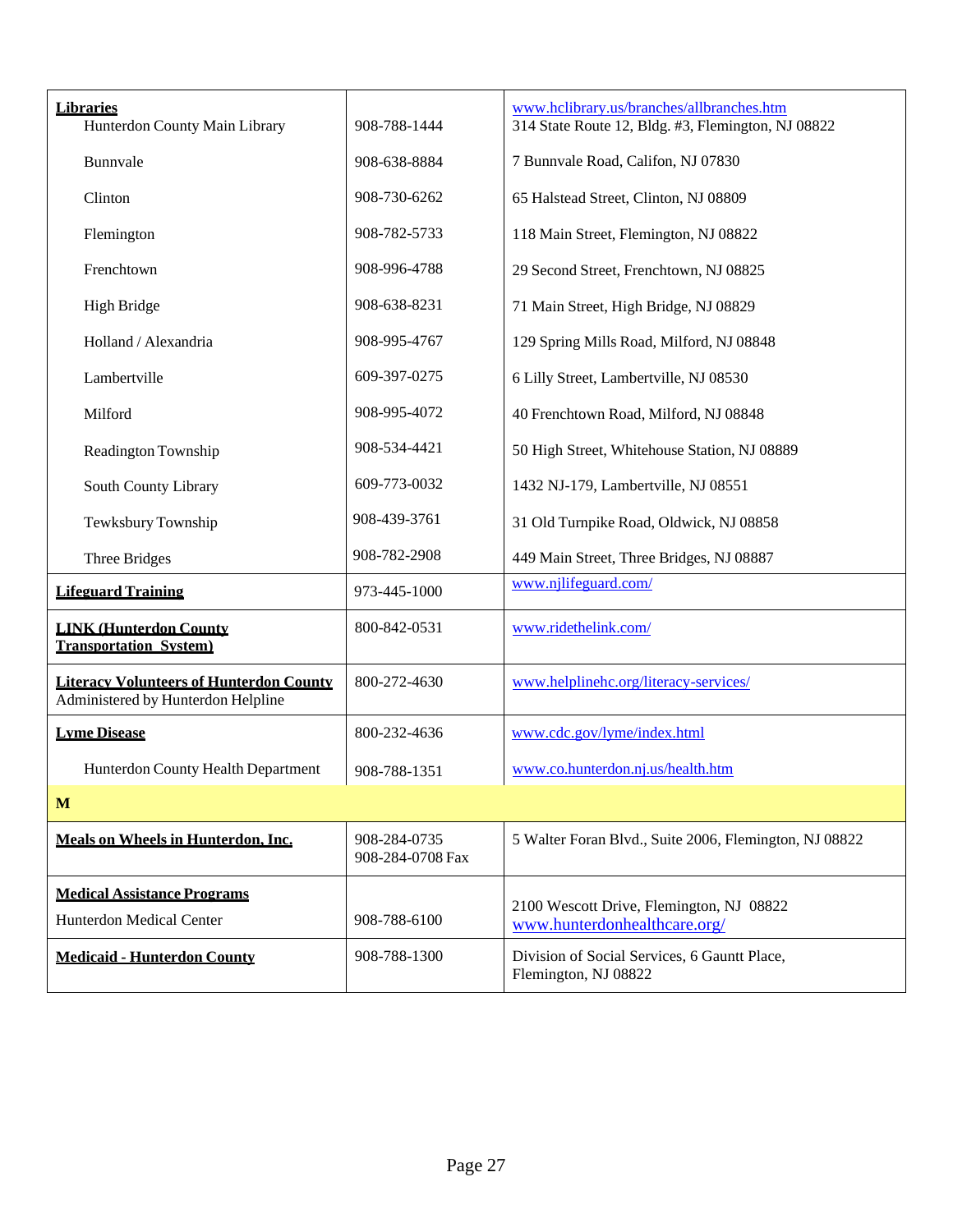<span id="page-29-7"></span><span id="page-29-6"></span><span id="page-29-5"></span><span id="page-29-4"></span><span id="page-29-3"></span><span id="page-29-2"></span><span id="page-29-1"></span><span id="page-29-0"></span>

| <b>Mental Health Services</b><br><b>Bridgeway Rehabilitation Services</b>   |                                  |                                                                                                                    |
|-----------------------------------------------------------------------------|----------------------------------|--------------------------------------------------------------------------------------------------------------------|
| Program in Assertive Community<br>Treatment (PACT)                          | 908-835-8660<br>908-835-8650 Fax | Star Plaza, Suite 12, West Church St., Washington, NJ 07882<br>www.bridgewayrehab.com                              |
| Residential Intensive Support Team<br>(RIST)                                | 908-894-5311<br>908-894-5309 Fax | 1465 Route 31 South, Annandale, NJ 08801<br>www.bridgewayrehab.com                                                 |
| <b>Catholic Charities</b>                                                   | 908-782-7905                     | 6 Park Avenue., Flemington, NJ<br>08822 www.ccdom.org                                                              |
| <b>Easter Seals</b>                                                         | 908-788-7580                     | 200 NJ-31, Flemington, NJ 08822<br>www.nj.easterseals.com/                                                         |
| Family Crisis Intervention Services,<br>Hunterdon Behavioral Health         | 908-788-6401                     | www.hunterdonhealthcare.org/service/behavioral-<br>health/family-crisis-intervention/                              |
| Hunterdon County Mental Health Board                                        | 908-788-1372                     | 8 Gauntt Place, Flemington, NJ 08822<br>www.co.hunterdon.nj.us/humanservices.htm                                   |
| <b>Harvest Family Success Center</b>                                        | 908-237-0465                     | www.hcfsc.com/                                                                                                     |
| Kwenyan & Associates                                                        |                                  | www.kwenyan.org/index.html                                                                                         |
| NJ Association of Mental Health<br>& Addiction Agencies, Inc.               | 609-838-5488<br>609-838-5489 Fax | 3635 Quakerbridge Road #35, Trenton, NJ 08619<br>www.njamhaa.org/                                                  |
| <b>Mental Health - National Alliance on</b><br><b>Mental Illness (NAMI)</b> | 908-284-0500<br>800-950-6264     | Flemington, NJ 08822 www.nami.org                                                                                  |
| <b>Mentoring</b><br>Big Brothers Big Sisters of Northern NJ                 | 973-335-3044                     | 333 Route 46 West, Suite 105, Mountain Lakes, NJ 07046<br>www.northjerseybigs.org/                                 |
| <b>Missing Children</b>                                                     |                                  |                                                                                                                    |
| National Center for Missing & Exploited<br>Children                         | 800-843-5678                     | www.missingkids.com/home                                                                                           |
| <b>Mortgage Foreclosure Assistance</b>                                      |                                  |                                                                                                                    |
| U.S. Department of Housing and Urban<br>Development (HUD)                   | 973-776-7200<br>973-645-2323 Fax | One Newark Center, 1085 Raymond Boulevard, 13th Floor<br>Newark, NJ 07102<br>www.hud.gov/states/new_jersey/offices |
| NJ Home Ownership Preservation Effort<br>(NJ Hope)                          | 888-995-HOPE                     | www.995hope.org                                                                                                    |
| <b>Mr. Fix-it Program</b>                                                   | 908-788-1358                     | 4 Gauntt Place, Flemington, NJ 08822<br>www.co.hunterdon.nj.us/aging/mrfixit.htm                                   |
| <b>Municipal Welfare</b>                                                    | <b>Call Municipal Clerks</b>     | Hunterdon Helpline 800-272-4630                                                                                    |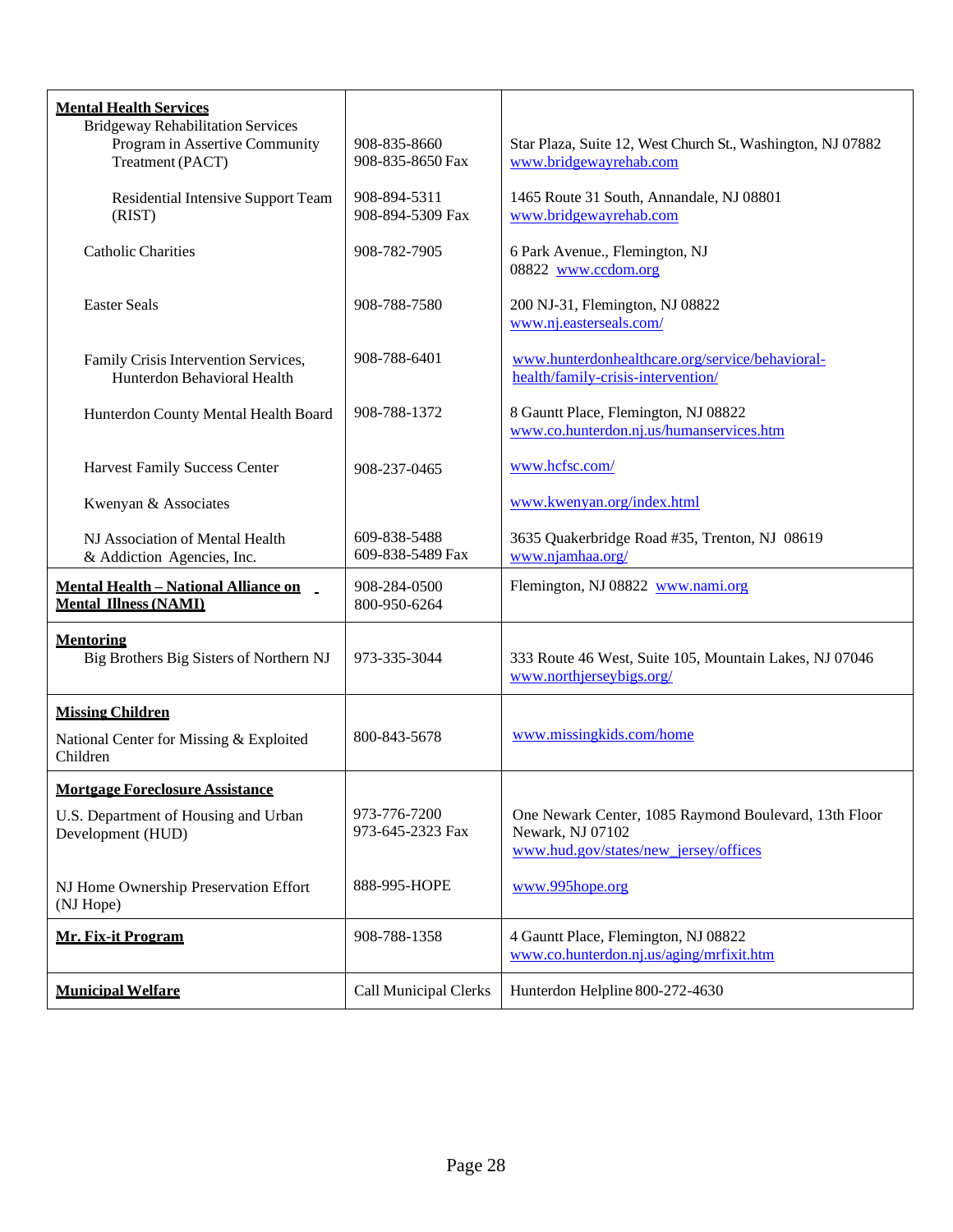<span id="page-30-2"></span><span id="page-30-1"></span><span id="page-30-0"></span>

| <b>Museums</b><br>Red Mill Museum Village                                        | 908-735-4101                                     | 56 Main Street, Clinton, NJ 08809<br>www.theredmill.org/                                               |
|----------------------------------------------------------------------------------|--------------------------------------------------|--------------------------------------------------------------------------------------------------------|
| Hunterdon County Historical Society                                              | 908-782-1091                                     | 114 Main Street, Flemington, NJ 08822<br>www.hunterdon history.org                                     |
| Lebanon Twp. Museum At New<br>Hampton                                            | 908-537-6464                                     | 57 Musconetcong River Road, Lebanon, NJ<br>www.lebanontownship.net/museum.shtml                        |
| ${\bf N}$                                                                        |                                                  |                                                                                                        |
| <b>National Alliance on Mental Illness -</b><br>(NAMI) Hunterdon County          | 908-284-0500                                     | Flemington, NJ 08822<br>www.nami.org                                                                   |
| <b>NORWESCAP Inc. Programs</b><br>Northwest NJ Community Action<br>Program, Inc. | 908-454-7000                                     | 350 Marshall Street, Phillipsburg, NJ 08865<br>www.norwescap.org                                       |
| NORWESCAP Career and Life<br>Planning Center                                     | 908-788-1453<br>908-788-1485 Fax                 | 84 Park Avenue, Suite E-104, Flemington, NJ 08822                                                      |
| NORWESCAP Child and Family<br><b>Resource Services</b>                           | 908-782-8183<br>866-793-3149<br>908-782-3498 Fax | 84 Park Avenue, Suite E-104, Flemington, NJ 08822<br>www.norwescap.org/programdetails.asp?ID=4         |
| <b>NORWESCAP Cancer Education</b><br>and Early Detection Program                 | 908-454-7000 x160                                | 350 Marshall Street, Phillipsburg, NJ 08865<br>www.norwescap.org/help_program_details.php?ID=32        |
| NORWESCAP ECHO Housing                                                           | 908-454-7000 x160<br>908-454-3768 Fax            | 350 Marshall Street, Phillipsburg, NJ 08865<br>www.norwescap.org/help_program_details.php?ID=3         |
| NORWESCAP Family Loan Program                                                    | 908-454-7000 x116<br>908-859-0729 Fax            | 201 N. Broad Street, Phillipsburg, NJ 08865<br>www.norwescap.org/programdetails.asp?ID=7               |
| <b>NORWESCAP Food Bank</b>                                                       | 908-454-4322<br>908-835-0233 Fax                 | 201 North Broad Street, Phillipsburg, NJ 08865<br>www.norwescap.org/help_program_details.php?ID=7      |
| NORWESCAP Early Head Start                                                       | 908-284-4757<br>908-237-4533                     | 79 US Hwy 202/31S, Suite 200-202, Ringoes, NJ 08551<br>www.norwescap.org/help_program_details.php?ID=5 |
| NORWESCAP Home Energy<br>Assistance and Weatherization                           | 908-454-4778<br>908-782-0612                     | 350 Marshall Street, Phillipsburg, NJ 08865<br>www.norwescap.org/help_program_details.php?ID=9         |
| NORWESCAP Individual Development<br>Accounts                                     | 908-454-7000<br>908-859-0729 Fax                 | 350 Marshall Street, Phillipsburg, NJ 08865<br>www.norwescap.org/help program details.php?ID=10        |
| NORWESCAP WIC - USDA<br>Supplemental Food for Women, Infants<br>& Children       | 908-454-1210<br>800-527-0125                     | www.norwescap.org/help_program_details.php?ID=17                                                       |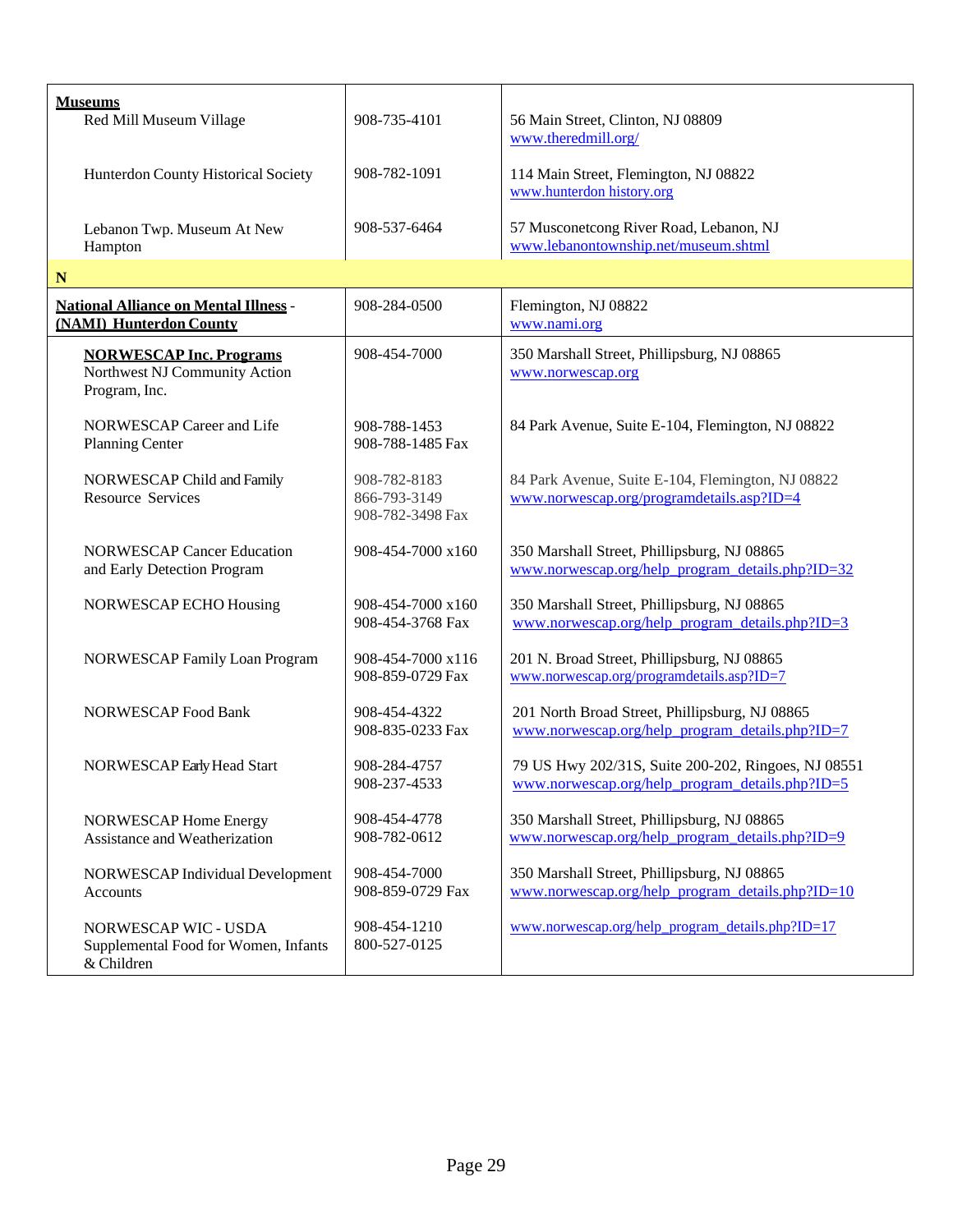<span id="page-31-2"></span><span id="page-31-1"></span><span id="page-31-0"></span>

| <b>Nursing Homes</b>                                                            |                                                    |                                                                                                            |
|---------------------------------------------------------------------------------|----------------------------------------------------|------------------------------------------------------------------------------------------------------------|
| Hunterdon Care Center                                                           | 908-788-9292                                       | 1 Leisure Court, Flemington, NJ 08822                                                                      |
| Independence Manor                                                              | 908-788-4893                                       | 188 NJ-31, Flemington, NJ 08822                                                                            |
| Little Brook Stone Arch Health Center                                           | 908-832-2220                                       | 78 Sliker Road, Califon, NJ 07830                                                                          |
| <b>Rolling Hills</b>                                                            | 908-236-2011                                       | 16 Cratetown Road, Lebanon, NJ 08833                                                                       |
| Information about additional nursing<br>homes, independent living centers, etc. | 908-788-1361<br>800-272-4630<br>908-788-1300 (APS) | Available from Office on Aging or Helpline.                                                                |
| <b>Nutrition Projects: Meals on Wheels</b><br>Annandale                         | 908-735-7024                                       |                                                                                                            |
| Flemington                                                                      | 908-284-0735                                       |                                                                                                            |
| Hunterdon County Senior Center                                                  | 908-788-1359                                       |                                                                                                            |
| Lambertville                                                                    | 609-397-2228                                       |                                                                                                            |
| $\mathbf 0$                                                                     |                                                    |                                                                                                            |
| <b>Oil Companies</b>                                                            |                                                    |                                                                                                            |
| A&S Oil Company                                                                 | 908-782-6673                                       | 255 Old York Road, Flemington, NJ 08822                                                                    |
| Allied Oil LLC                                                                  | 908-575-7577                                       | 25 Old Camplain Rd #2, Hillsborough Township, NJ 08844                                                     |
| Cooper's Oil Company                                                            | 908-859-0982<br>908-859-1721 Fax                   | 460 Memorial Pkwy, Phillipsburg, NJ 08865<br>www.coopersoil.com/                                           |
| County Line Fuel                                                                | 908-735-7610                                       | 423 Mechlin Corner Road, Pittstown, NJ 08867                                                               |
| Express Oil                                                                     | 908-735-0101                                       | 98 Westway, Clinton, NJ 08807                                                                              |
| Hilltop Petroleum                                                               | 908-735-4545                                       | 14C State Route 173, Clinton, NJ 08809                                                                     |
| Liberty Discount Fuel                                                           | 800-645-4747                                       | www.libertydiscountfuel.com/companyprofile.html                                                            |
| Meenan Oil Company                                                              | 908-475-8047                                       | 108 W Main Street, Clinton, NJ 08809                                                                       |
| <b>Skylands Energy Service</b>                                                  | 908-707-1776                                       | 2 Thompson Street, Raritan, NJ 08869<br>415 Main Street, Three Bridges, NJ 08887<br>www.skylandsenergy.com |
| <b>Stem Brothers</b>                                                            | 908-996-4441                                       | 760 Frenchtown Road, PO Box 619, Milford, NJ 08848<br>www.stembrothers.com                                 |
| Stockton Fuel Oil Company                                                       | 908-788-1854<br>609-397-0605                       | PO Box 276, Stockton, NJ 08559<br>www.stocktonfueloil.com/                                                 |
| Suburban Propane (includes oil heating)                                         | 908-782-5414                                       | www.suburbanpropane.com                                                                                    |
| Valley Oil Company                                                              | 609-466-0015                                       | 54 Somerset Street, Hopewell, NJ 08525<br>www.valleyoilnj.com/                                             |
| Van Doren Oil Company                                                           | 908-534-2125<br>908-534-5770 Fax                   | 413 Route 22 East, Whitehouse, NJ 08888<br>www.vandorenoil.com/                                            |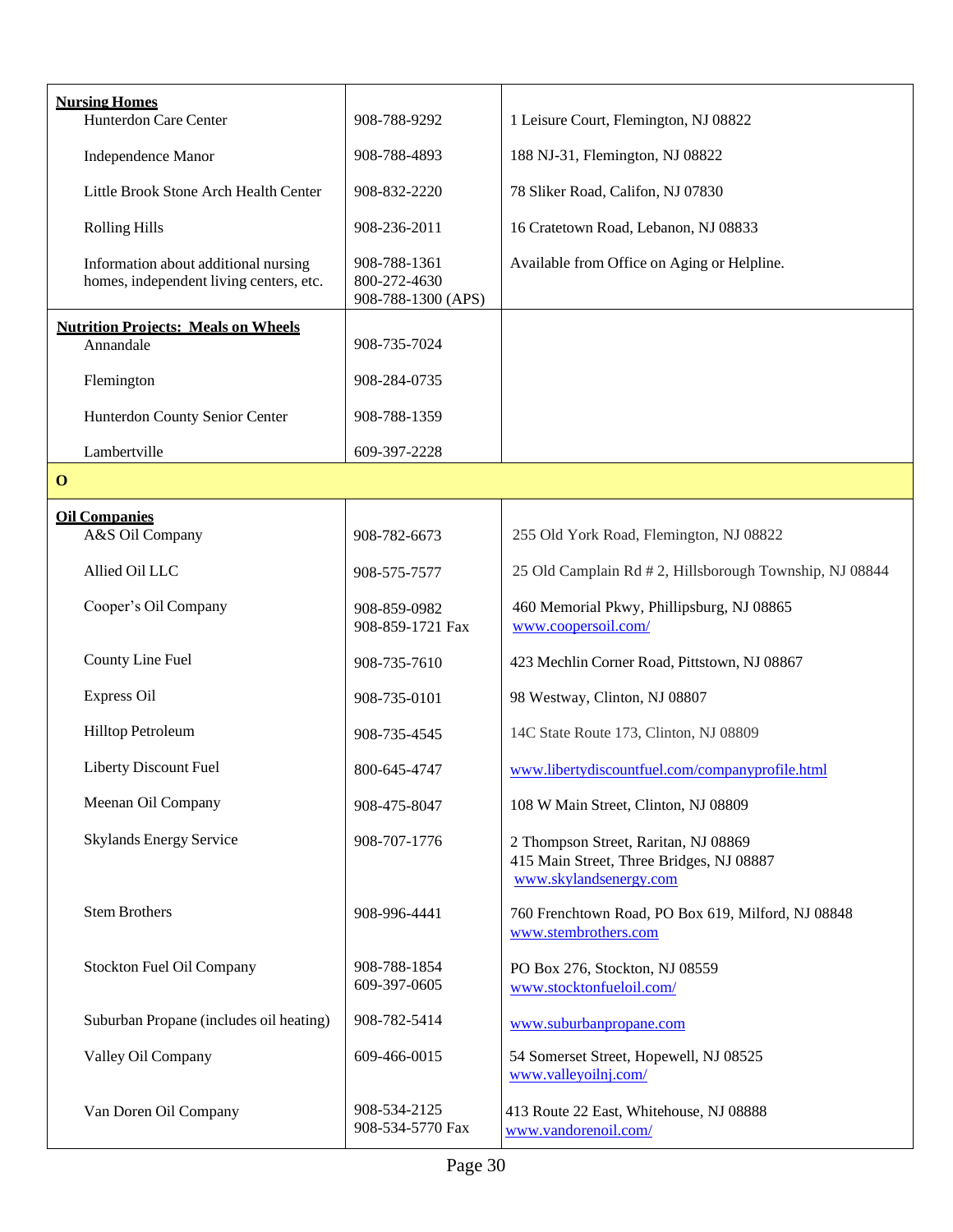<span id="page-32-9"></span><span id="page-32-8"></span><span id="page-32-7"></span><span id="page-32-6"></span><span id="page-32-5"></span><span id="page-32-4"></span><span id="page-32-3"></span><span id="page-32-2"></span><span id="page-32-1"></span><span id="page-32-0"></span>

| <b>Outdoor Group Facility - Round Valley</b><br><b>Youth Center</b>                                                                                                       | 908-236-6885                                                                                                                             | 1124 Stanton Lebanon Road, Lebanon, NJ 08833                                                                                                                                                                                                                                                                                                          |
|---------------------------------------------------------------------------------------------------------------------------------------------------------------------------|------------------------------------------------------------------------------------------------------------------------------------------|-------------------------------------------------------------------------------------------------------------------------------------------------------------------------------------------------------------------------------------------------------------------------------------------------------------------------------------------------------|
| <b>Outreach Services, Mental Health</b><br>National Institute of Mental Health                                                                                            |                                                                                                                                          | www.nimh.nih.gov/outreach/partnership-program/index.shtml                                                                                                                                                                                                                                                                                             |
| <b>Overdose, Alcohol / Drugs</b><br><b>Emergency Assistance</b><br>Alcohol and Substance Abuse Planner,<br>Hunterdon County<br>Alcohol Overdose<br>Daytop of Hunterdon    | 911<br>908-788-1253<br>908-806-4204 Fax<br>866-424-2060<br>908-806-5195                                                                  | Department of Human Services<br>www.co.hunterdon.nj.us/humanservices.htm<br>Hunterdon Medical Center<br>2 6 Gauntt Place, Flemington, NJ 08822                                                                                                                                                                                                        |
| Hunterdon Behavioral Health<br><b>Crisis Hot Line</b><br>Hunterdon County Municipal Alliance<br>Program<br>Hunterdon Drug Awareness Program<br>Prevention Resources, Inc. | 908-788-6401<br>908-788-6400<br>908-788-1253<br>908-806-4204 Fax<br>908-788-1900<br>908-788-3836 Fax<br>908-782-3909<br>908-782-6025 Fax | www.daytopnj.org<br>2100 Wescott Drive, Flemington, NJ 08822<br>www.hunterdonhealthcare.org<br>Department of Human Services, Flemington, NJ 08822<br>www.co.hunterdon.nj.us/humanservices.htm<br>8 Main Street, Suite 7, Flemington, NJ 08822<br>www.hdap.org<br>4 Walter Foran Blvd., Suite 410, Flemington, NJ 08822<br>www.hunterdonprevention.com |
| ${\bf P}$                                                                                                                                                                 |                                                                                                                                          |                                                                                                                                                                                                                                                                                                                                                       |
| <b>Parks</b><br><b>Round Valley Reservoir</b><br><b>Spruce Run Reservoir</b><br><b>Voorhees State Park</b>                                                                | 908-236-6355<br>908-638-8572<br>908-638-6969                                                                                             | 1220 Lebanon-Stanton Road, Lebanon, NJ 08833<br>68 Van Syckel's Road, Clinton, NJ 08809<br>251 County Road, Route 513, Glen Gardner, NJ 08826                                                                                                                                                                                                         |
| <b>Parks Department Hunterdon</b>                                                                                                                                         | 908-782-1158<br>Tape: 782-PARK                                                                                                           | www.co.hunterdon.nj.us/depts/parks/parks.htm                                                                                                                                                                                                                                                                                                          |
| <b>Parenting Skills</b><br>Parenting Support Groups in Hunterdon<br>County                                                                                                |                                                                                                                                          | www.psychologytoday.com/us/groups/parenting/nj/hunterdon-<br>county                                                                                                                                                                                                                                                                                   |
| <b>Passports</b><br><b>Patient &amp; Family Education - Hunterdon</b><br><b>Medical Center</b>                                                                            | 908-788-1221<br>908-782-4068 Fax<br>908-788-6401                                                                                         | 71 Main Street, Hall of Record, Flemington, NJ 08822<br>www.co.hunterdon.nj.us/countyclerk.htm<br>www.hunterdonhealthcare.org                                                                                                                                                                                                                         |
| <b>Personnel Department - Hunterdon</b><br><b>County</b> - Human Resources                                                                                                | 908-788-1114<br>908-806-4236 Fax                                                                                                         | www.co.hunterdon.nj.us/personnel.htm                                                                                                                                                                                                                                                                                                                  |
| <b>Photo Identification Cards</b>                                                                                                                                         | 908-788-1221<br>908-782-4068 Fax                                                                                                         | www.co.hunterdon.nj.us/countyclerk.htm                                                                                                                                                                                                                                                                                                                |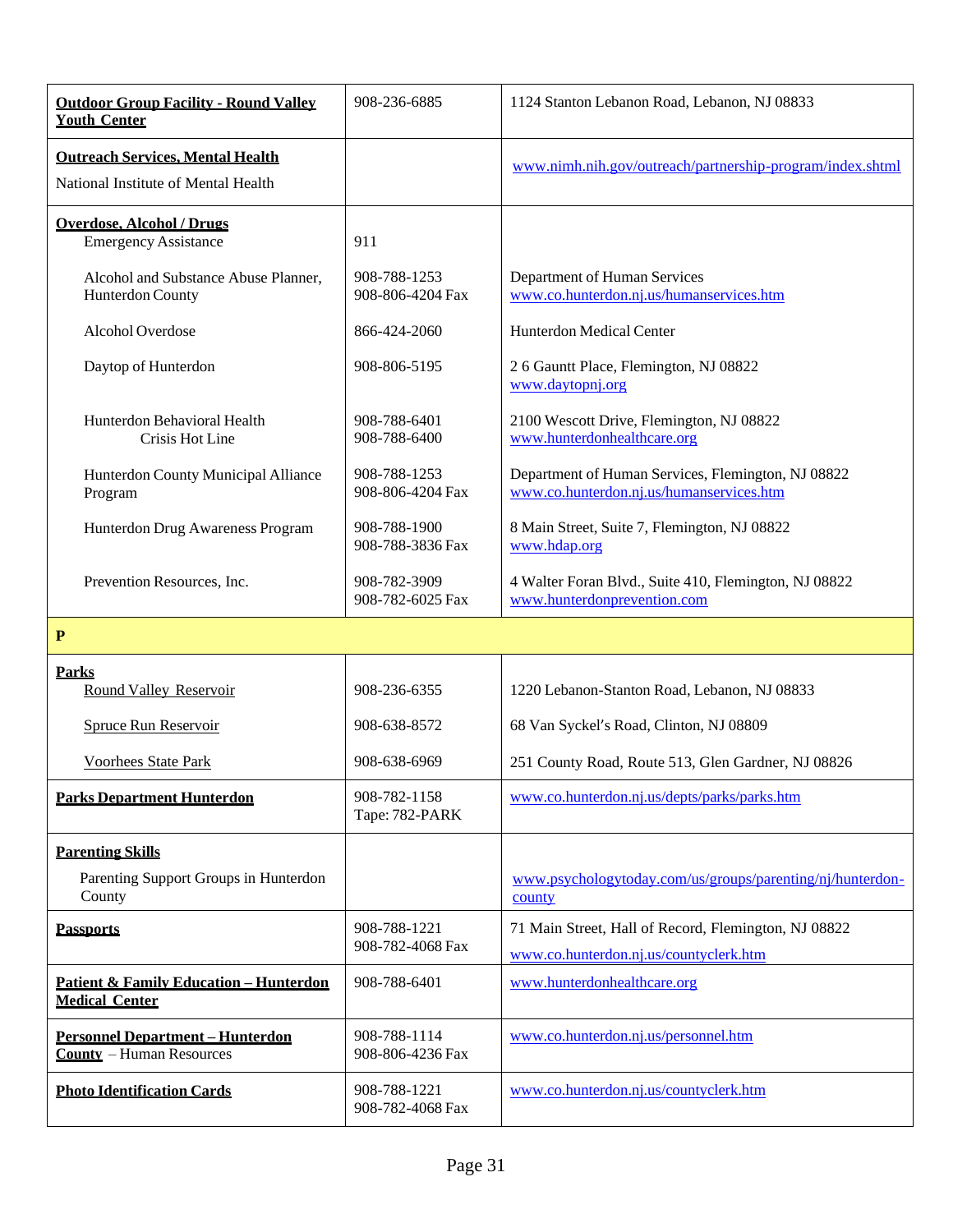<span id="page-33-13"></span><span id="page-33-12"></span><span id="page-33-11"></span><span id="page-33-10"></span><span id="page-33-9"></span><span id="page-33-8"></span><span id="page-33-7"></span><span id="page-33-6"></span><span id="page-33-5"></span><span id="page-33-4"></span><span id="page-33-3"></span><span id="page-33-2"></span><span id="page-33-1"></span><span id="page-33-0"></span>

| <b>Physician Information Service &amp; Hospital</b><br><b>Programs</b> | 908-788-6100                                         | Hunterdon Medical Center<br>www.hunterdonhealthcare.org                                                             |
|------------------------------------------------------------------------|------------------------------------------------------|---------------------------------------------------------------------------------------------------------------------|
| <b>Planning, Human Services - Department</b><br>of Human Services      | 908-788-1253                                         | 8 Gauntt Place, Flemington, NJ 08822                                                                                |
| <b>Poison Control Center</b>                                           | 800-222-1222                                         | www.aapcc.org/                                                                                                      |
| Poison Control Center - NJ                                             | 800-962-1253<br>973-926-8008                         | 165 Lyons Ave., Newark, NJ 07112                                                                                    |
| <b>Police</b>                                                          | 911                                                  | Emergencies                                                                                                         |
| <b>Post-Traumatic Stress Disorder</b>                                  |                                                      | www.psychologytoday.com/us/therapists/trauma-and-<br>ptsd/nj/hunterdon-county                                       |
| <b>Pregnancy Project, Adolescent</b>                                   | 908-806-4570                                         | Hunterdon County Department of Public Safety/Public<br><b>Health Nursing</b><br>www.co.hunterdon.nj.us/phn/IPO.html |
| <b>Pregnancy Testing</b>                                               |                                                      |                                                                                                                     |
| Planned Parenthood - Flemington Health<br>Center                       | 908-782-7277                                         | www.plannedparenthood.org                                                                                           |
| <b>Preschool Programs-Low Income</b>                                   | 908-782-1030                                         | www.hcymca.org/financial-assistance/                                                                                |
| <b>YMCA</b>                                                            | 908-236-0055                                         |                                                                                                                     |
| <b>NORWESCAP Child Care Resources</b>                                  | 908-284-4757                                         | www.norwescap.org/help childrenservices.php                                                                         |
| <b>Prescription Assistance</b>                                         |                                                      |                                                                                                                     |
| Hunterdon County Medication<br><b>Access Program</b>                   | 908-788-6572                                         | www.hunterdonhealthcare.org/hunterdon-<br>county-medication-access-program/                                         |
| <b>Probation Department</b>                                            | 908-237-5900<br>908-237-5868 Fax                     | 65 Park Ave., Flemington, NJ 08822                                                                                  |
| <b>Progressive Center for Independent</b><br>Living                    | 908 782-1055<br>908-782-1081 TTY<br>908-782-6025 Fax | 4 Walter Foran Blvd., Suite 410, Flemington, NJ 08822<br>www.pcil.org                                               |
| <b>Propane Companies</b><br>Amerigas                                   | 800-729-2961                                         | www.amerigas.com                                                                                                    |
| Ferrellgas                                                             | 908-782-2711                                         | www.ferrellgas.com                                                                                                  |
| Greenworks Propane                                                     |                                                      | www.greenworkspropane.com/                                                                                          |
|                                                                        | 908-521-4111                                         |                                                                                                                     |
| <b>Stem Brothers</b>                                                   | 908-996-4441                                         | www.stembrothers.com                                                                                                |
| Suburban Propane                                                       | 908-782-5414                                         | www.suburbanpropane.com                                                                                             |
| <b>Prosecutor's Office</b>                                             | 908-788-1129                                         | 65 Park Ave., Flemington, NJ 08822                                                                                  |
| <b>Public Defender</b>                                                 | 908-782-1082<br>908-782-9337 Fax                     | 84 Park Ave., Suite G-102, Flemington, NJ 08822                                                                     |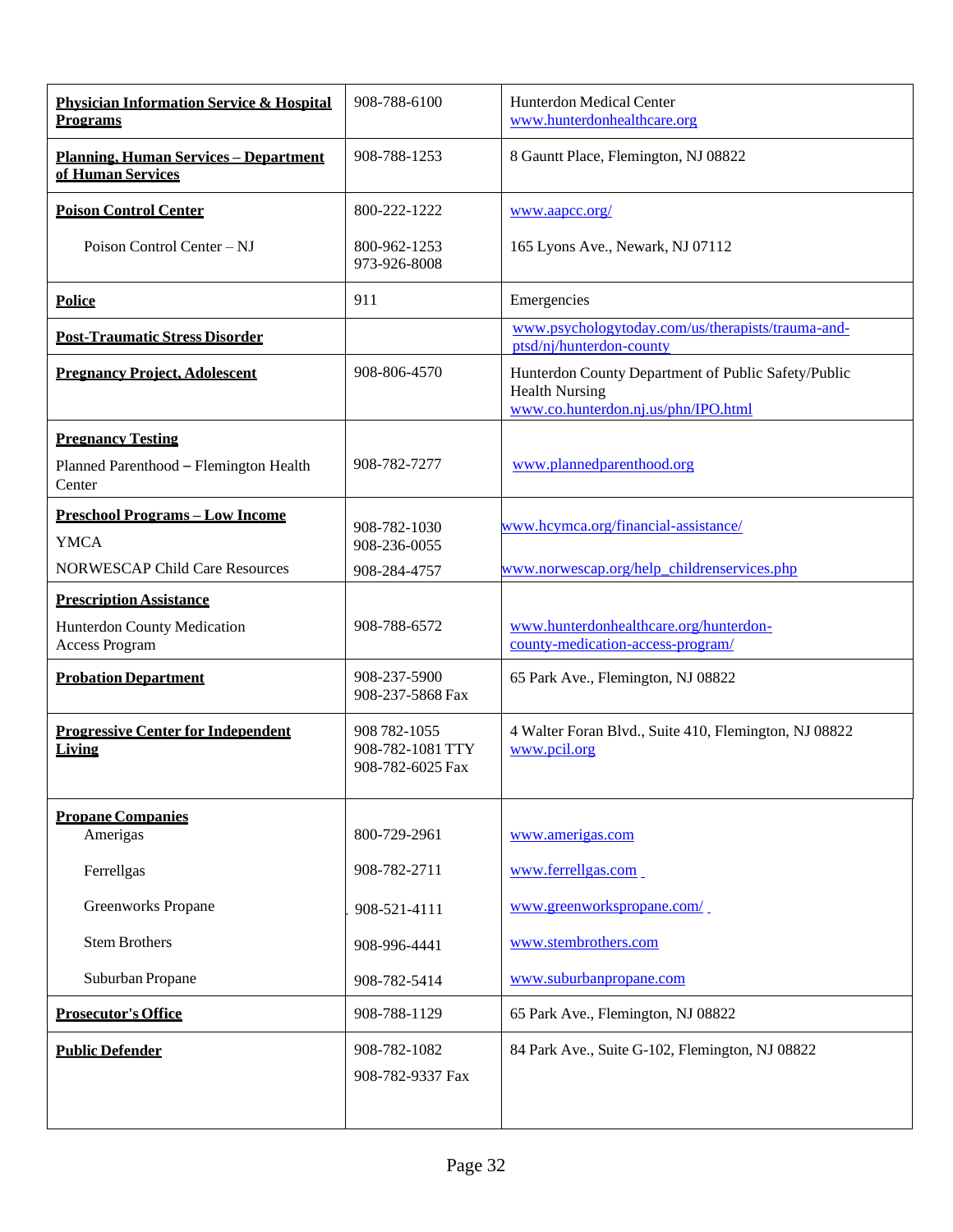**Q**

<span id="page-34-12"></span><span id="page-34-11"></span><span id="page-34-10"></span><span id="page-34-9"></span><span id="page-34-8"></span><span id="page-34-7"></span><span id="page-34-6"></span><span id="page-34-5"></span><span id="page-34-4"></span><span id="page-34-3"></span><span id="page-34-2"></span><span id="page-34-1"></span><span id="page-34-0"></span>

| $\mathbf R$                                                                                            |                                  |                                                                                                                                |
|--------------------------------------------------------------------------------------------------------|----------------------------------|--------------------------------------------------------------------------------------------------------------------------------|
| <b>Rabies Clinics</b>                                                                                  | 908-788-1351<br>908-782-7510 Fax | Hunterdon County Department of Health<br>www.co.hunterdon.nj.us/health/rabiesclinics.html                                      |
| <b>Raritan Valley Habitat for Humanity</b>                                                             | 908-704-0016                     | 100 Main Street, Somerville, NJ 08876<br>www.rvhabitat.org/                                                                    |
| <b>Reading / Adult Learning</b>                                                                        |                                  |                                                                                                                                |
| The Adult & Continuing Education<br>Hunterdon County Vocational School<br>District                     | 908 788-1119 x2009               | 8 Bartles Corner Road<br>Suite #201<br>Flemington, NJ 08822<br>www.ssreg.com/hcpolytech/page.asp?page=Contact+Us⪙<br>$ement=7$ |
| <b>Recycling - Hunterdon County Utilities</b><br>Authority                                             | 908-788-1110                     | www.co.hunterdon.nj.us/recycling.htm                                                                                           |
| <b>Rental Assistance</b>                                                                               |                                  |                                                                                                                                |
| Section 8                                                                                              | 908-788-1336                     | www.co.hunterdon.nj.us/housing.htm                                                                                             |
| Division of Social Services                                                                            | 908-788-1300                     | www.co.hunterdon.nj.us/depts/social/socserv.htm                                                                                |
| Family Promise of Hunterdon County, Inc.                                                               | 908-782-2490                     | www.familypromisehc.org/get-help/resources/                                                                                    |
| <b>Respite Care</b>                                                                                    |                                  |                                                                                                                                |
| Independence Manor at Hunterdon                                                                        | 908-788-4893                     | 188 State Highway 31, Flemington, NJ 08822                                                                                     |
| Hunterdon Hills Residential Care Facility                                                              | 908-537-2717                     | 486 West Hill Road, Glen Gardner, NJ 08826                                                                                     |
| <b>Round Valley Youth Center</b><br>Hunterdon Conservation Education and<br>Recreational Council, Inc. | 908-236-6885                     | 1124 Stanton Lebanon Road, Lebanon, NJ 08833                                                                                   |
| (National) Runaway Safeline                                                                            | 800-RUNAWAY<br>800-786-2929      | www.1800runaway.org/                                                                                                           |
| <b>Rutgers Cooperative Research and</b><br><b>Extension of Hunterdon County</b>                        | 908-788-1342                     | 6 Gauntt Place, Flemington, NJ 08822-2900<br>www.rci.rutgers.edu                                                               |
| <b>Rural Economic and Community</b><br><b>Development</b>                                              | 908-852-5424                     | www.rurdev.usda.gov/Home.html                                                                                                  |
| S                                                                                                      |                                  |                                                                                                                                |
| <b>Salvation Army, Flemington</b>                                                                      | 908-237-9008                     | 40 East Main Street, Flemington, NJ 08822                                                                                      |
| <b>Schools</b>                                                                                         | See Yellow Pages                 | Call Hunterdon Helpline, 908-782-4357                                                                                          |
| <b>Scouting</b><br>Boy Scouts of America                                                               | 800-272-4636                     | www.bsa.scouting.org                                                                                                           |
| Girl Scouts Heart of NJ Council                                                                        | 908-725-1226<br>908-725-4933 Fax | 1171 Route 28, North Branch, NJ 08876<br>www.gshnj.org                                                                         |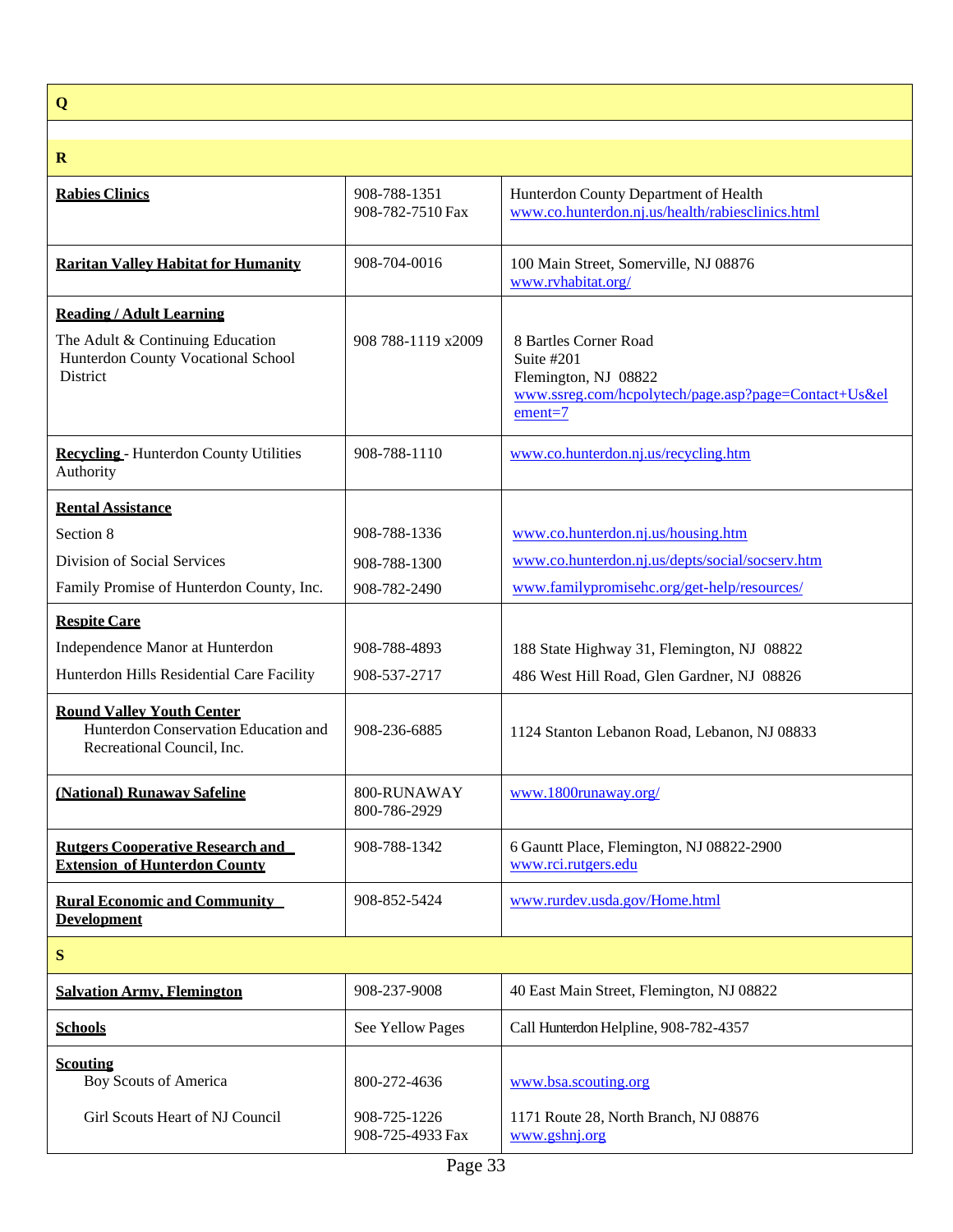<span id="page-35-8"></span><span id="page-35-7"></span><span id="page-35-6"></span><span id="page-35-5"></span><span id="page-35-4"></span><span id="page-35-3"></span><span id="page-35-2"></span><span id="page-35-1"></span><span id="page-35-0"></span>

| <b>Self-Help Clearing House</b>                                                                  | 800-367-6274                                 |                                                                                                                                             |
|--------------------------------------------------------------------------------------------------|----------------------------------------------|---------------------------------------------------------------------------------------------------------------------------------------------|
| <b>Self-Injury</b><br>Prevention Resources, Inc.                                                 | 908-782-3909                                 | 4 Walter E. Foran Boulevard, Flemington, NJ 08822<br>www.njprevent.com                                                                      |
| <b>Safe Alternatives</b>                                                                         | 800-USAKIDS<br>$(8000872 - 5437)$            | www.selfinjury.com                                                                                                                          |
| <b>TriCounty ResourceNet</b>                                                                     | 800-784-2433<br>908-526-3900<br>908-526-5278 | 3040 Route 22 West, Suite 210, Branchburg, NJ 08876<br>www.tricountyresourcenet.org/health-services/behavioral-<br>mental-health/self-harm/ |
| <b>Senior Services</b><br><b>Briteside Adult Day Care Services</b>                               | 908-782-8080                                 | 16 Sand Hill Road, Flemington, NJ 08822                                                                                                     |
| <b>Adult Protective Services</b>                                                                 | 908-788-1300                                 | 8 Gauntt Place, Flemington, NJ 08822                                                                                                        |
| Division of Senior, Disability &<br><b>Veterans Services</b>                                     | 908-788-1361                                 | 4 Gauntt Place, Flemington, NJ 08822<br>www.co.hunterdon.nj.us/aging.htm                                                                    |
| Friendly Visitor/Hunterdon Helpline                                                              | 908-782-4357                                 |                                                                                                                                             |
| Hunterdon Center for Healthy Aging                                                               | 908-788-6373                                 | 1 Wescott Drive, Suite 102, Flemington, NJ 08822                                                                                            |
| Hunterdon County Senior Health                                                                   | 908-782-7224                                 |                                                                                                                                             |
| Telephone Reassurance Calls                                                                      | 908-782-4357                                 |                                                                                                                                             |
| <b>Senior Centers</b><br>Senior Center - Division of Senior,<br>Disability and Veterans Services | 908-788-1361                                 | 4 Gauntt Place, Flemington, NJ 08822<br>www.co.hunterdon.nj.us/aging.htm                                                                    |
| YMCA North Hunterdon Active Older<br>Adult Center                                                | 908-638-6515                                 | 285 Route 513, Bunnvale, NJ 08833                                                                                                           |
| <b>Sexual Assault</b><br>RAINN (Rape, Abuse, Incest National<br>Network)                         | 800-656-HOPE                                 | www.rainn.org                                                                                                                               |
| SAFE in Hunterdon                                                                                | 888-988-4033                                 | www.safeinhunterdon.org/                                                                                                                    |
| Center for Sexual Abuse Help                                                                     | 908-642-7238                                 | 8 Main Street, Flemington, NJ 08822                                                                                                         |
| <b>Sexually Transmitted Diseases (STD'S)</b><br>Center for Disease Control & Prevention          | 800-232-4636                                 | www.cdc.gov/                                                                                                                                |
| Hunterdon County Dept. of Health                                                                 | 908-788-1351                                 | 314 Route 12, Flemington, NJ 08822                                                                                                          |
| <b>Sheriff's Office</b>                                                                          | 908-788-1166                                 | 8 Court Street, Flemington, NJ 08822                                                                                                        |
| <b>Single Parenting Programs</b>                                                                 |                                              |                                                                                                                                             |
| <b>Smoking</b><br><b>Hypnosis Counseling Center</b>                                              | 908-303-7767                                 | 28 Mine Street, Flemington, NJ 08822<br>www.hypnosiscounselingcenter.com/                                                                   |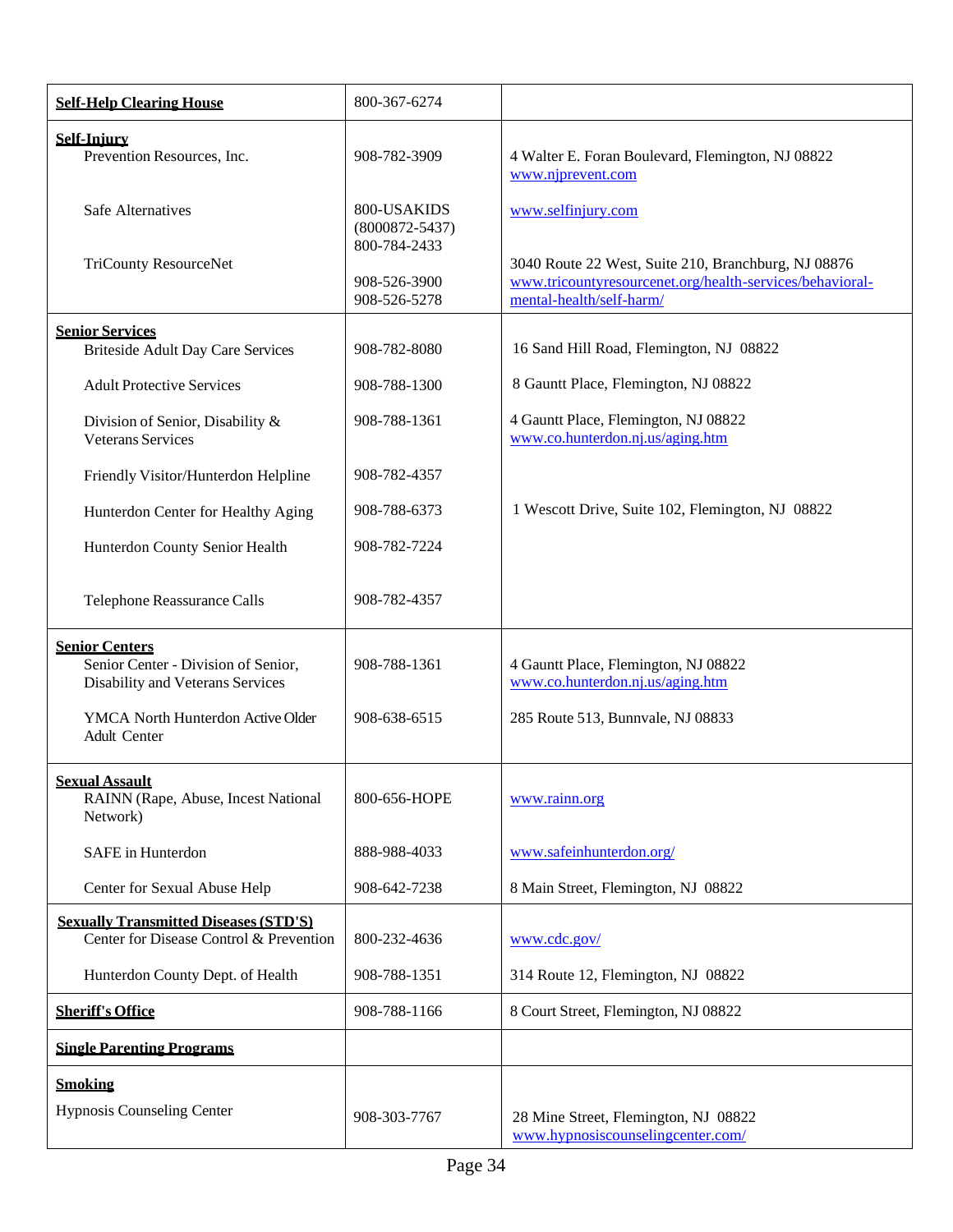<span id="page-36-8"></span><span id="page-36-7"></span><span id="page-36-6"></span><span id="page-36-5"></span><span id="page-36-4"></span><span id="page-36-3"></span><span id="page-36-2"></span><span id="page-36-1"></span><span id="page-36-0"></span>

| <b>Social Security</b>                                                                                                                                                                                                                                         | 800-772-1213                                                                                                                                                                 | www.ssa.gov/                                                                                                                                                                                                                                                                                                                                                                                                                                                              |
|----------------------------------------------------------------------------------------------------------------------------------------------------------------------------------------------------------------------------------------------------------------|------------------------------------------------------------------------------------------------------------------------------------------------------------------------------|---------------------------------------------------------------------------------------------------------------------------------------------------------------------------------------------------------------------------------------------------------------------------------------------------------------------------------------------------------------------------------------------------------------------------------------------------------------------------|
| <b>Social Services, Hunterdon County</b>                                                                                                                                                                                                                       | 908-788-1300                                                                                                                                                                 | 6 Gauntt Place, Flemington, NJ 08822<br>www.co.hunterdon.nj.us/depts/social/socserv.htm                                                                                                                                                                                                                                                                                                                                                                                   |
| <b>SPCA - Humane Society</b>                                                                                                                                                                                                                                   | 215-794-7425                                                                                                                                                                 | 1665 Street Road, New Hope, PA 18938                                                                                                                                                                                                                                                                                                                                                                                                                                      |
| <b>Special Child Health Services &amp; Early</b><br><b>Intervention Services</b>                                                                                                                                                                               |                                                                                                                                                                              | www.state.nj.us/health/fhs/sch/                                                                                                                                                                                                                                                                                                                                                                                                                                           |
| <b>Special Education</b><br>Hunterdon County Superintendent of<br>Schools                                                                                                                                                                                      | 908-788-1414<br>908-788-1457 Fax                                                                                                                                             | www.co.hunterdon.nj.us/schools/contacts.html                                                                                                                                                                                                                                                                                                                                                                                                                              |
| New Jersey Department of Education                                                                                                                                                                                                                             | 609-292-4469                                                                                                                                                                 | www.nj.gov/education/counties/hunterdon.htm                                                                                                                                                                                                                                                                                                                                                                                                                               |
| <b>Special Olympics, Hunterdon County</b>                                                                                                                                                                                                                      | 908-236-7807                                                                                                                                                                 | 628 Cokesbury Road, Lebanon, NJ 08833                                                                                                                                                                                                                                                                                                                                                                                                                                     |
| <b>Speech &amp; Hearing Dept. - HMC</b>                                                                                                                                                                                                                        | 908-788-6424                                                                                                                                                                 | www.hunterdonhealthcare.org/service/neurosciences/speech-<br>hearing-department/                                                                                                                                                                                                                                                                                                                                                                                          |
| <b>Spina Bifida Resource Network</b>                                                                                                                                                                                                                           | 908-782-7475                                                                                                                                                                 | 84 Park Avenue, Suite G-106, Flemington, NJ 08822<br>www.thesbrn.org/                                                                                                                                                                                                                                                                                                                                                                                                     |
| <b>Substance Abuse Programs</b><br>Alcohol and Substance Abuse Planner,<br>Hunterdon County<br>Anderson House, Inc<br>Daytop of Hunterdon<br>Hunterdon Behavioral Health<br>Hunterdon County Municipal Alliance<br>Program<br>Hunterdon Drug Awareness Program | 908-788-1253<br>908-806-4204 Fax<br>908-534-5818<br>908-534-8871 Fax<br>908-806-5195<br>908-788-6401<br>908-788-1253<br>908-806-4204 Fax<br>908-788-1900<br>908-788-3836 Fax | Department of Human Services, Flemington, NJ 08822<br>www.co.hunterdon.nj.us/humanservices.htm<br>532 Route 523, Whitehouse Station, NJ 08889<br>www.andersonhouse.org<br>2 Gauntt Place, Flemington, NJ<br>08822 www.daytopnj.org<br>2100 Wescott Drive, Flemington, NJ<br>www.hunterdonhealthcare.org<br>Department of Human Services, Flemington, NJ 08822<br>www.co.hunterdon.nj.us/humanservices.htm<br>8 Main Street, Suite 7, Flemington, NJ 08822<br>www.hdap.org |
| Prevention Resources, Inc.                                                                                                                                                                                                                                     | 908-782-3909<br>908-782-6025 Fax                                                                                                                                             | 4 Walter Foran Blvd., Suite 410, Flemington, NJ 08822<br>www.njprevent.com                                                                                                                                                                                                                                                                                                                                                                                                |
| Turning Point, Inc.                                                                                                                                                                                                                                            | 973-380-0905                                                                                                                                                                 | www.turningpointnj.org/                                                                                                                                                                                                                                                                                                                                                                                                                                                   |
| <b>Support Group Directories</b>                                                                                                                                                                                                                               |                                                                                                                                                                              |                                                                                                                                                                                                                                                                                                                                                                                                                                                                           |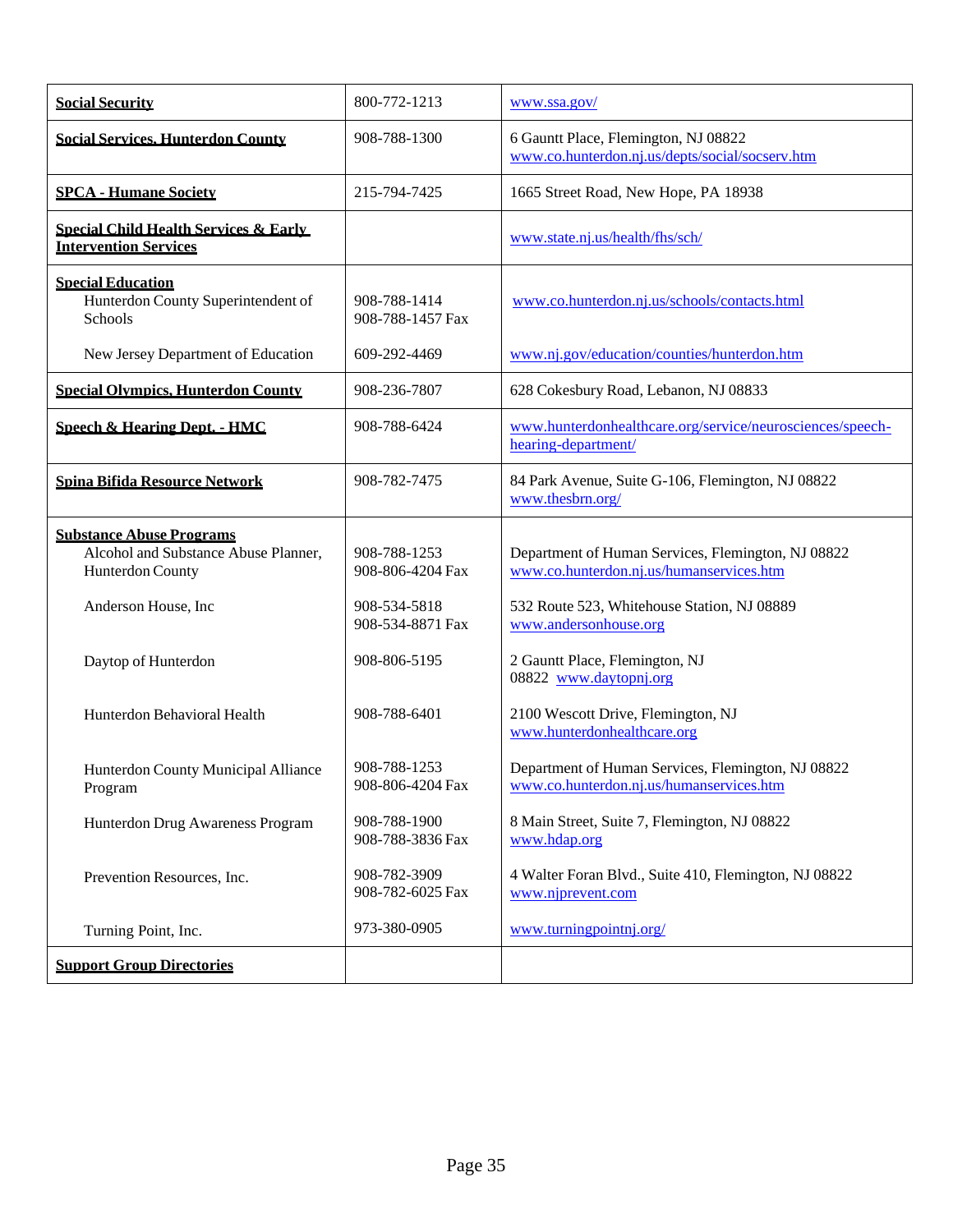<span id="page-37-7"></span><span id="page-37-6"></span><span id="page-37-5"></span><span id="page-37-4"></span><span id="page-37-3"></span><span id="page-37-2"></span><span id="page-37-1"></span><span id="page-37-0"></span>

| <b>Suicide</b>                                                     |                                   |                                                                     |
|--------------------------------------------------------------------|-----------------------------------|---------------------------------------------------------------------|
| Suicide Prevention Lifeline                                        | 1-800-273-8255                    | www.suicidepreventionlifeline.org/                                  |
| Hunterdon Behavioral Health - Crisis<br>Hot Line                   | 908-788-6401                      | www.hunterdonhealthcare.org                                         |
| Hunterdon Helpline                                                 | 800-272-4630                      | www.helplinehc.org/                                                 |
| Suicide Hotline                                                    | 800-784-2433                      | www.suicide.org/hotlines/new-jersey-suicide-hotlines.html           |
| <b>Swimming Instruction</b>                                        |                                   |                                                                     |
| Hunterdon County YMCA                                              | 908-782-1030<br>908-236-0055      | www.hcymca.org/                                                     |
| <b>HealthQuest Fitness</b>                                         | 908-782-4009                      | www.healthquest-fitness.com/                                        |
| T                                                                  |                                   |                                                                     |
| <b>Talking Books</b>                                               |                                   |                                                                     |
| National Library Service for the Blind                             |                                   | www.nlstalkingbooks.org/talkingbooksform/                           |
| <b>Taxi</b><br>Cross Town Taxi & Courier                           | 908-625-6144                      | 15 Minneakoning Road, Suite 312, Flemington, NJ 08822               |
| Cosmos Taxi Service                                                | 732-646-6208                      |                                                                     |
| Cornerstone Taxi                                                   | 908-268-4088                      | www.cornerstonetaxi.com/                                            |
| Flemington Taxi & Limousine Service                                | 908-284-0800                      | 4 Ventura Court, Flemington, NJ 08822<br>www.flemingtontaxilimo.com |
| Jersey Group Taxi                                                  | 908-788-9585                      | 81 Park Avenue, Flemington, NJ 08822                                |
| Momo Transportation                                                | 973-590-6719                      | 838 Route 12, Frenchtown, NJ 08825                                  |
| Tri-State Car Services                                             | 908-444-5646                      | 416 Runyon Court, Flemington, NJ 08822                              |
| <b>Adrien Limousine Service</b>                                    | 908-691-2443                      | Whitehouse Station, NJ                                              |
| <b>Teen Pregnancy</b><br>Hunterdon Public Health Nurse             | 908-806-4570                      | www.co.hunterdon.nj.us/health.html                                  |
| <b>Telegraph - Western Union</b>                                   | 800-325-6000                      | www.westernunion.com/                                               |
| <b>Telephone Reassurance</b><br>Hunterdon Helpline                 | 908-782-4357<br>908-735-4357      | www.helplinehc.org/                                                 |
| <b>Tenants Rights</b><br>Legal Services of Northwest New<br>Jersey | 908-782-7979<br>908-782-9761 Fax: | 82 Park Ave., Flemington, NJ 08822<br>www.lsnj.org/lsnwj/           |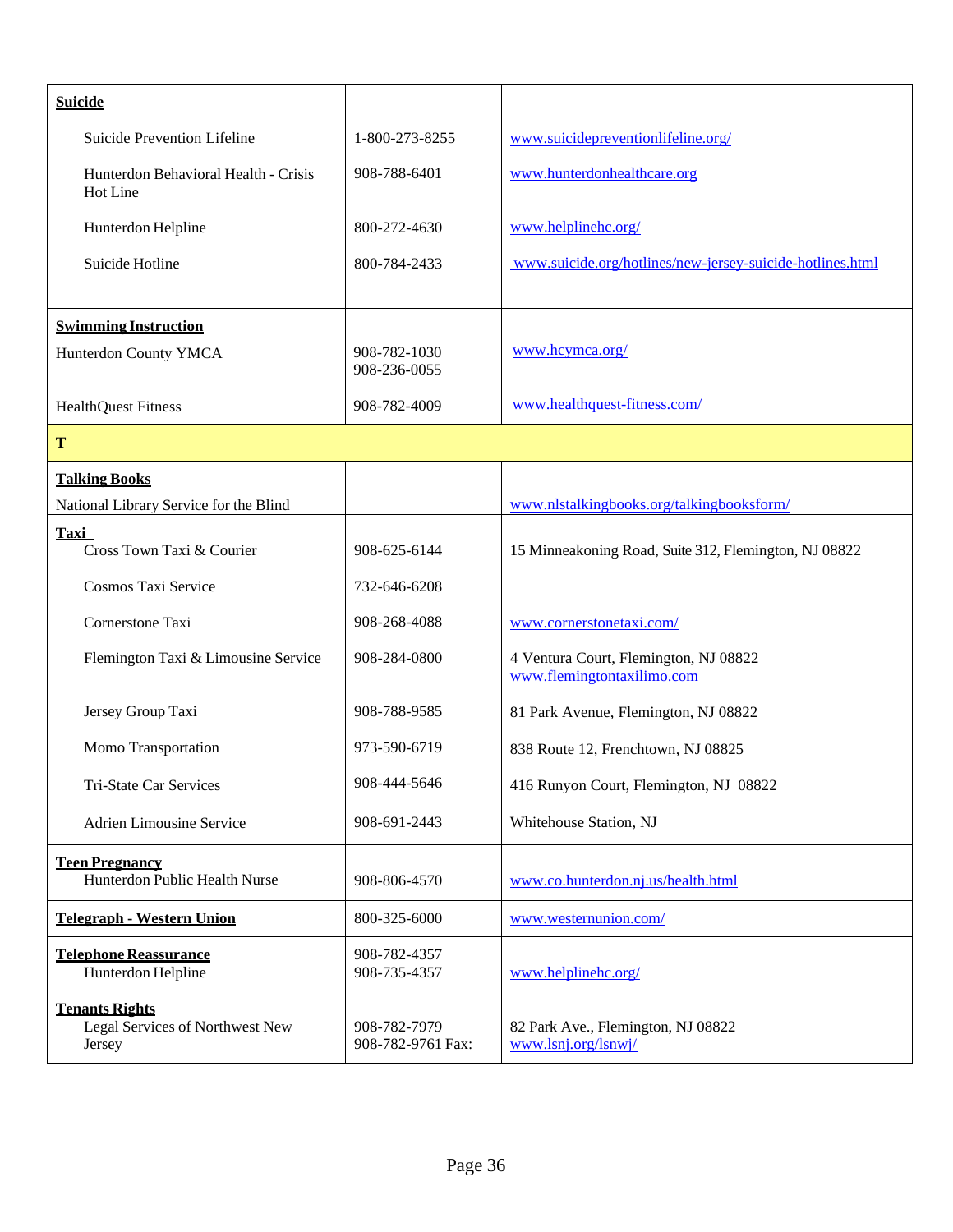<span id="page-38-8"></span><span id="page-38-7"></span><span id="page-38-6"></span><span id="page-38-5"></span><span id="page-38-4"></span><span id="page-38-3"></span><span id="page-38-2"></span><span id="page-38-1"></span><span id="page-38-0"></span>

| <b>Thrift Shops</b>                                                               |                                  |                                                                              |
|-----------------------------------------------------------------------------------|----------------------------------|------------------------------------------------------------------------------|
| Consignment Shop                                                                  | 908-788-4017                     | 160 Main Street, Flemington, NJ 08822                                        |
| Kidzsignments                                                                     | 908-237-0781                     | 76 Reaville Avenue, Flemington, NJ 08822                                     |
| Yesterday's Treasures: A Boutique<br><b>Thrift Store</b>                          | 908-237-6097                     | 215 NJ-31, Flemington, NJ 08822                                              |
| Open Cupboard Food Pantry Thrift<br>Store                                         | 908-730-7320                     | 37 Hwy 22, Clinton, NJ 08809                                                 |
| The Top O'th'Barn Thrift Shop                                                     | 908-832-7018                     | 15 River Road, Califon, NJ 07830                                             |
| Yours & Mine Consignment                                                          | 908-782-9177                     | 21 Central Avenue, Flemington, NJ 08822                                      |
| <b>Tick Identification</b>                                                        |                                  | www.tickinfo.com/                                                            |
| <b>NJ Center for Tourette Syndrome &amp;</b><br><b>Associated Disorders, Inc.</b> | 908-575-7350<br>908-575-8699 Fax | 50 Division Street, Suite 205, Somerville, NJ 08876<br>www.njcts.org/        |
| <b>Translation Services</b><br>Free Internet Service                              |                                  | http://www.freetranslation.com/                                              |
| Hunterdon Helpline                                                                | 908-782-4357                     |                                                                              |
| <b>Transportation Services</b><br>The LINK                                        | 800-842-0531                     | www.ridethelink.com                                                          |
| NJ Transit Bus and Rail                                                           | 973-275-5555                     | www.njtransit.com                                                            |
| Trans-Bridge Lines, Inc.                                                          | 800-962-9135                     | www.transbridgebus.com                                                       |
| <b>AMTRAK Rail</b>                                                                | 800-872-7245                     | www.amtrak.com                                                               |
| PATH Rapid Transit System                                                         | 800-234-7284                     | www.pathnj.gov                                                               |
| <b>SEPTA</b>                                                                      | 215-580-7800                     | www.septa.org                                                                |
| <b>Transportation, Medical</b><br>Emergency                                       | 911                              | For Emergency Services                                                       |
| Able Medical Transportation, Inc.                                                 | 800-323-2253                     | www.ablemedicaltransportation.com                                            |
| <b>Eagle Medical Transport</b>                                                    | 908-730-8000                     | 11 Quakertown Rd., Pittstown, NJ 08867 (Non-emergency)                       |
| Logisticare of New Jersey                                                         | 866-527-9933                     | www.logisticare.com                                                          |
| <b>Traumatic Loss Coalition for Youth</b><br>Hunterdon Behavioral Health          | 908-788-6401<br>908-237-0296 Fax | www.hunterdonhealthcare.org                                                  |
| U                                                                                 |                                  |                                                                              |
| <b>Unemployment Service (NJ)</b>                                                  | 908-704-3006                     | 75 Veterans Memorial Drive East, Suite 102,<br>Somerville, NJ 08876          |
| <b>United Way of Hunterdon County</b>                                             | 908-782-3414<br>908-782-6704 Fax | 4 Walter Foran Blvd., Suite 401, Flemington, NJ 08822<br>www.uwhunterdon.org |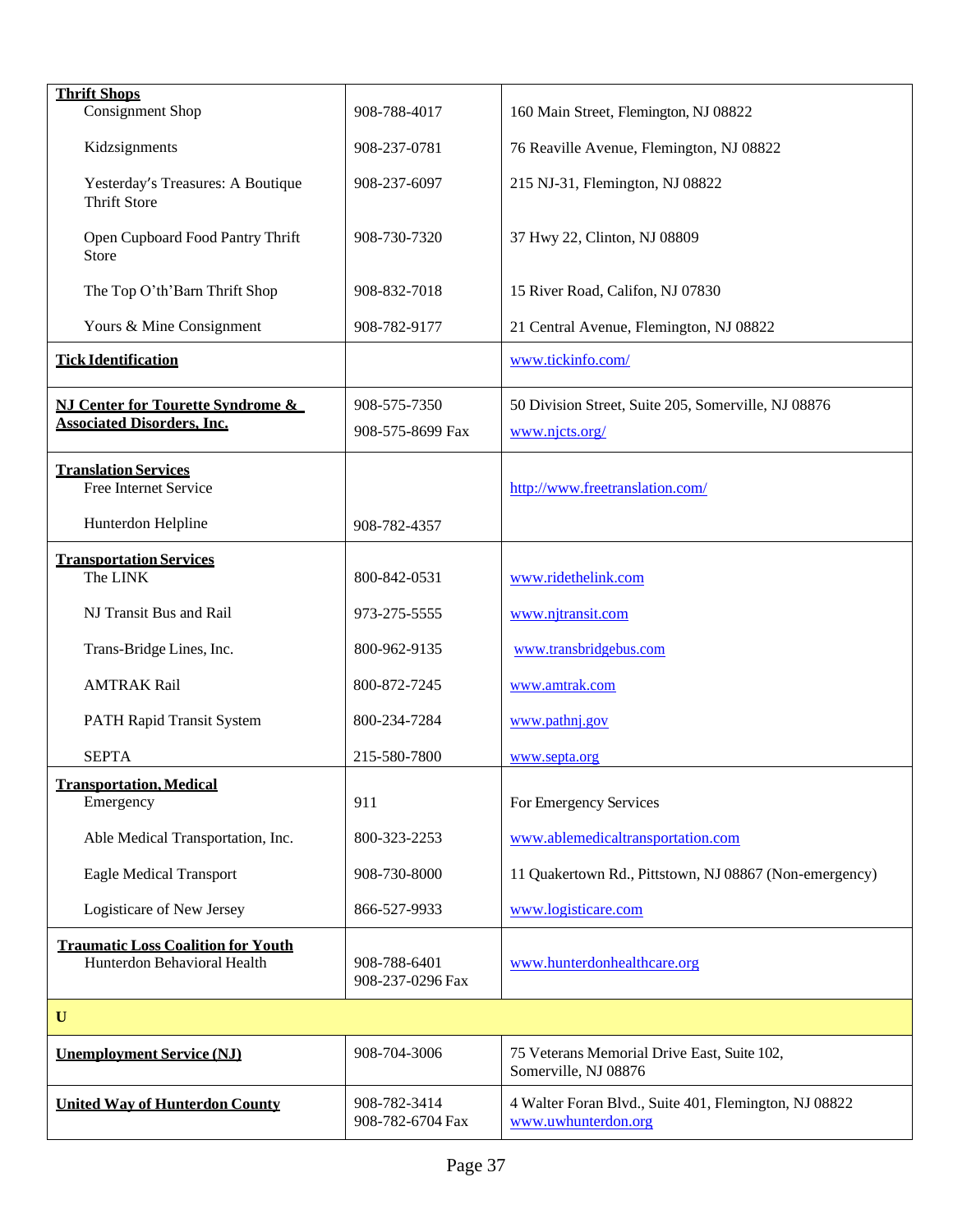<span id="page-39-11"></span><span id="page-39-10"></span><span id="page-39-9"></span><span id="page-39-8"></span><span id="page-39-7"></span><span id="page-39-6"></span><span id="page-39-5"></span><span id="page-39-4"></span><span id="page-39-3"></span><span id="page-39-2"></span><span id="page-39-1"></span><span id="page-39-0"></span>

| <b>Utility Assistance</b><br><b>NORWESCAP</b>                                      | 908-454-4778                          | 350 Marshall Street, Phillipsburg, NJ 08865                      |
|------------------------------------------------------------------------------------|---------------------------------------|------------------------------------------------------------------|
| <b>Salvation Army</b>                                                              | 908-237-9008                          | 40 East Main Street, Flemington, NJ 08822                        |
| $\mathbf{V}$                                                                       |                                       |                                                                  |
|                                                                                    |                                       |                                                                  |
| <b>Venereal Diseases</b>                                                           |                                       |                                                                  |
| <b>Center for Disease Control</b>                                                  | 800-232-4636                          | www.cdc.gov/STD/                                                 |
| Hunterdon Public Health Nurse                                                      | 908-806-4570                          | www.co.hunterdon.nj.us/phn.htm                                   |
|                                                                                    |                                       |                                                                  |
| <b>Veterans Administration</b>                                                     | 800-827-1000                          | www.va.gov/                                                      |
|                                                                                    |                                       |                                                                  |
| <b>Veterans Office</b><br>State of New Jersey - NJ Military &<br>Veteran's Affairs | 973-297-3230                          | 101 Eggert Crossing Road, Lawrence Township, NJ 08648            |
| Division of Senior, Disabilities and                                               | 908-788-1361                          | 4 Gauntt Place, Flemington, NJ 08822                             |
| Veteran Services                                                                   |                                       | www.co.hunterdon.nj.us/aging.htm                                 |
| <b>Visiting Health and Supportive Services</b>                                     | 908-788-2562                          | Bartles Corner Road, Flemington, NJ 08822                        |
| <b>Visually Impaired</b>                                                           |                                       |                                                                  |
| <b>VISION USA</b>                                                                  | 800-766-4466                          |                                                                  |
| Medicare                                                                           | 800-633-4227                          |                                                                  |
| Medicaid                                                                           | 800-356-1561                          |                                                                  |
| <b>Sight for Students</b>                                                          | 888-290-4964                          |                                                                  |
| New Eyes                                                                           | 973-376-4903                          |                                                                  |
|                                                                                    |                                       |                                                                  |
| <b>Vocational Counseling</b>                                                       |                                       |                                                                  |
| MyChild at cerebralpalsy.org                                                       | 800-692-4453                          | www.cerebralpalsy.org/about-cerebral-                            |
|                                                                                    |                                       | palsy/treatment/therapy/vocational-counseling                    |
| Indeed (Jobs)                                                                      |                                       | www.indeed.com                                                   |
| <b>Vocational Rehabilitation Service, NJ</b>                                       | 609-292-2940                          | 28 Yard Ave # Cn959, Trenton, NJ 08609                           |
| <b>Labor Dept.</b>                                                                 |                                       | www.ncdhhs.gov/divisions/dvrs                                    |
|                                                                                    |                                       |                                                                  |
| <b>Volunteer Guardianship One-One, Inc.</b>                                        | 908-788-4893 x716<br>908-782-4203 Fax | 188 NJ-31, Flemington, NJ 08822<br>www.volunteerguardianship.org |
| <b>Volunteer Placements</b>                                                        |                                       |                                                                  |
|                                                                                    |                                       |                                                                  |
| W                                                                                  |                                       |                                                                  |
| <b>Water Safety</b>                                                                |                                       |                                                                  |
| Weatherization                                                                     |                                       |                                                                  |
| <b>NORWESCAP</b>                                                                   | 908-454-4778                          | $www.norwescap.org/help program details.php?ID=33$               |
|                                                                                    |                                       |                                                                  |